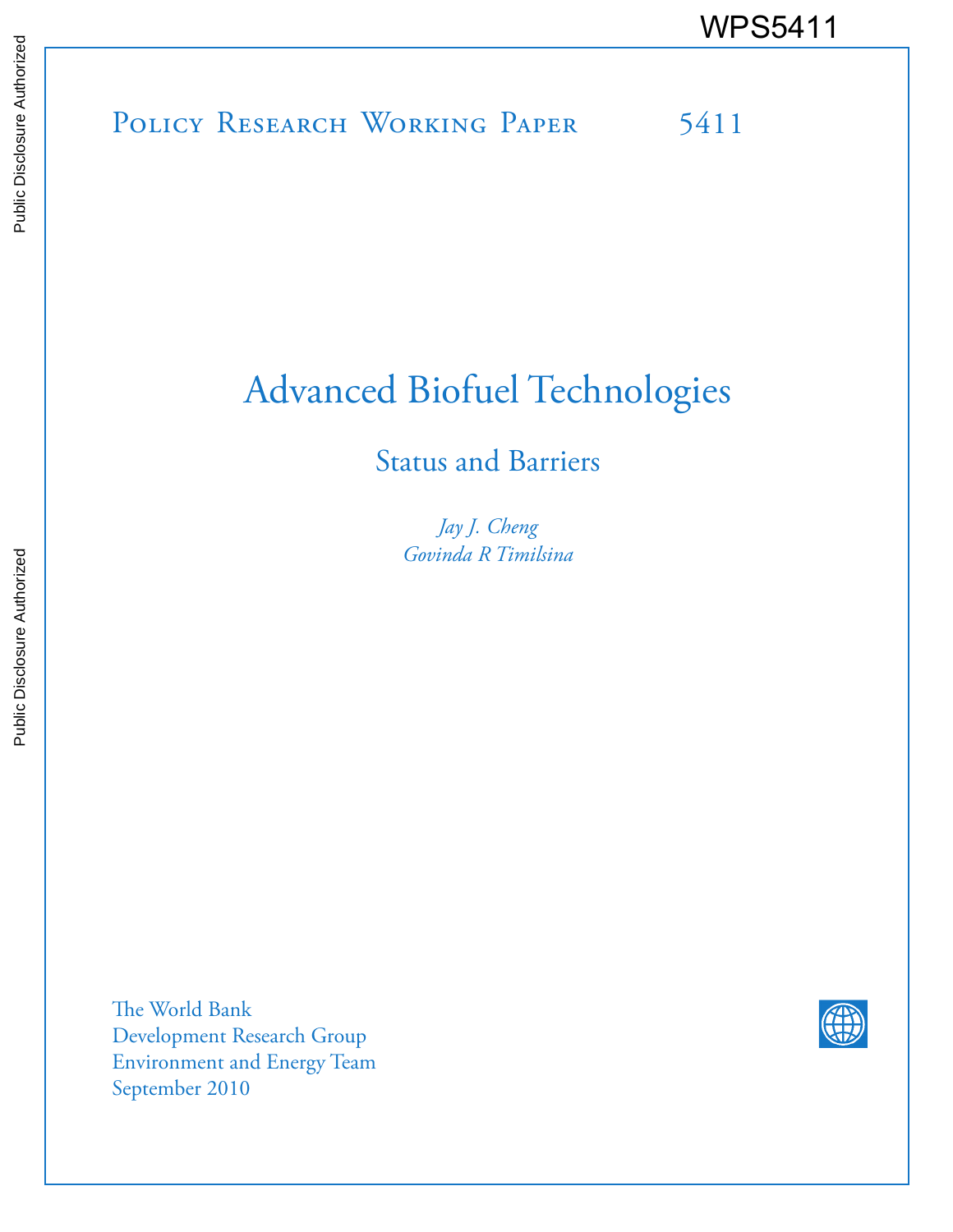#### POLICY RESEARCH WORKING PAPER 5411

# **Abstract**

Large-scale production of crop based (first generation) biofuels may not be feasible without adversely affecting global food supply or encroaching on other important land uses. Because alternatives to liquid fossil fuels are important to develop in order to address greenhouse gas mitigation and other energy policy objectives, the potential for increased use of advanced (non-crop, second generation) biofuel production technologies has significant policy relevance. This study reviews the current status of several advanced biofuel technologies. Technically, it would be possible to produce a large portion of transportation fuels using advanced biofuel technologies, specifically those that can be grown

using a small portion of the world's land area (for example, microalgae), or those grown on arable lands without affecting food supply (for example, agricultural residues). However, serious technical barriers limit the near-term commercial application of advanced biofuels technologies. Key technical barriers include low conversion efficiency from biomass to fuel, limits on supply of key enzymes used in conversion, large energy requirements for operation, and dependence in many cases on commercially unproven technology. Despite a large future potential, large-scale expansion of advanced biofuels technologies is unlikely unless and until further research and development lead to lowering these barriers.

This paper—a product of the Environment and Energy Team, Development Research Group—is part of a larger effort in the department to analyze economic, social and environmental impacts of biofuels. Policy Research Working Papers are also posted on the Web at http://econ.worldbank.org. The author may be contacted at gtimilsina@worldbank.org.

*The Policy Research Working Paper Series disseminates the findings of work in progress to encourage the exchange of ideas about development*  issues. An objective of the series is to get the findings out quickly, even if the presentations are less than fully polished. The papers carry the *names of the authors and should be cited accordingly. The findings, interpretations, and conclusions expressed in this paper are entirely those of the authors. They do not necessarily represent the views of the International Bank for Reconstruction and Development/World Bank and its affiliated organizations, or those of the Executive Directors of the World Bank or the governments they represent.*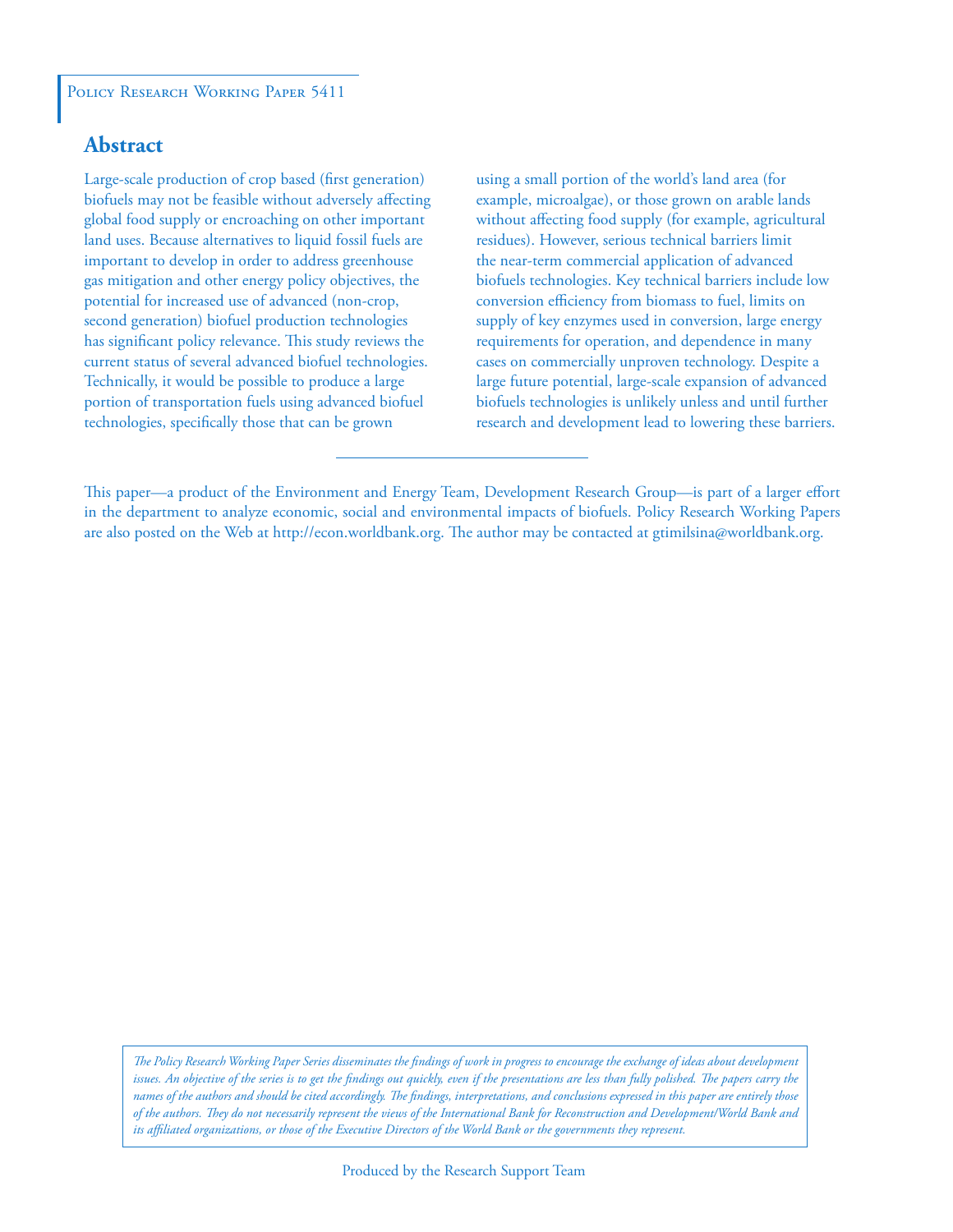# **Advanced Biofuel Technologies: Status and Barriers**

Jay J. Cheng, PhD, Professor North Carolina State University

Govinda R Timilsina, Sr. Research Economist Development Research Group The World Bank

**Key words**: Advanced biofuels, cellulosic ethanol, biodiesel, Fischer-Tropsch fuels.

 $\overline{a}$ 

We sincerely thank Electo Silva Lora, John Beghin, Krishna Paudel, Stefan Csordas, Miguel A. Carriquiry, Xiaodong Du and Ashish Shrestha for their valuable comments. We acknowledge the Knowledge for Change Program (KCP) Trust Fund for the financial support. The views expressed in this paper are those of the authors and do not necessarily represent the World Bank and its affiliated organizations.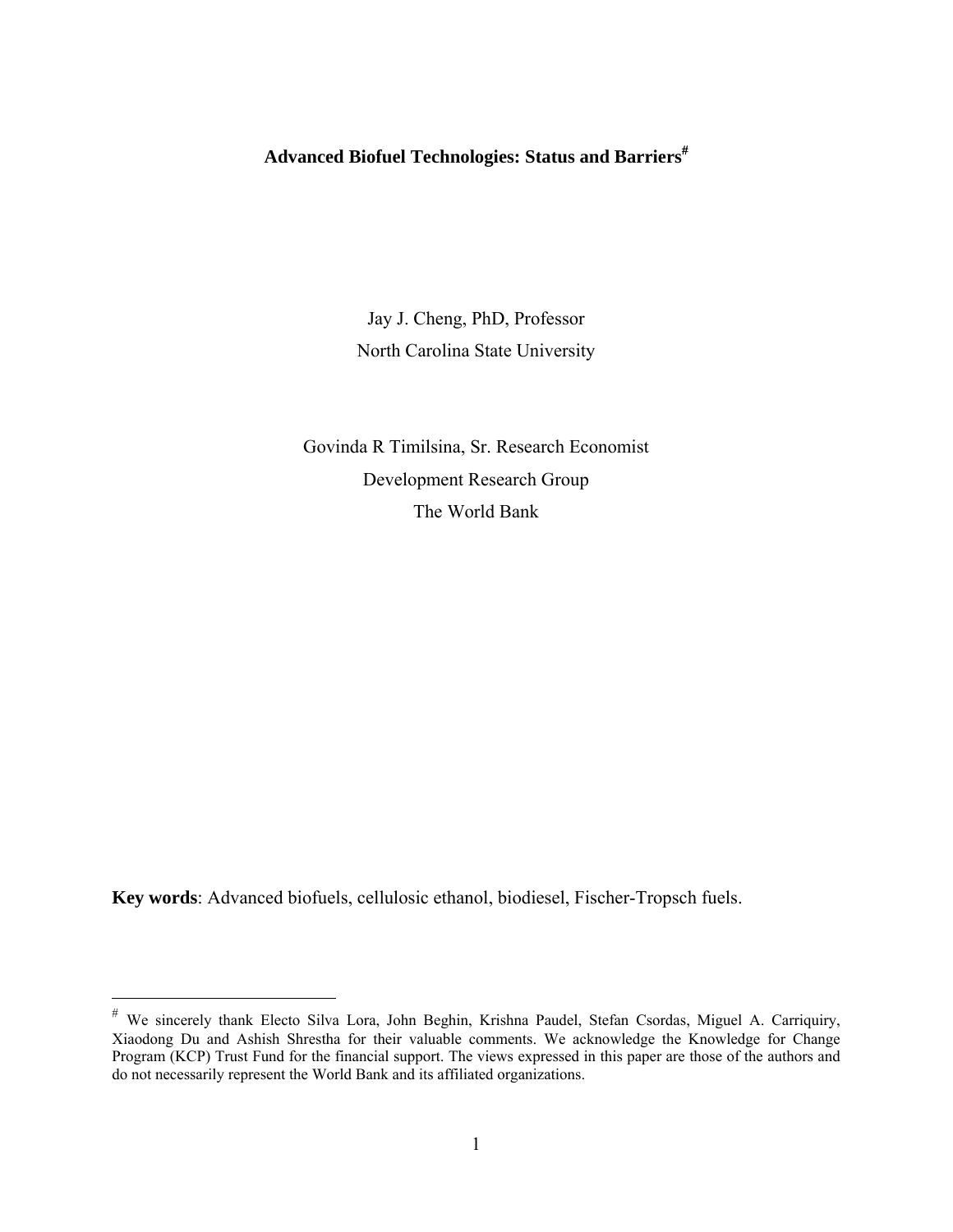#### **Advanced Biofuel Technologies: Status and Barriers**

# **1. Introduction**

 $\overline{a}$ 

Biofuels can be produced using various feedstocks and conversion technologies. The most common biofuels include bioethanol produced from sugar or the starch portion of plants (e.g., corn, wheat, sugarcane, sugar beet and cassava) and biodiesel produced from vegetable oils (e.g., rape seed, sunflower, soybean and palm oil). Bioethanol can also be produced from lignocellulosic materials, and biodiesel can also be produced from animal fats and microorganisms, such as microalgae. We refer these emerging biofuel technologies (i.e., cellulosic ethanol and microorganism based biodiesel) as advanced biofuel technologies. Synthetic fuels produced from biomass through Fischer-Tropsch  $(FT)$  process<sup>1</sup> are also included in this category.

Numerous research efforts have been spent on technological advancement and cost reduction of the cellulosic ethanol production. Boateng et al. (2007) studied the conversion of Bermudagrass to bioethanol and effect of genotypes on pyrolysis product yield. Kadam and McMillan (2003) investigated the availability of corn stover as a sustainable feedstock for bioethanol production. Kim and Dale (2004) summarized the global potential of bioethanol production from wasted crops and crop residues. Sassner et al. (2008) evaluated the technoeconomic feasibilities of bioethanol production from different lignocellulosic materials. Most of the recent research activities in cellulosic bioethanol production have been focused on more costeffective pretreatment technologies for lignocellulosic materials, low-cost and high-efficiency cellulase enzymes, and co-fermentation of 6-carbon and 5-carbon sugars for ethanol production.

Biodiesel, another major biofuel, is produced using vegetable oil, plant oil, and animal fat. Obviously, biodiesel is an alternative fuel for diesel and most diesel engines can use 100% biodiesel. The main feedstock currently used for biodiesel production includes soy bean, canola seed, rapeseed, sunflower, and palm oil. A great challenge of using vegetable oils for biodiesel production is the availability of crop land for oil production to produce enough biodiesel that

 $<sup>1</sup>$  It refers to a chemical process that converts a mixture of hydrogen and carbon monoxide – derived from biomass–</sup> to liquid fuels.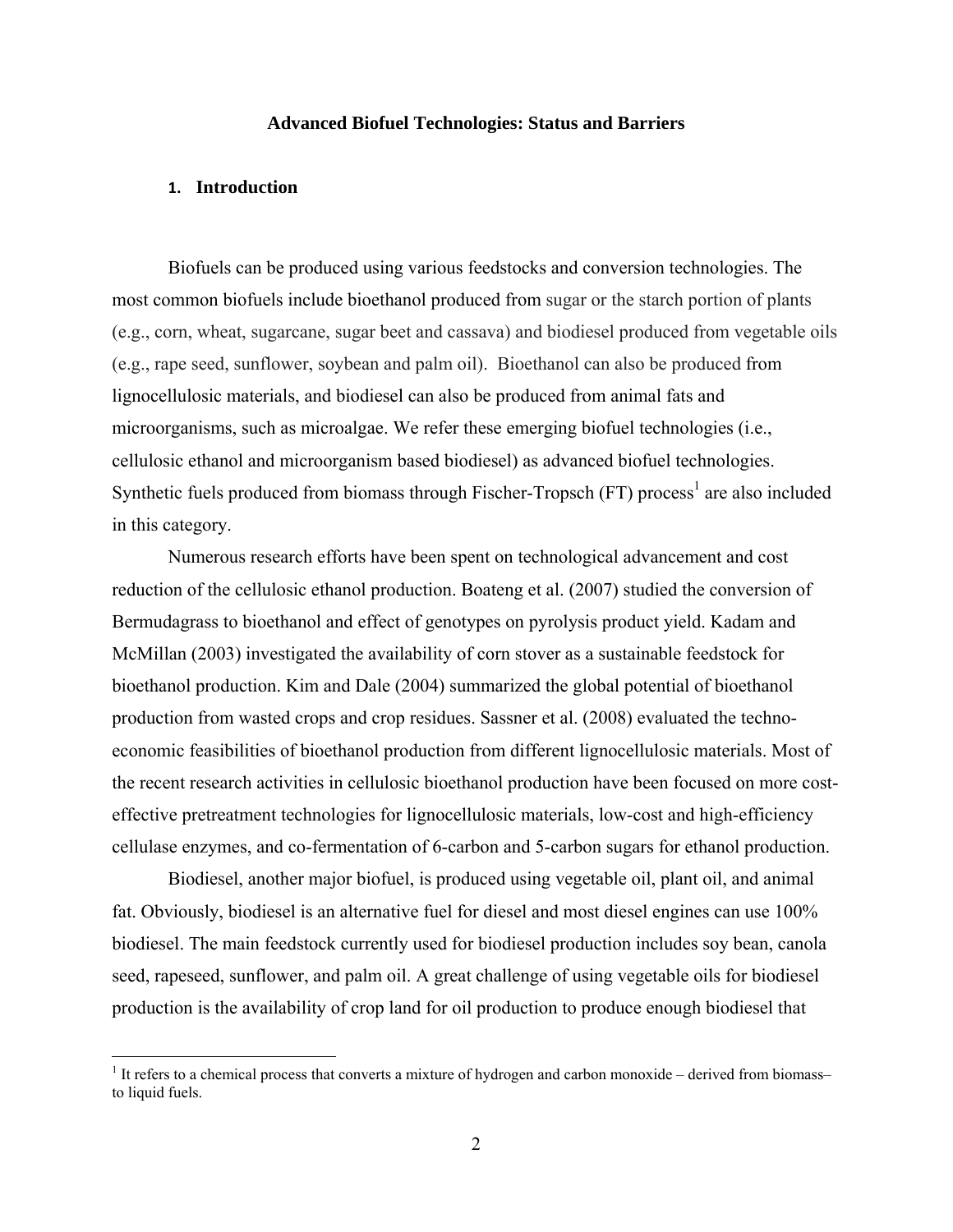significantly replaces the current fossil fuel consumption. Chisti (2007) estimated that it would take 24% of the existing crop land in the US to grow oil palm that is considered as a high-yield oil crop or over 3 times of the current cropland in the US to grow soybean to produce enough biodiesel that would replace 50% of the transportation fuel in the US. There are research activities on using alternative oils such as waste oils from kitchens and restaurants and microalgal oils for biodiesel production. Miao and Wu (2006) studied biodiesel production from heterotrophic microalgal oil. Shah et al. (2007) investigated the utilization of restaurant waste oil as a precursor for sophorolipid and biodiesel production. Zhang et al. (2003) evaluated the Biodiesel production from waste cooking oil including economic analysis. A great advantage of using microalgal oil over vegetable oils for biodiesel production is that the production of algal oil does not necessarily need cropland and has much higher oil yield per acre of land because the microalgae can been grown in three dimensions in photo-reactors. However, a big challenge of biodiesel production using algal oil is that the cost of algal oil production is prohibitively high.

The primary objective of this paper is to examine the status of advanced biofuels technologies and key barriers to their commercial operation. This study aims to analyze in detail the status of various technologies such as: (i) Lignocellulosic ethanol; Microalgal biodiesel; Biomethanol and Fischer-Tropsch (FT) fuels; and (ii) feedstock for second generation biofuels (e.g., switch grass, jatropha, agricultural residues, forestry and wood industry residues, animal wastes, and microalgae). $2$ 

#### **2. Lignocellulosic Ethanol Production**

 $\overline{a}$ 

Bioethanol can be produced through physical, chemical, and biological processes from different natural materials: sugar-, starch-, and lignocellulose-based materials. The general processes for bioethanol production from different materials are shown in Figure 1.

 $2$  A companion paper (Carriquiry, Du and Timilsina 2010) explores the economic potential and barriers to increased use of second-generation biofuels.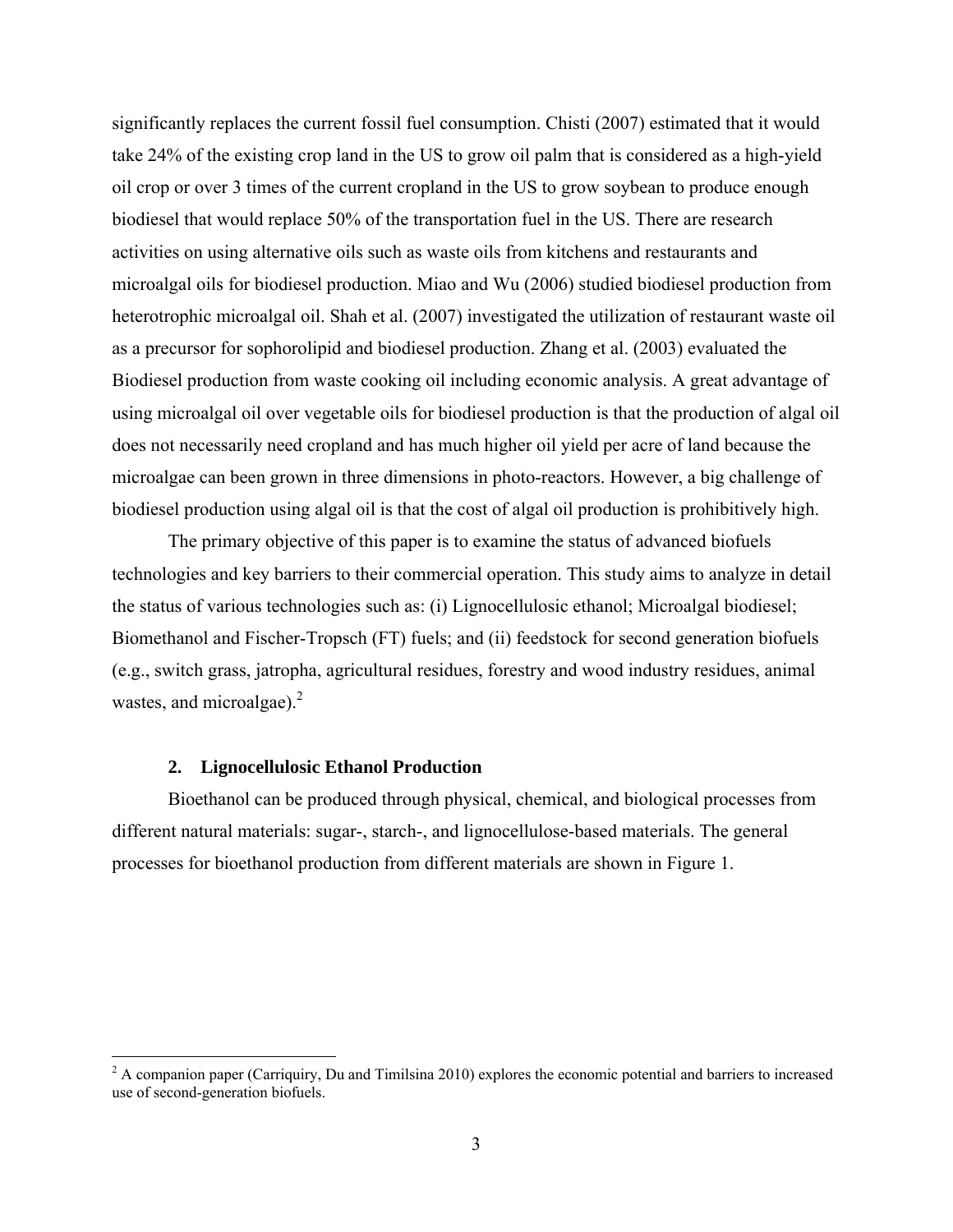

**Figure 1.** General processes for bioethanol production from different renewable materials

**Sugar-platform bioethanol production:** The main natural materials that can be converted to bioethanol through the sugar-platform processes include sugarcane, sugar beet, and sweet sorghum. These materials are rich in sugars, mainly sucrose, that are readily fermented by yeasts or bacteria to bioethanol. Releasing of sugars from the materials can be achieved through simply mechanical extraction or squeezing. Sugarcane grows in warm temperate to tropical regions and accumulates biomass and sugars at a very high rate. Brazil is the largest sugarcane producing country in the world, with an annual production of 514,080,000 tons in 2008. After the extraction, the juice is used for bioethanol production through fermentation and the bagasse is usually dried and burned to provide energy for the distillation of the fermentation beer. Surplus bagasse is used for producing steam which is then utilized for electricity generation and industrial heating. Brazil produced 5.96 billion gallons of bioethanol from sugarcane in 2007. Sugar beet is a plant whose root contains a high concentration of sucrose. It normally grows in cool temperatures and produces a large  $(1-2 \text{ kg})$  storage root whose dry mass is  $15-20\%$  sucrose by weight during its growing season. Sugar beet is widely grown in European Union, Russia, and North America. Sweet sorghum is a sorghum that has a high sugar (sucrose) content and grows well under dry and warm conditions. It is widely grown in the US, mainly for syrup production.

**Starch-platform bioethanol production:** The biomaterials that can be converted to ethanol through the starch-platform processes including starch-rich grains (corn, wheat, rice, barley, and grain sorghum), potatoes, and sweet potatoes. The starch content is in the range of 60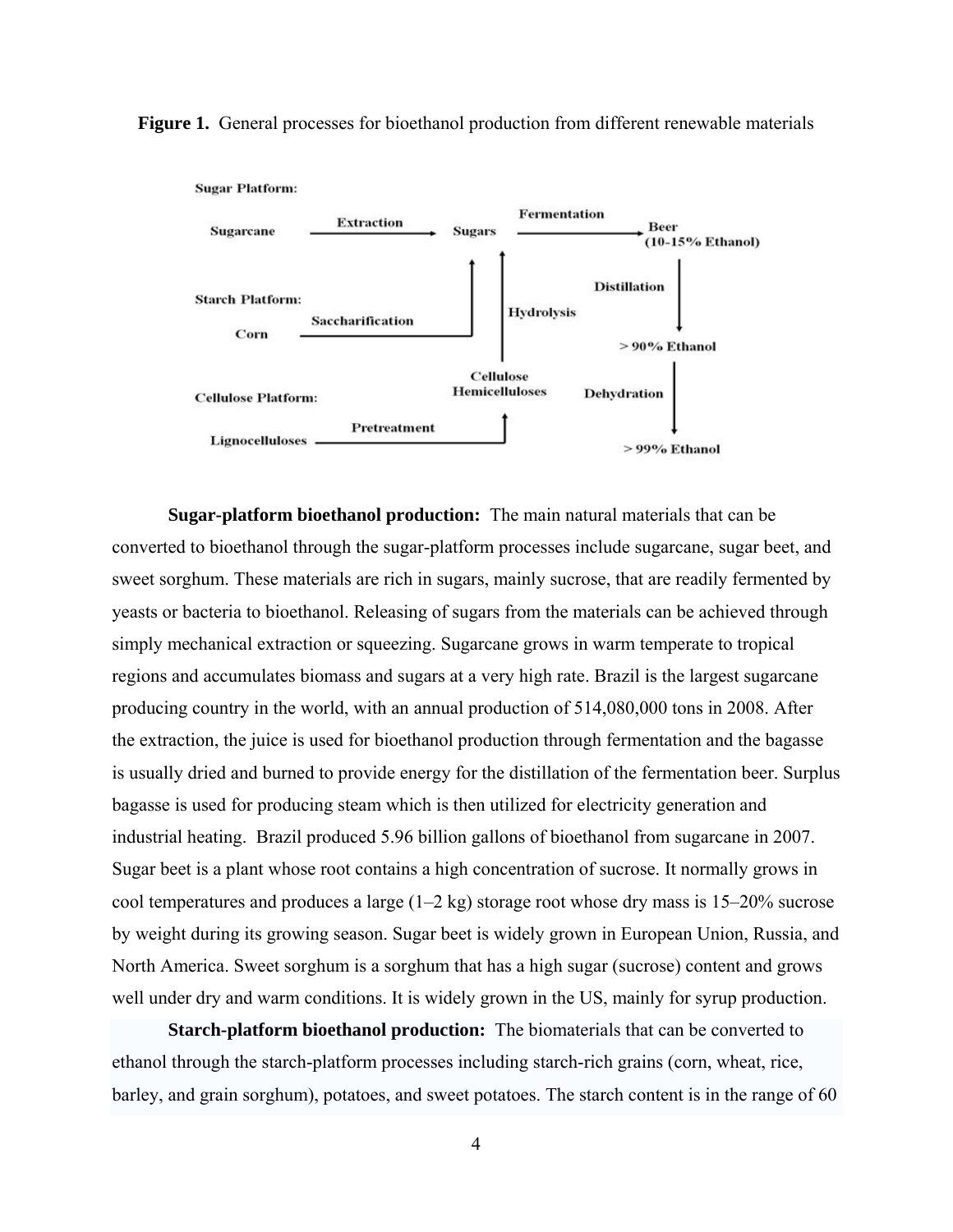to 75% in the grains, and 10-30% in potatoes and sweet potatoes. Conversion of starch to ethanol involves one additional step, saccharification of starch to produce fermentable sugars (mainly glucose), compared to the sugar-to-ethanol process. The saccharification of starch is normally performed through enzymatic reactions catalyzed by amylases. The main product of the saccharification is glucose which is readily fermented to ethanol by yeasts or bacteria. Among the starch-rich materials, corn is widely used for commercial fuel ethanol production in US, China, and Europe. The US produced 6.49 billion gallons of fuel ethanol from corn in 2007. Note that this amount is higher than ethanol produced from sugarcane in Brazil in the same year.

**Cellulose-platform bioethanol production:** Lignocellulosic materials can be used for bioethanol production because they have a high content of cellulose and hemicelluloses. However, the conversion of lignocellulosic materials to ethanol is much more difficult than that of sugar-rich (e.g. sugarcane) or starch-rich (e.g. corn) materials. This is because the cellulose and hemicelluloses molecules are tightly tangled together and the structure is firmly wrapped up by lignin. The conversion of lignocelluloses to ethanol involves three steps: pretreatment, hydrolysis, and fermentation. Pretreatment is necessary because of the unique compact structure of lignocellulosic materials. The main purpose of the pretreatment is to remove lignin from the material, and reduce the crystallinity and increase the porosity of the material, so the cellulose and hemicelluloses are accessible for hydrolysis to produce fermentable sugars. The complex processes for the conversion of lignocellulosic materials to ethanol make the conversion more expensive than the conversion of either sugars or starch to ethanol. With the rapid increase of the prices of the sugar and starch feedstocks and limitation of cropland for the feedstock production, the abundant and inexpensive lignocellulosic materials have a great potential in substantial expansion of fuel ethanol production.

#### **2.1. Description of lignocellulosic ethanol technology**

#### **2.1.1. Lignocellulose**

Lignocellulose is composed of mainly cellulose, hemicelluloses, and lignin (Figure 2A. Cellulose is a long-chain homogenous polysaccharide of D-glucose units linked by β-1,4 glycosidic bonds and contains over 10,000 glucose units (Figure 2B). Hemicellulose is a complex, heterogeneous polymer of sugars and sugar derivatives which form a highly branched network and the monomers include hexoses (glucose, galactose, and mannose) and pentoses (xylose and arabinose) (Figure 2C). It consists of about 100-200 sugar units. Lignin is a very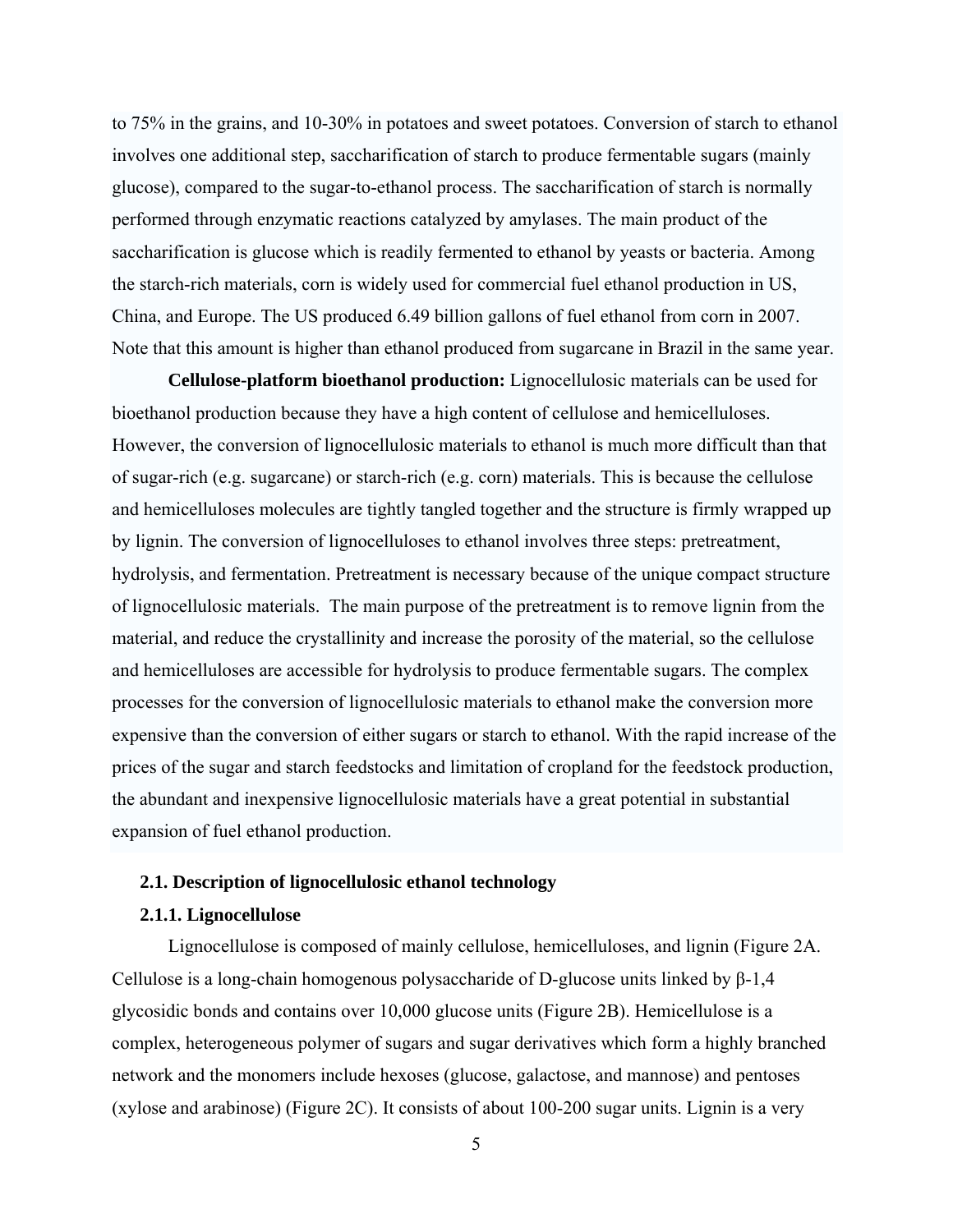complex heterogeneous mixture of mainly phenolic compounds and their derivatives. It is a main component in plant cell walls. Lignin holds the cellulose and hemicellulose fibers together and provides support to the plants.

# **2.1.2. Pretreatment**

A diagram of pretreatment process is shown in Figure 3. Pretreatment technologies

**Figure 2.** Structures of (A) lignocelluloses, (B) cellulose, and (C) hemicelluloses

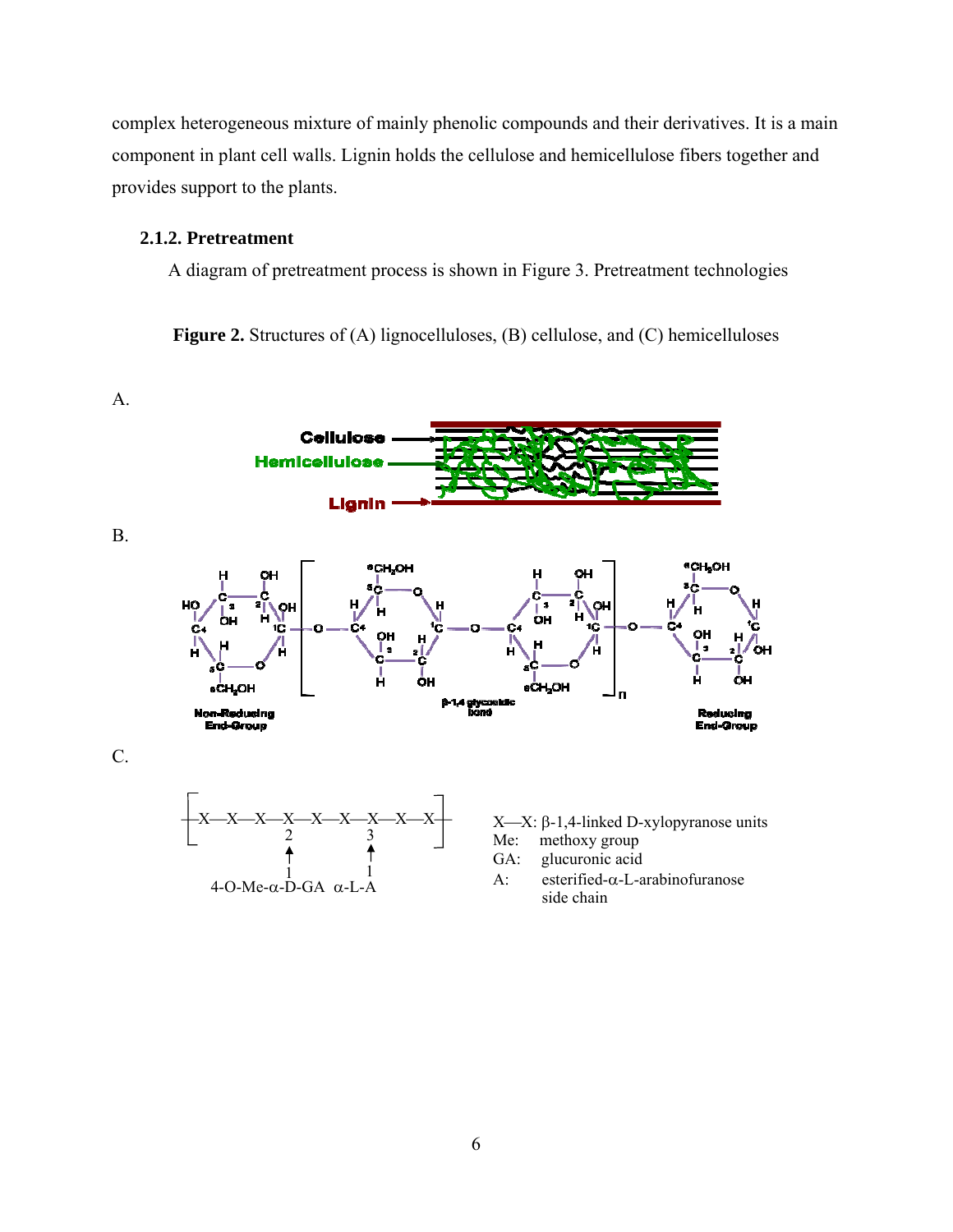



have been extensively investigated in the last three decades, including physical, chemical, and biological processes for lignocellulosic materials (Sun and Cheng, 2002).

**Physical Pretreatment:** Physical pretreatment includes mechanical comminution, steam explosion, ammonia fiber explosion, and pyrolysis. Mechanical comminution combines chipping, grinding, and milling to break the lignocellulosic materials down to 0.2 to 2 mm and reduce the crytallinity of the materials. Steam explosion applies high-temperature (160-260  $^{\circ}$ C) and high-pressure saturated steam to steep the lignocelluloses and swiftly release the pressure to atmospheric, causing explosive decompression which separates lignin from the carbohydrates and degrade the hemicelluloses. Similar to steam explosion, ammonia fiber explosion uses liquid ammonia to soak the lignocellulosic materials at high temperature (around  $100^{\circ}$ C) for a period of time and then the materials are swiftly flashed to a low pressure, breaking the chemical bonds between lignin and cellulose and hemicelluloses and substantially increasing the porosity of the materials. In pyrolysis, the lignocellulosic materials are exposed to a high temperature (over 220 <sup>o</sup>C). At that temperature, the hemicelluloses and some lignin and cellulose will be degraded to gaseous and tarry compounds and the tight structure of the lignocelluloses will be broken. Physical pretreatment can effectively break the structure of the lignocellulosic materials and substantially improve sugar yield in the following enzymatic hydrolysis. However, physical pretreatment usually involves high energy input (Sun and Cheng, 2002).

#### **Chemical Pretreatment:**

Commonly used chemical pretreatment technologies include acid and alkaline hydrolyses. Dilute sulfuric acid pretreatment applies high temperature  $(140 - 190 \degree C)$  to the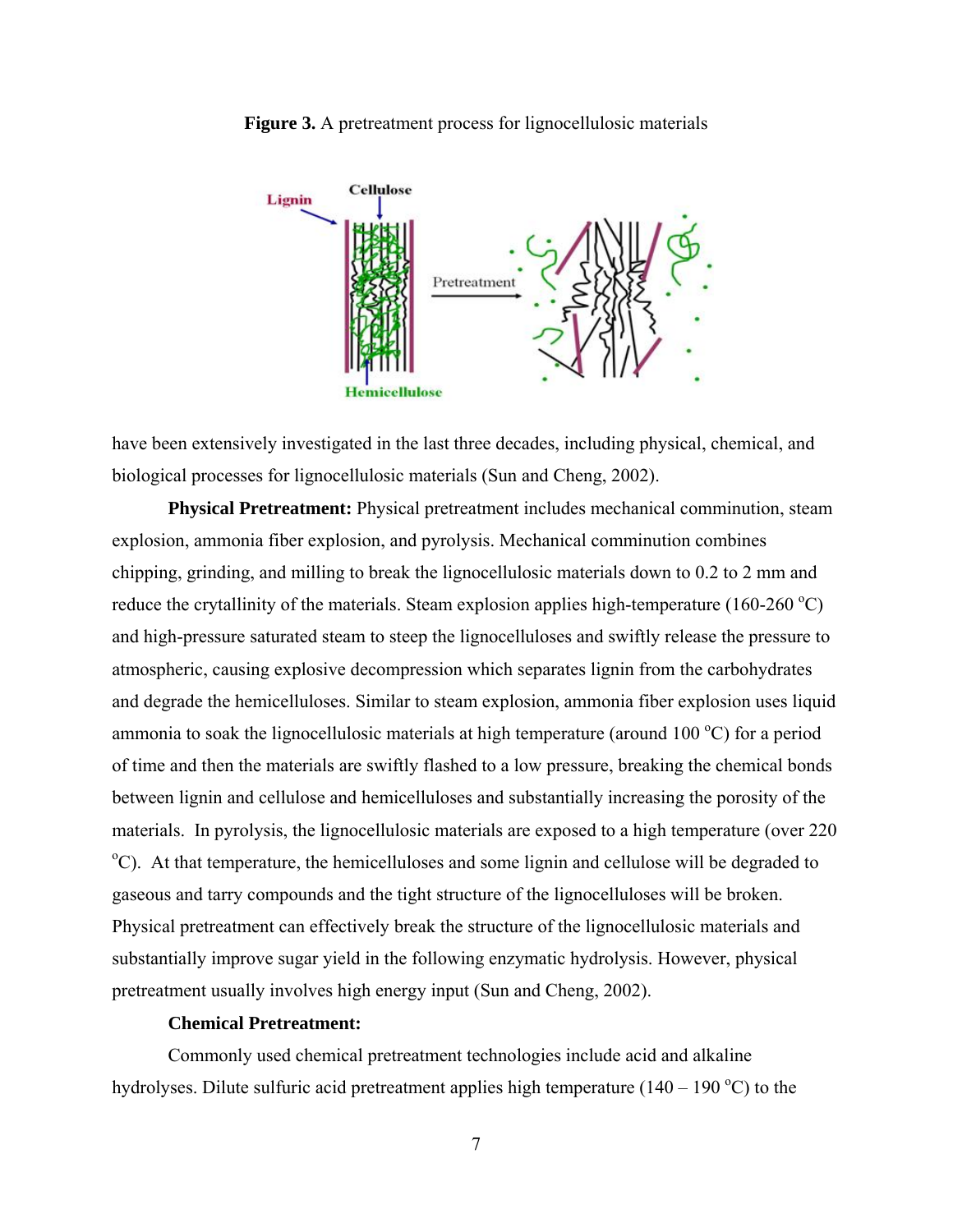mixed slurry of the lignocelluloses and the acid. The acid decomposes the hemicelluloses at that temperature, resulting in a breakup of the lignocellulosic structure. Dilute acid pretreatment has been used in pilot-scale lignocellulosic ethanol production because the technology is quite mature and breaks the lignocellulosic materials very efficiently. After the pretreatment, the lignocellulosic materials can be easily separated into a liquid portion and a solid portion. Most hemicelluloses are degraded into sugars which stay in the liquid portion, while cellulose remains in the solid portion. The separated cellulose is then hydrolyzed in the following enzymatic hydrolysis to produce fermentable sugars for ethanol production. The main disadvantage of dilute acid pretreatment is the formation of chemicals such as furfurals during the degradation of hemicelluloses that inhibit the following enzymatic hydrolysis and microbial fermentation.

Alkaline hydrolysis is another chemical pretreatment method at high temperature (100 – 170 °C). During the alkaline pretreatment, there are saponification reactions of intermolecular ester bonds crosslinking hemicellulose and cellulose or lignin in the lignocellulosic materials. Alkaline pretreatment can also disrupt lignin structure, decrease crystallinity of cellulose and degree of sugar polymerization (Sun and Cheng, 2002). Although alkaline pretreatment could cut the bonds between lignin and cellulose or hemicelluloses, a significant portion of lignin still remains mixed with cellulose after the pretreatment. The existence of lignin may inhibit cellulase enzymes during the following enzymatic hydrolysis.

**Biological Pretreatment:** Biological pretreatment processes use microbes such as brown-, white- and soft-rot fungi to degrade lignin and hemicellulose in lignocellulosic materials (Schurz, 1978). Brown rots mainly attack cellulose, while white and soft rots attack both cellulose and lignin. White-rot fungi are the most effective basidiomycetes for biological pretreatment of lignocellulosic materials (Fan et al., 1987). Biological pretreatment is probably the most economical pretreatment technology for the lignocellulosic materials. However, it is also a very time consuming process. The pretreatment usually takes a few weeks.

#### **2.1.3. Enzymatic hydrolysis**

Enzymatic hydrolysis of pretreated lignocellulosic materials involves enzymatic reactions that convert cellulose into glucose and hemicellulose into pentoses (xylose and arabionose) and hexoses (glucose, galactose, and mannose). The conversion of cellulose and hemicellulose is catalyzed by cellulase and hemicellulase enzymes, respectively. The enzymes are highly specific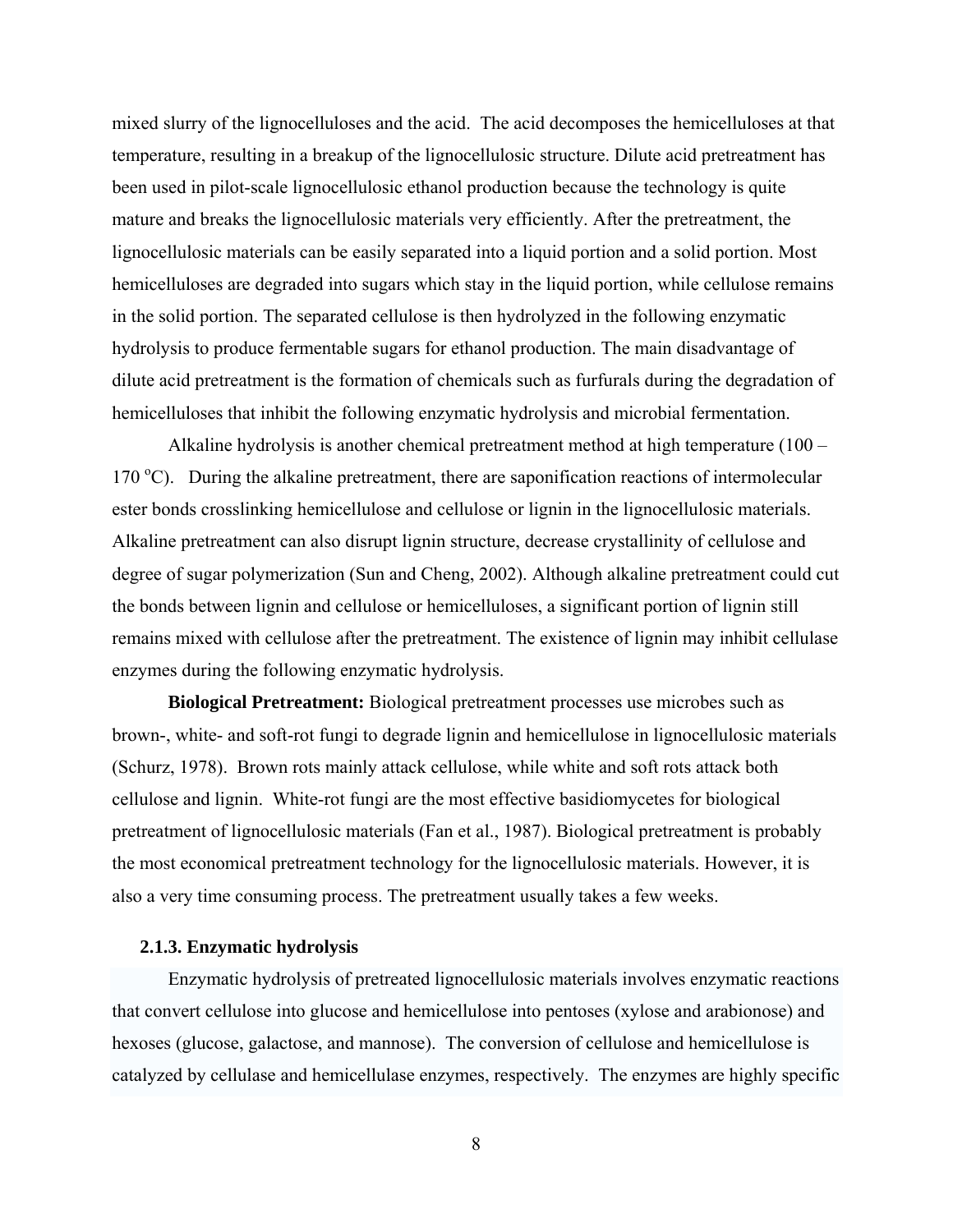(Béguin and Aubert, 1994). The enzymatic hydrolysis is usually carried out at mild conditions (pH 4.8 and temperature 45 to 50  $^{\circ}$ C).

Cellulases or β-(1-4) glycoside hydrolases are a mixture of several enzymes and at least three major groups of cellulases are involved in the hydrolysis of cellulose: endoglucanase, exoglucanase, and β-glucosidase. After the pretreatment, most of lignin is removed from the lignocellulosic materials, the crystallinity of the materials is significantly reduced, and the porosity is substantially increased, which allows the enzymes to penetrate into the materials and access the substrates. Endoglucanase randomly attacks regions of low crystallinity in the cellulose fiber and hydrolyze the  $\beta$ -(1, 4) glycosidic bonds of cellulose to produce cellooligosaccharides with free-chain ends. Exoglucanase can hydrolyze the β-(1, 4) glycosidic bonds from the non-reducing ends of the cello-oligosaccharides to generate cellobiose which is further hydrolyzed by β-glucosidase to glucose. The joint hydrolysis of the three groups of enzymes completes the conversion of cellulose into glucose, as shown in Figure 4.





#### **2.1.4. Fermentation process for ethanol production**

During the enzymatic hydrolysis, the cellulose from the lignocellulosic materials is converted to glucose which is then fermented by yeast to ethanol and carbon dioxide:

 $Glucose \xrightarrow{Yeast} Ethanol + CarbonDioxide + Heat$ (1)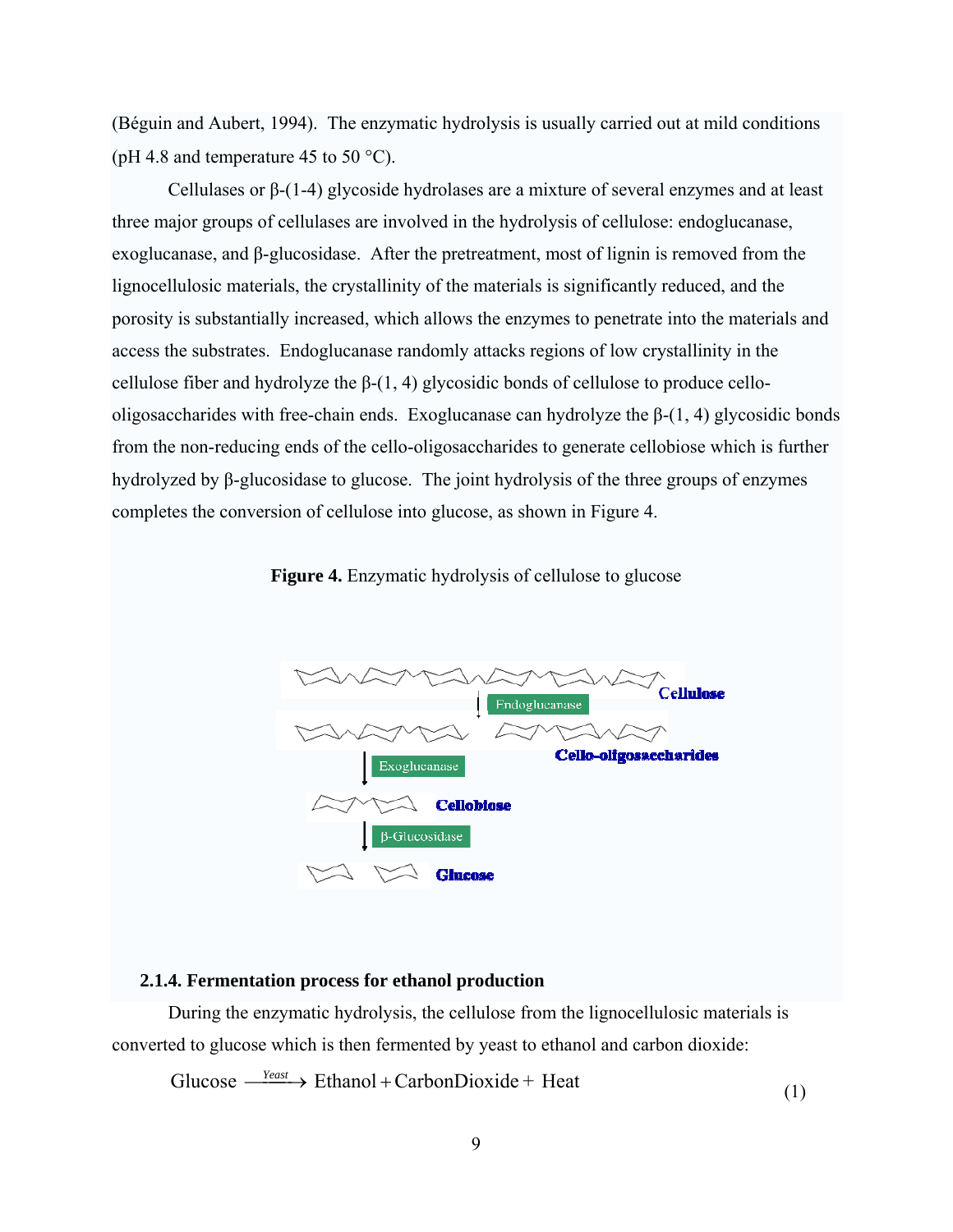In yeast fermentation, the glucose solution obtained from cellulose hydrolysis is mixed with acclimated yeast culture under aseptic conditions. The optimum temperature for yeast fermentation is around 32°C. Glucose in the solution penetrates into yeast cells and is converted by a group of enzymes created by yeast cells through a series of enzymatic reactions to eventually ethanol,  $CO<sub>2</sub>$ , and energy. Some of the released energy and glucose are utilized by the yeast cells to support their growth during the fermentation. The rest of the energy becomes heat to the fermentation broth and may increase the temperature if not taken out of the system. Both ethanol and  $CO_2$  penetrate out of yeast cells.  $CO_2$  readily dissolves in water, but can be easily saturated in fermentation broth. The excess  $CO<sub>2</sub>$  bubbles out of the liquid and can be collected for food and soft drink preparation. Ethanol dissolves in water at any ratio and the  $CO<sub>2</sub>$ bubbling helps the transportation of ethanol from around the yeast cells to the bulk fermentation broth, avoiding the occurrence of high ethanol concentration in local areas that may be toxic to yeast cells. The overall biochemical reactions to convert glucose to ethanol and  $CO<sub>2</sub>$  in yeast fermentation can be expressed as:

$$
C_6H_{12}O_6 + 2 ADP \xrightarrow{Enzymes} 2 C_2H_5OH + 2 CO_2 + 2 ATP + 10.6 kJ \tag{2}
$$

where ADP and ATP represent adenosine diphosphate and adenosine triphosphate, respectively. The process involves a series of enzymatic reactions carried out by the enzymes generated by yeast cells under anaerobic conditions.

#### **2.1.5. Ethanol purification**

 When the fermentation process is completed, ethanol concentration in the fermentation broth is usually 10-15% (w/w). To have a fuel-grade ethanol, ethanol needs to be purified to over 99%. The purification process normally takes place in two steps: fractional distillation and dehydration.

 Fractional distillation is a thermal physical process, based on phase equilibrium of the ethanol-water mixture. The process is performed in a fractionation column with plates or packing materials. Ethanol can be mixed with water to form a solution at any ratio. The boiling point of pure ethanol and water is 78.4 and 100 °C, respectively. However, the ethanol-water solution is a non-ideal solution. At certain ethanol concentration between 0 and 93% (w/w), the solution has a higher dew point than a boiling point. In the fractionation column, the ethanol-water mixture is at the boiling status, which generates an up-flow vapour with higher ethanol content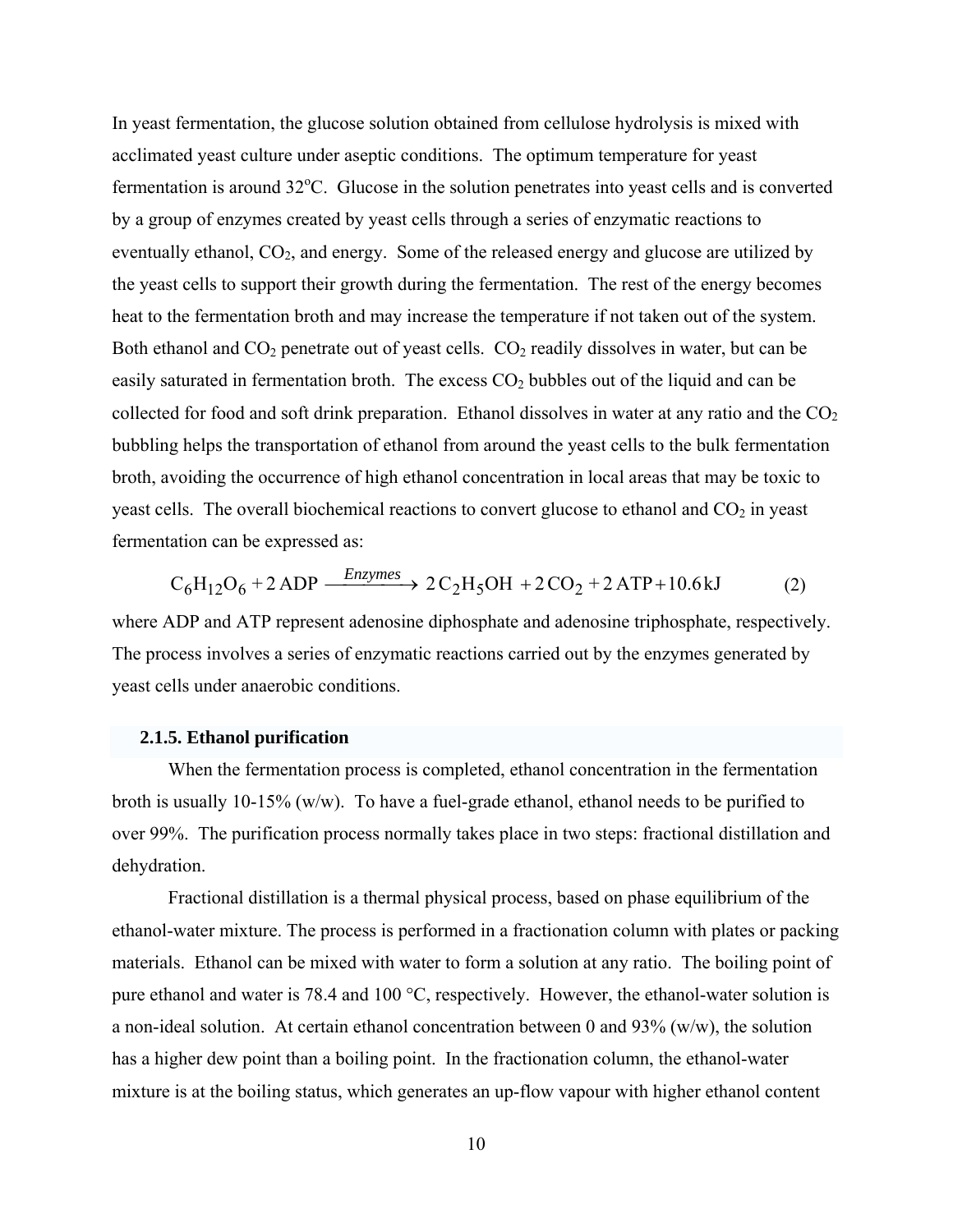and a down-flow liquid with lower ethanol content. Thus, the effluent collected from the top of the column has much higher ethanol content than that from the bottom of the column. Theoretically, if there are enough plates in the fractionation column, the effluent collected from the top of the column can be close to 93% (w/w) ethanol and the ethanol content in the bottom effluent can be close to 0%. Ethanol concentration of 93%  $(w/w)$  is the theoretical maximum for fractional distillation because of the azeotropic characteristics of ethanol solution at 93 to 100% (w/w). Normally, ethanol concentration can be increased through fractional distillation to around 90% (w/w) from the fermentation broth.

To further remove the rest of the water, dehydration is necessary to increase ethanol content to over 99% for being used as automobile fuel. A commonly used technology for the dehydration of ethanol-water mixture is molecular sieve adsorption. The fundamental principle is based on the different sizes of water and ethanol molecules. The diameters of water and ethanol molecules are approximately 0.28 and 0.40 nm, respectively. The molecular sieves used in the dehydration to produce anhydrous ethanol usually have pores with a diameter of 0.3 to 0.35 nm which adsorb water molecules but not ethanol, so ethanol can be separate from water.

#### **2.2. Feedstocks for lignocellulosic ethanol**

Lignocellulosic materials can be derived from wood, grasses, agricultural residues, and waste materials. They usually contain quite high cellulose, hemicelluloses, and lignin. The contents of the compounds in common lignocellulosic materials are listed in Table 1.

#### **2.2.1. Wood**

Woods are divided into softwood and hardwood. Softwood is the dominant source of lignocellulosic materials in the northern hemisphere. 92% of the world's softwood forests are in North America, Russia, and Europe. Hardwood, in contrast, is widely distributed in the world.

Among the different types of woods, poplar is of particular interest because of its rapid growth. Poplar is typically grown for 2-5 years and then harvested (annual yield of 5-6 dry tons per acre). Hardwood is generally a better material for ethanol production because of its structural advantages over softwood. First, hardwood has significantly less lignin than softwood. As discussed previously, lignin is a major component of lignocellulosic materials that hinders the hydrolysis of cellulose. In addition, the hemicelluloses of hardwood are mainly composed of hexoses, while the hemicelluloses of softwood are mainly composed of pentoses. Hexoses, e.g.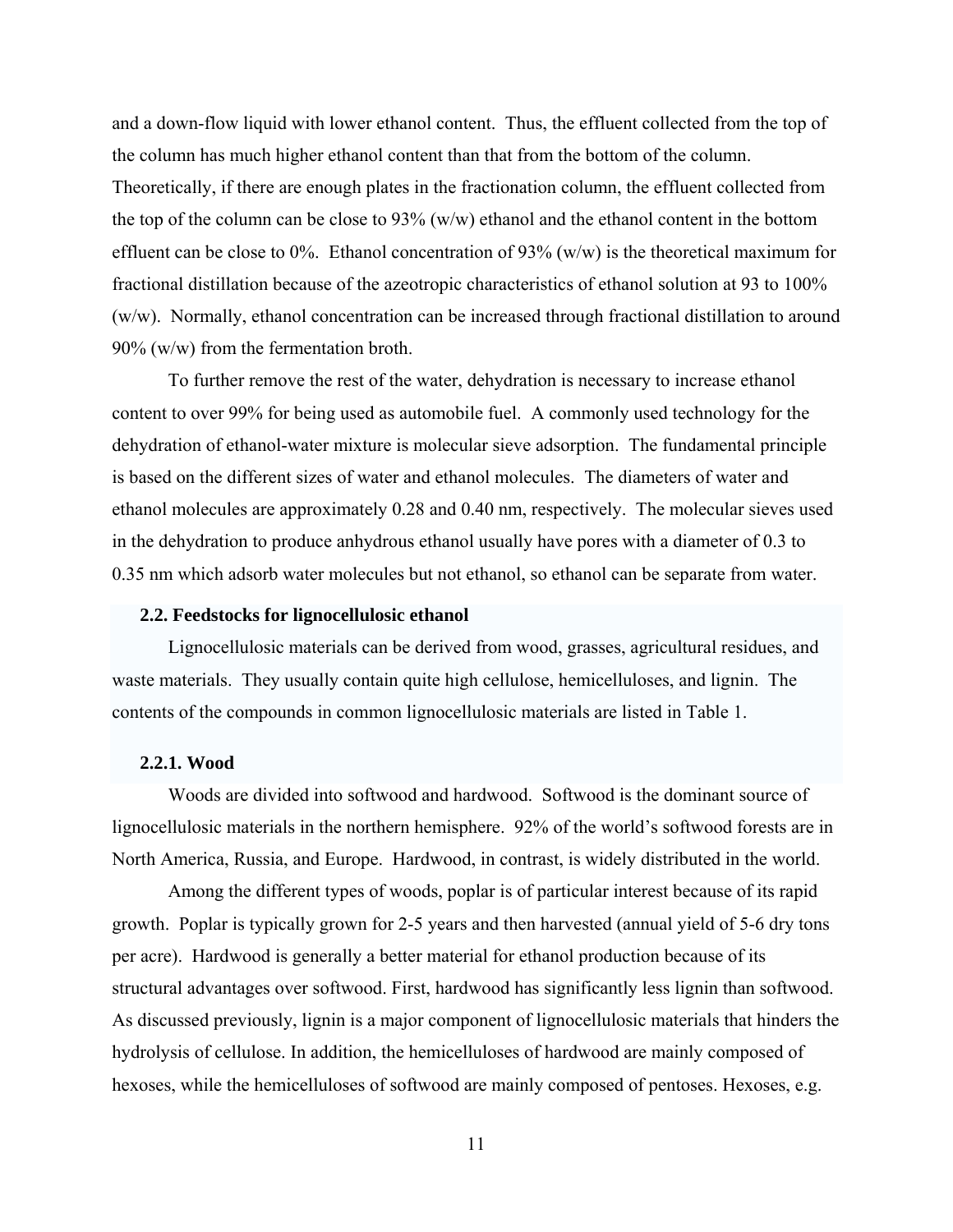glucose, are much easier to be fermented to ethanol than pentoses, e.g. xylose, using the current technologies. Details will be discussed later in this paper.

| <b>Lignocellulosic Materials</b> | Cellullose, % | Hemicellulose, % | Lignin, $\%$     |
|----------------------------------|---------------|------------------|------------------|
| Hardwoods stems                  | $40 - 55$     | 24-40            | 18-25            |
| Softwood stems                   | $45 - 50$     | $25 - 35$        | $25 - 35$        |
| Switch grass                     | 45            | 31.4             | $12 - 20$        |
| <i>Miscanthus</i>                | 40            | 18               | 25               |
| Coastal Bermuda grass            | 25            | 35.7             | $9 - 18$         |
| Corn stover                      | $35-40$       | $17 - 35$        | $7 - 18$         |
| Wheat straw                      | 30            | 50               | 15               |
| Rice straw                       | 36-47         | 19-25            | $10 - 24$        |
| Cotton seed hairs                | 80-95         | $5 - 20$         | $\boldsymbol{0}$ |
| Newspaper                        | $40 - 55$     | $25 - 40$        | 18-30            |
| White paper                      | 85-99         | $\theta$         | $0 - 15$         |

**Table 1.** Contents of cellulose, hemicellulose, and lignin in common lignocellulosic materials.

Sources: Reshamwala et al., 1995; Cheung and Anderson, 1995; Boopathy, 1998; Dewes and Hünsche, 1998; Sorensen et al., 2008.

#### **2.2.2. Grasses**

Herbaceous lignocellulosic materials are among the high yield biomass in the world. The promising candidates for biofuel production include switchgrass, Bermudagrass, and *Miscanthus*. Switchgrass is a warm-season perennial grass native to North and Central Americas (Subbendieck et al., 1997). It can also be found in Africa and South America. It can grow to a height of more than 3 m and have a root depth of more than 3.5 m (Weaver, 1968). Switchgrass can grow on a wide variety of soils including marginal land areas with limited fertilizer requirement. Its yield varies with the growing conditions, but the annual biomass production is generally 6 – 15 dry tons per acre. *Miscanthus* is originally a native grass in Southeast Asia. It was introduced to Europe as an ornamental garden grass. It is now considered as a promising energy crop in Asia and Europe. *Miscanthus* can reach a height of over 2 m during the establishment year and up to 4 m in subsequent years in Europe and as tall as 7 to 10 m in China, with root penetration of over 1 m into the soil (El Bassam, 1998). Similar to switchgrass, the annual production rate of *Miscanthus* can be 6 – 15 dry tons per acre. It grows well in marginal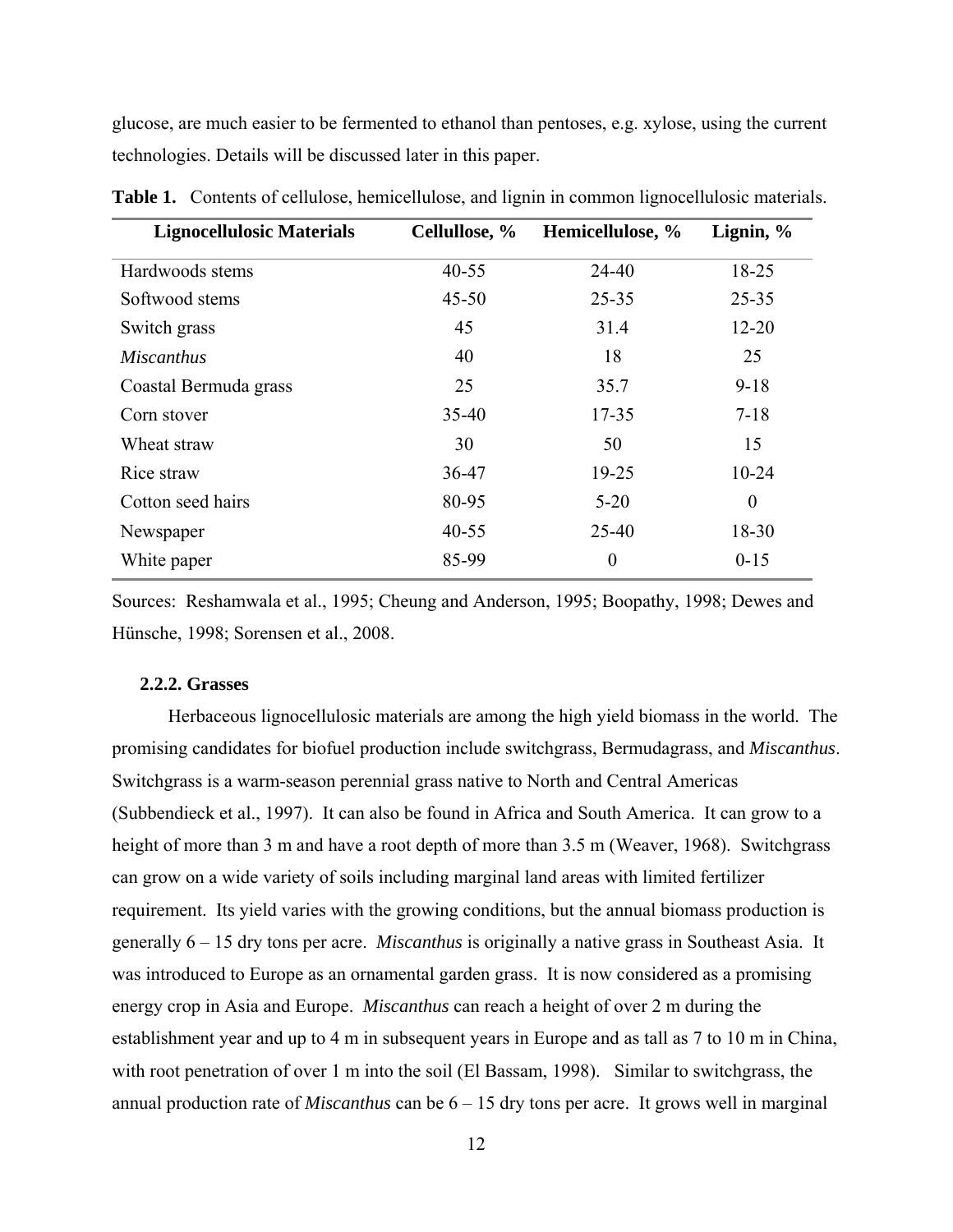land with low nutrients, but application of fertilizers could improve the production yield. Coastal Bermudagrass is another herbaceous crop widely grown in the United States. It is a warm-season perennial crop and is currently grown on 10 to 15 million acres in the southern US for forage and hay production (Boateng et al., 2007). Although coastal Bermudagrass can grow on different soil conditions, it requires fertilization (especially Nitrogen) to achieve a good annual biomass yield  $(6 - 10$  dry tons per acre).

#### **2.2.3. Agricultural residues**

**Corn stover** is normally left in a field after corn kernel is harvested, including stalks, leaves, cobs, and husks. Corn stover is usually produced at a rate of 1 kg (dry) per kg of corn grain or 4 dry tons per acre per year (Kim and Dale, 2004; Heaton et al., 2008). The United States generates about 80-100 million dry tons of corn stover per year (Kadam and McMillan, 2003).

**Wheat straw** is the leftover for wheat grain production and it is generated at a rate of 1-3 tons per acre per year under intensive farming conditions (Reitz, 1976). The annual wheat straw generation in the United States is approximately 82 million dry tons (Kadam and McMillan, 2003). In addition to cellulose, hemicelluloses, and lignin, wheat straw also contains a significant amount of pectin and proteins (Schmidt and Bjerre, 1997).

**Rice straw** is generated from rice production all over the world. It has similar contents of cellulose, hemicelluloses, and lignin compared to other cereal crop residues, but it has higher silica content than most other cereal straw. The annual worldwide rice straw generation rate is about 731 million dry tons in 2007, including Africa - 20.9 million tons, Asia - 667.6 million tons, Europe - 3.9 million tons, North America - 37.2 million tons, and Oceania - 1.7 million tons.

Several factors need to be considered in selecting an appropriate lignocellulosic feedstock for bioethanol production, including ethanol yield, local availability, environmental impact, competition for arable land against food and feed production, and transportation of the biomass. The average ethanol yields and annual field production rates of common lignocellulosic feedstocks are listed in Table 2 (the data are calculated based on the yields from USDA National Agricultural Statistics Service, 2008). According to the data in Table 2, herbaceous biomass, especially switchgrass and *Miscanthus*, has much higher annual ethanol yield per acre of land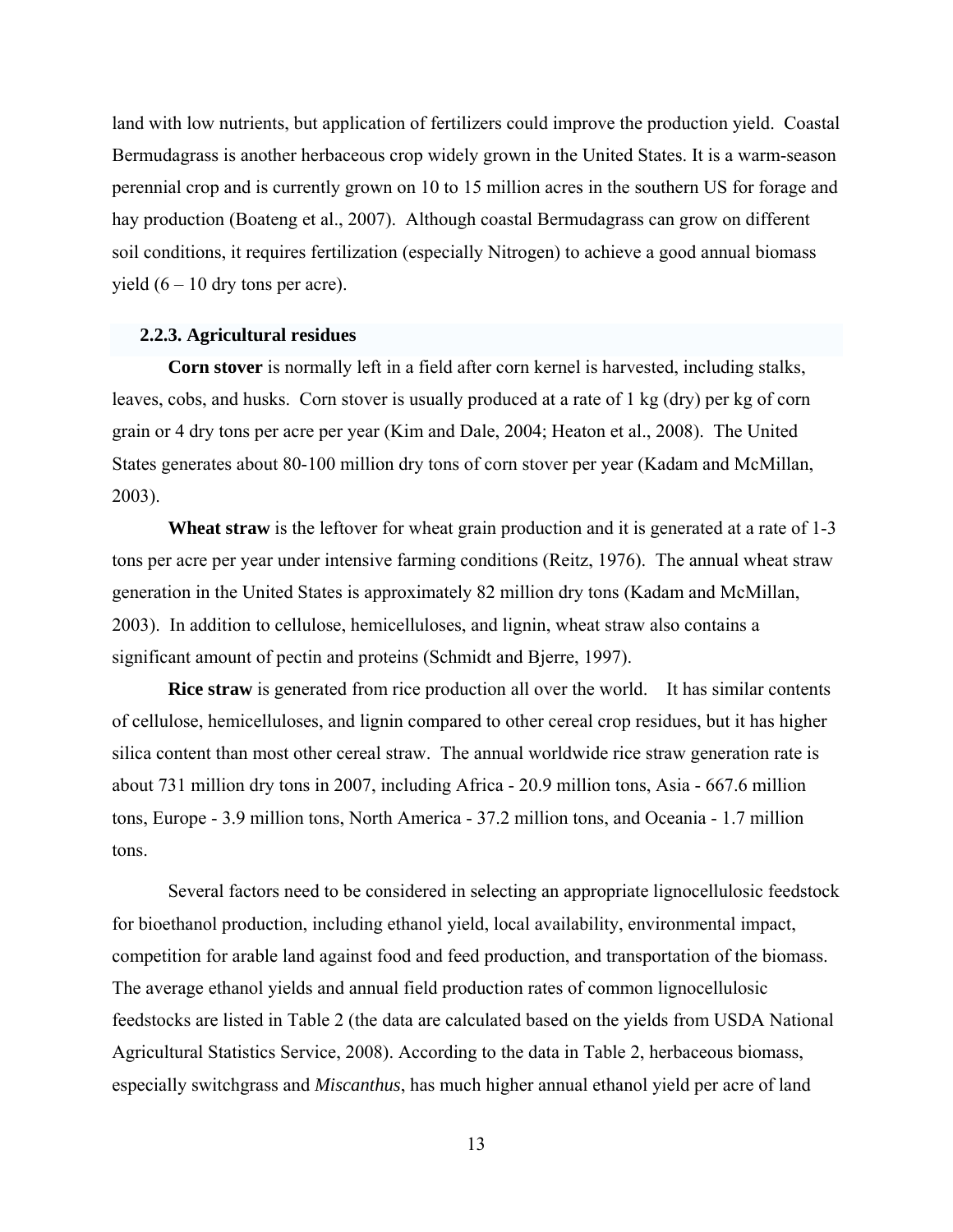than woody biomass or agricultural residues. It is also environmentally friendly to grow herbaceous biomass and convert it to ethanol fuel because the whole cycle has almost balanced carbon dioxide, which is greatly helpful in mitigating global climate change. However, growing herbaceous biomass may compete for arable land for food and feed production. Although herbaceous biomass can be grown on marginal land with little fertilization and/or irrigation, their annual production rate per acre would be at the low end in that situation. Another disadvantage of the herbaceous biomass is its low density, which makes the transportation of the biomass to the processing facility quite expensive.

| Feedstock                |                           | <b>EtOH</b> Yield | <b>Production Rate</b> | <b>EtOH</b> Yield |
|--------------------------|---------------------------|-------------------|------------------------|-------------------|
|                          |                           | (liter/dry ton)   | (dry ton/acre/year)    | (liter/acre/year) |
| Wood                     | Poplar tree<br>(hardwood) | 360               | $5 - 6$                | 1,980             |
|                          | Pine tree<br>(softwood)   | 345               | $3 - 4$                | 1,208             |
| Grasses                  | Switchgrass               | 310               | $6 - 15$               | 3,255             |
|                          | <b>Miscanthus</b>         | 305               | $6 - 15$               | 3,203             |
|                          | Bermudagrass              | 300               | $6 - 10$               | 2,400             |
| Agricultural<br>Residues | Corn stover               | 345               | $3 - 5$                | 1,380             |
|                          | Wheat straw               | 333               | $1 - 3$                | 666               |
|                          | Rice straw                | 335               | $3 - 4$                | 1,173             |

**Table 2.** Ethanol yields and field production rates of common lignocellulosic feedstocks

The main advantage of woody biomass is its high density, which makes its transportation cost much cheaper than herbaceous biomass or agricultural residues. Woody biomass has a modest annual production rate, especially the fast growing hardwood such as poplar. Utilizing wood processing wastes such as tree thinning or wood chips for bioethanol production would be a desirable process because it does not require new arable land. If trees are grown as a special energy crop for bioethanol production, a comprehensive study needs to be conducted to compare the advantages and disadvantages of trees with herbaceous grasses.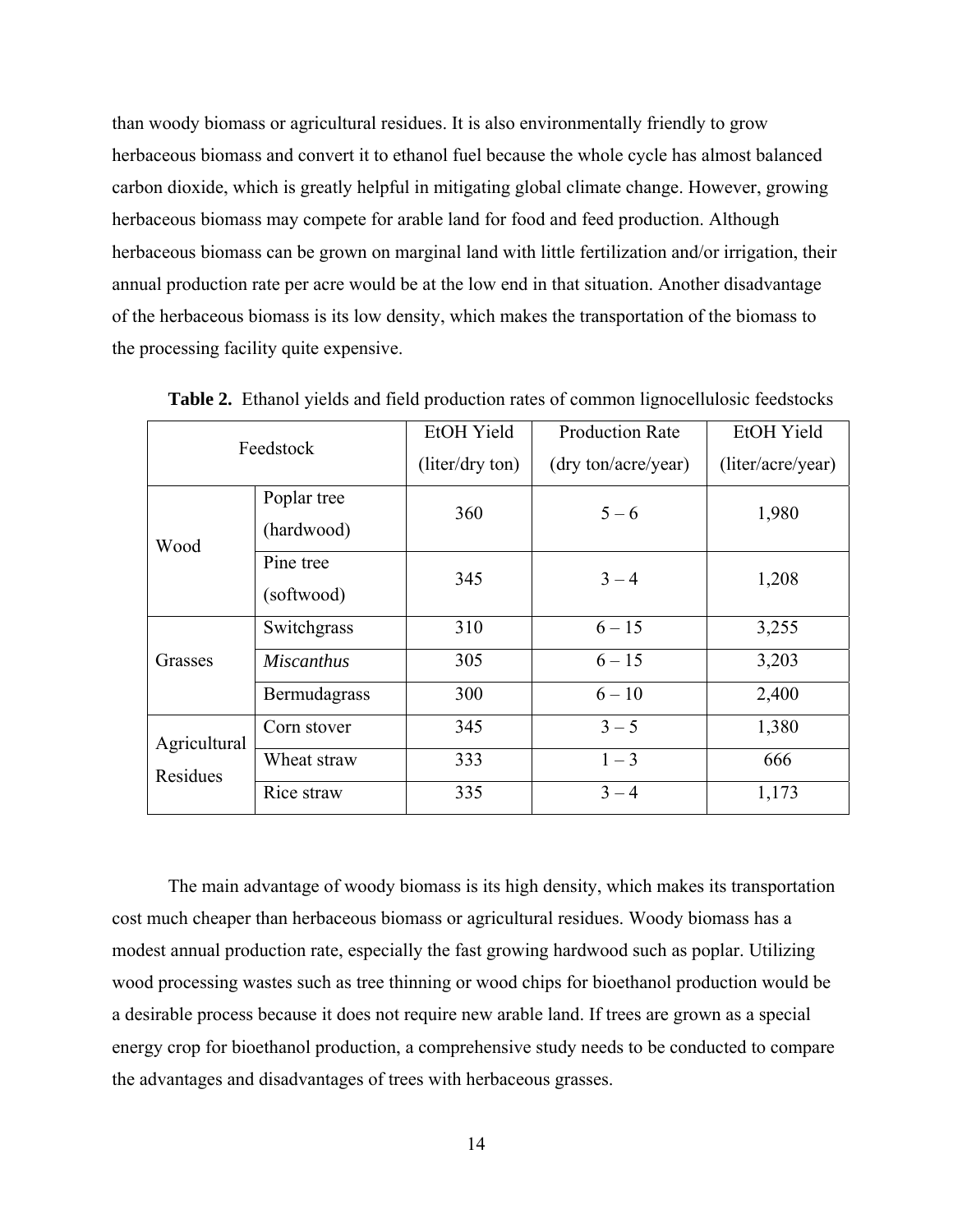Agricultural residues are a big source of lignocellulosic feedstock for bioethanol production. Corn stover, wheat straw, and rice straw are probably the most abundant agricultural residues in the world. Many farmers used to burn these residues in the fields after harvesting the grains. Because of the concern of air pollution, burning agricultural residues has been banned in the United States. Therefore, it will cost the farmers to manage these agricultural residues or wastes. For example, California rice farmers must pay \$25 to \$45 per acre to have the rice straw baled and removed from their fields. Although using these agricultural residues for bioethanol production would not have a high annual ethanol yield per acre of land, compared to special energy crops such as switchgrass or *Miscanthus*, it does not require any additional land for bioethanol production. In addition, there is no cost for growing the lignocellulosic feedstock for bioethanol production. Instead, taking the agricultural residues or wastes away from the grain farming fields could get paid, resulting in a negative cost of the feedstock for bioethanol production. For example, Colusa Biomass Energy Corp., a company which is building its first plant to process rice straw for bioethanol production in California, has made some deals to take the rice straw off the farmers' fields for a \$15 per acre. Conversion of agricultural residues to bioethanol is just like "one stone kills two birds". A main disadvantage of agricultural residues is their low density, just like the herbaceous biomass, which makes the transportation cost relatively expensive compared to high-density biomass such as wood.

#### **2.3. Research and development activities on lignocellulosic ethanol in the world**

The main disadvantages of lignocellulosic ethanol production include, in comparison with sugar-based or starch-based or 1<sup>st</sup> generation ethanol production, the low accessibility of cellulose and hemicelluloses due to a complex tight structure of the lignocelluloses, low activities of cellulase enzymes, and difficulty to ferment 5-C sugars from the hydrolysis of hemicelluloses to ethanol. Research on lignocellulosic ethanol production has been focused on developing cost-effective pretreatment technologies, improved cellulase enzyme activities, and co-fermentation of 6-C (e.g. glucose) and 5-C (e.g. xylose) sugars to ethanol.

Cellulose fibers are embedded in a covalently joined matrix of pectin, lignin, and hemicellulose. Each cellulose macrofiber is composed of crystalline bundles of individual chains of cellulose (Clarke, 1997). The release of soluble sugars from cellulose can be achieved by a combination of physical and chemical processes or a combination of physical and enzymatic processes (Ingram et al., 1999). Chemical hydrolysis using weak mineral acids releases glucose,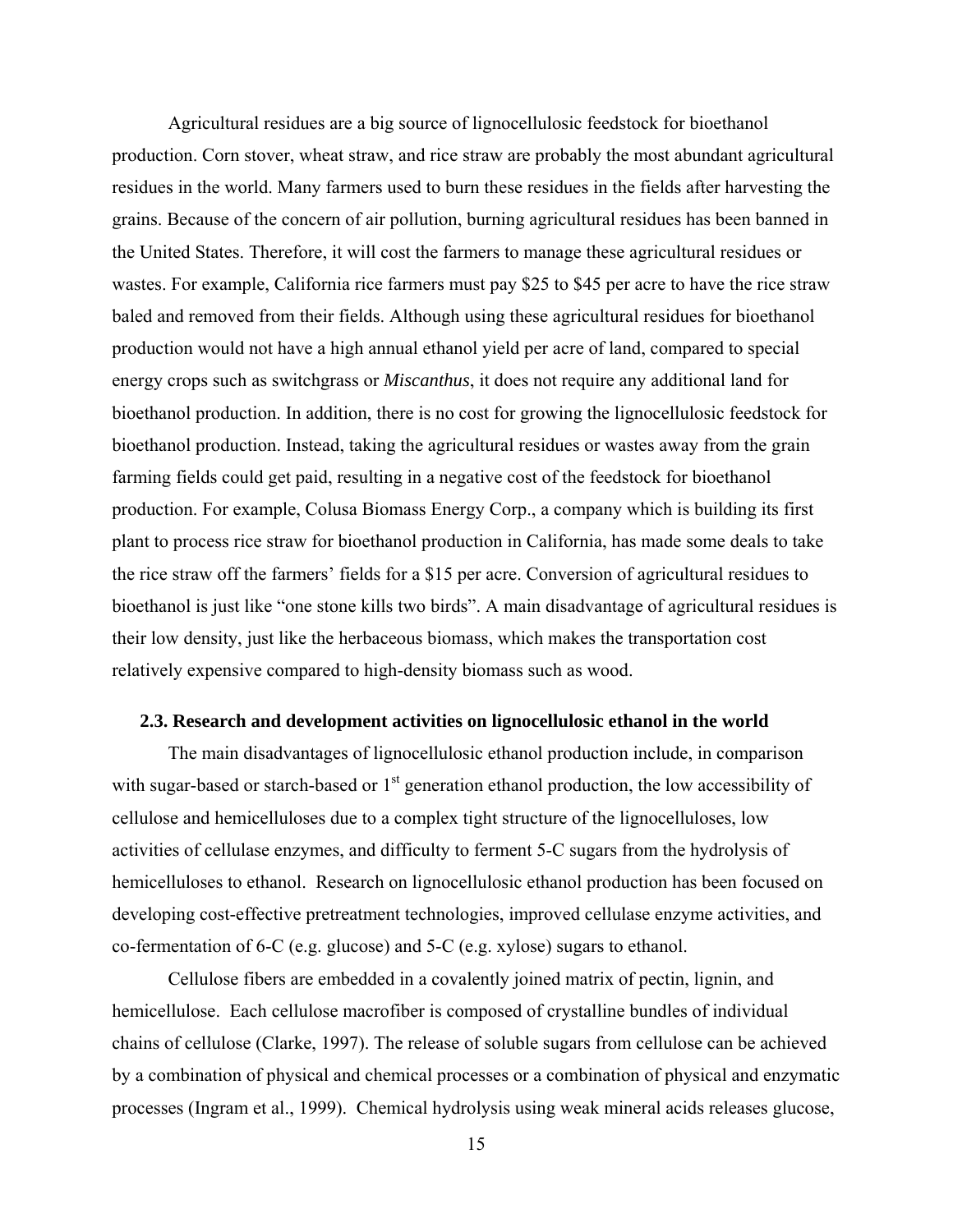pentose, acetate, and other organic monomers. This process, however, generates toxic substances, such as acetate, for ethanol fermentation (Ingram et al., 1999). The ideal approach for releasing soluble sugars from lignocellulose is to use cellulase enzymes. Enzymatic hydrolysis of cellulose includes a series of biochemical reactions catalyzed by the synergistic action of endoglucanase, exoglucanase and β-glucosidase (Sharrock, 1988). Endoglucanase is an important cellulase that degrades regions of amorphous cellulose to cellobiose and cellotriose. Exoglucanase or cellobiohydrolase degrades the molecules further by removing cellobiose units from the free-chain ends. These oligosaccharides need to be broken down to glucose by βglucosidases before they can be used for ethanol fermentation by yeasts *Saccharomyces* spp. and bacteria *Zymomonas* spp., two commonly used microorganisms. These microorganisms cannot ferment pentose, another sugar that can be obtained from biomass. Hemicellulose is hydrolyzed into pentose and hexose sugars. Yeasts *Candida* spp. that ferment cellobiose to ethanol cannot ferment pentose, either (Freer and Detroy, 1982). Enteric bacteria such as *Escherichia coli* can ferment pentose and hexose sugars derived from hemicellulose. A soil bacterium *Klebsiella oxytoca* not only is capable of fermenting hemicellulose-derived sugars but also can use cellobiose andcellotriose as substrates. These bacteria, however, do not produce ethanol as the major fermentation product. Ingram and colleagues have constructed a PET operon containing alcohol dehydrogenase (adhB) and pyruvate decarboxylase (pdc) genes of *Z. mobilis* under the control of the *E. coli lac* promoter (Ingram et al., 1987). When the PET operon was introduced into *E. coli* and *K. oxytoca* strains, the organisms shifted their fermentation mainly to ethanol production. The alcohol dehydrogenase gene also makes the host ethanol tolerant. The genetically engineered K. oxytoca P2 strain has been shown to ferment monosaccharides and oligosaccharides including cellobiose and cellotriose from lignocellulose hydrolysates to ethanol (Lawford and Rousseau, 1991; Barbosa et al., 1992; Beall et al., 1992; Wood and Ingram 1992).

Traditionally, pretreatment of lignocellulosic materials has been accomplished through several physical processes such as mechanical comminution, steam explosion (Playne, 1984; Taylor, 1981), ammonia fiber explosion and carbon dioxide explosion, and chemical methods such as acid or alkaline hydrolysis (Knappert et al., 1980; Goldstein et al., 1983; Weimer et al., 1986; Playne, 1984) and ozonolysis. Mechanical comminution and steam explosion techniques are favorable because they do not generate hazardous wastes. Steam explosion is an explosive decompression of chipped biomass induced by the exposure to high-pressure, saturated steam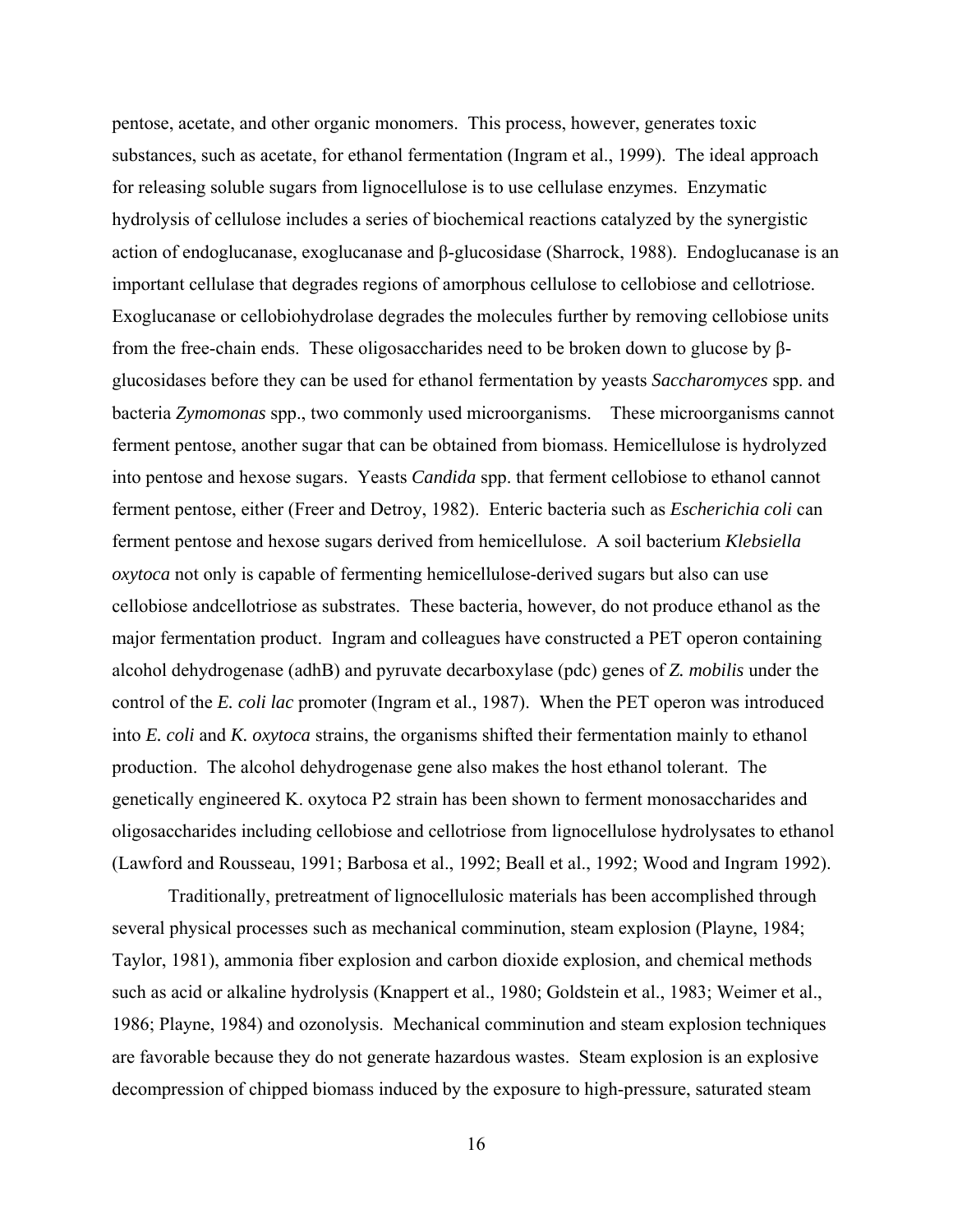and subsequent flashing. Steam explosion is typically carried out between  $160$  and  $260^{\circ}$ C, with corresponding pressures between 0.69 and 4.83 Mpa, and before rapid exposure to atmospheric pressure. Grous et al. (1986) reported that poplar chips pretreated by steam explosion could result in 90% enzymatic hydrolysis of cellulose after 24 hours compared to only 15% hydrolysis of untreated chips. Time, temperature, chip size, and chip moisture content are important parameters in steam explosion (Duff and Murray, 1996). Effective hemicellulose solubilization and hydrolysis has been achieved with high temperatures and short residence times (e.g.  $270^{\circ}$ C, 1min) or low temperatures and long residence times (e.g.  $190^{\circ}$ C, 10min). Most recent work favors lower reaction temperatures and longer residence times (Wright, 1998). The addition of  $H<sub>2</sub>SO<sub>4</sub>$ ,  $SO<sub>2</sub>$ , or carbon dioxide in steam explosion could improve carbohydrate survival, decrease the production of inhibitory compounds and achieve more complete removal of hemicellulose.

There is substantial evidence that white-rot fungi can be used to selectively upgrade lignocellulosic materials to an industrial feedstock containing less lignin and hemicellulose and having an expanded structure. The key feature that makes the lignocelluloses bio-upgrading feasible is the ligninolytic enzyme system of the white-rot fungi. These enzymes, secondary metabolites that are produced under conditions of nutrient deprivation, depolymerize lignin to allow fungal attack of the polysaccharides of the materials. This biological process replaces pretreatment steps such as steam explosion or other energy-intensive pulping methods with a lower-energy consuming compost-like system that reduces energy consumption and waste. This bio-upgrading method can be performed on-farm at low cost and with minimal labor. Finally, on-farm bio-upgrading will allow value to be captured at the farm gate.

In nature, fungi remove lignin using peroxidative delignifying enzymes (Boominathan and Reddy, 1992; Thompson et al., 1998). There is considerable potential for the use of these organisms or their enzymes in processes of industrial importance, including fungal pretreatments and biopulping/biobleaching of paper pulps (Myers et al., 1988; Messner and Srebotnik, 1994), decolorization of pulp bleaching effluents (Boominathan and Reddy, 1992; Michel et al., 1991), and biotransformation of lignin into chemical feedstocks and related applications (Eriksson, 1994). The major lignin degrading fungi are white-rot basidiomycetes (Boominathan and Reddy, 1992). These fungi degrade lignin more rapidly and extensively than other microbial groups. They grow into the lumens of cell walls, where they secrete extracellular enzymes, including cellulases, hemicellulases, and peroxidases (Boominathan and Reddy, 1992). These fungi do not utilize lignin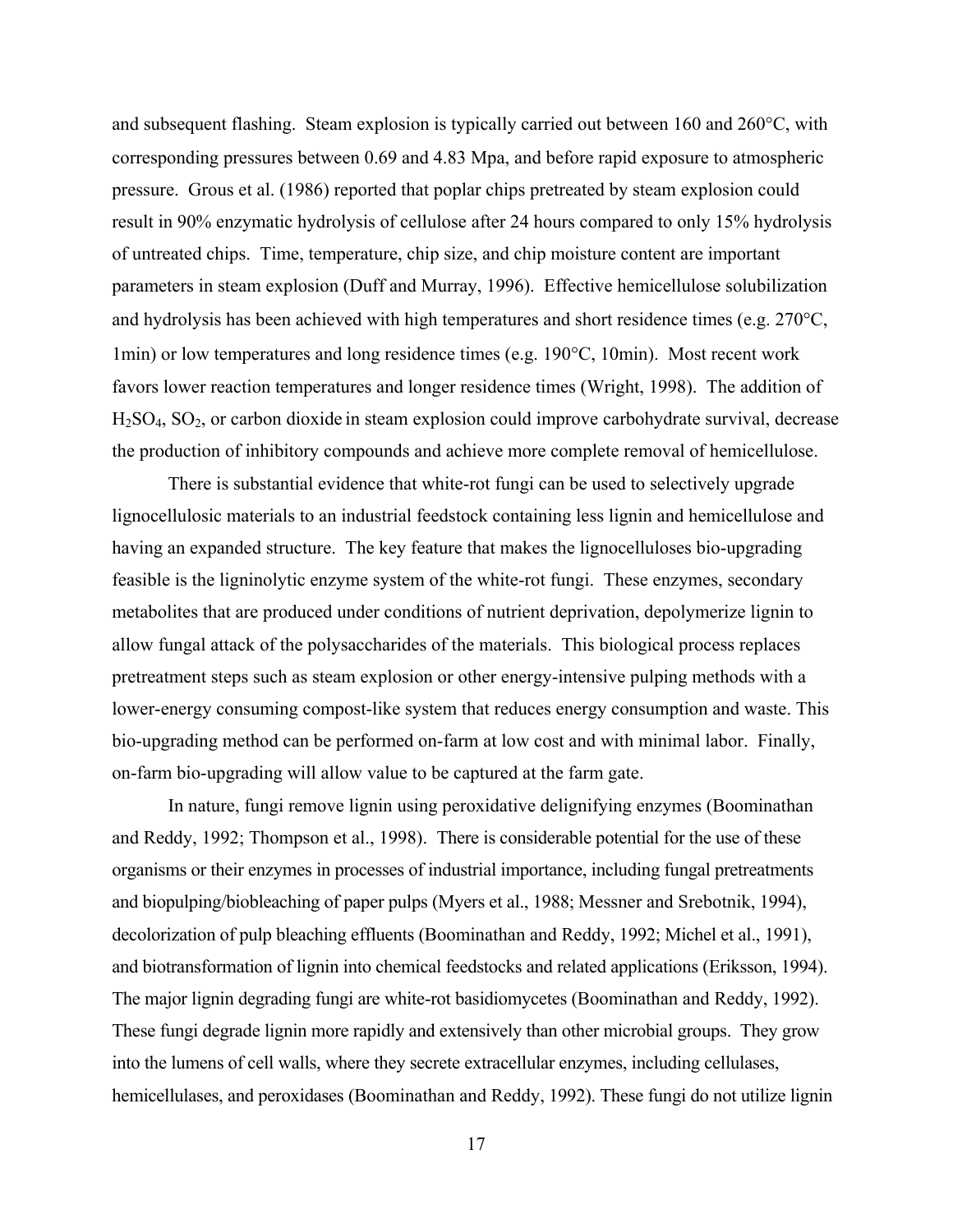as a growth substrate but remove the protective lignin barrier and open up the structure of the matrix so that over time, near complete degradation of the lignocellulose is possible (Blanchette et al., 1989). Ligninolytic enzymes are produced by the fungus during secondary metabolism as a result of carbon and/or nitrogen limitation, allowing the fungus to utilize cellulose and hemicellulose as substrates for growth and other metabolic functions (Boominathan and Reddy, 1992). Some white-rot fungi, including several members of the genus *Pleurotus*, attack lignin and hemicellulose in wheat straw without extensive cellulose removal (Valmaseda et al., 1990; Moyson and Verachtert, 1991). Thus, it is likely that white rot fungi could upgrade wheat straw and other substrates to a more desirable feedstock. This process would meet the goals of the agriculture industry by providing a higher quality feedstock with less energy and waste, while capturing the value on site.

Increasing the dosage of cellulases in the process, to a certain extent, can enhance the yield and rate of the hydrolysis, but it would significantly increase the cost of the process. Cellulase dosage of 10FPU/g cellulose is often used in laboratory studies because it provides a hydrolysis profile with high levels of glucose yield in a reasonable time (48-72h) at a reasonable enzyme cost (Gregg and Saddler, 1996). Cellulase enzyme loadings in hydrolysis vary from 7 to 33 FPU/g substrate depending on the type of substrates.

Enzymatic hydrolysis of cellulose consists of three steps: adsorption of cellulase enzymes onto the surface of the cellulose, the biodegradation of cellulose to fermentable sugars, and desorption of cellulase. Cellulase activity decreases during the hydrolysis. The irreversible adsorption of cellulase on cellulose is partially responsible for this deactivation. Addition of surfactants during hydrolysis was capable of modifying the cellulose surface property and minimizing the irreversible binding of cellulase on cellulose. The surfactants used in the enzymatic hydrolysis include nonionic Tween 20, 80, and 81, Emulgen 147, polyoxyethylene glycol, amphoteric Anhitole 20BS, cationic Q-86W, sophorolipid, rhamnolipid, and bacitracin. The rate of enzymatic hydrolysis was improved by 33% using Tween 80 as surfactant in the hydrolysis of newspaper (Castanon and Wilke, 1981).

Use of cellulase mixture from different microorganisms or the mixture of cellulases and other enzymes in the hydrolysis of cellulosic materials has been extensively studied (Beldman et al., 1988; Excoffier et al., 1991; Xin et al., 1993). The addition of  $\beta$ -glucosidases into the *T*. *reesei* cellulases system achieved better saccharification (Excoffier et al., 1991; Xin et al., 1993).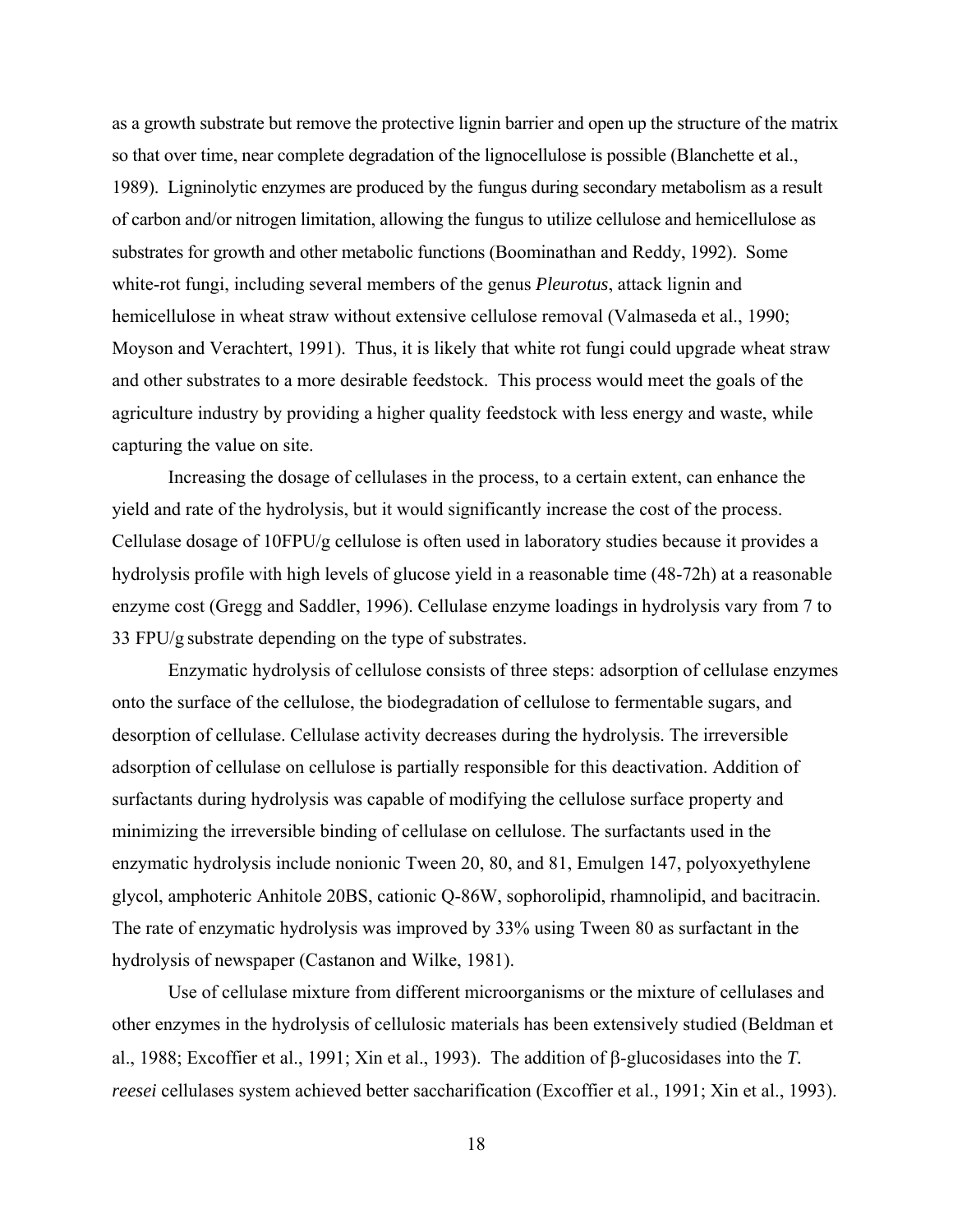-glucosidases hydrolyze the cellobiose which is an inhibitor of cellulase activity. A mixture of hemicellulases or pectinases with cellulases exhibited a significant increase in the extent of cellulose conversion (Ghose and Bisaria, 1979; Beldman et al., 1984). Baker et al. (1994) found a new thermostable endoglucanase, *Acidothermus cellulolyticus* E1, and another bacterial endoglucanase, E5 from *Thermomonospora fusca*, exhibiting striking synergism with *Trichoderma reesei* CBH1 in the saccharification of microcrystalline cellulose.

#### **2.4. Main challenges for commercialization of lignocellulosic ethanol production**

 A great progress has been achieved in developing lignocellulosic ethanol production in the last decade. The achievements include more efficient and lower-cost cellulase enzymes production, high efficient pretreatment, and co-fermentation of glucose and xylose to ethanol. However, the ethanol production costs need to be further reduced for the commercial application of the advanced technologies for ethanol production.

Most pretreatment processes produce an increase in glucose yield from enzymatic hydrolysis, indicating expansion of the matrix and/or varying degrees of removal of hemicellulose and lignin (Thompson et al., 1992). However, the high cost of some pretreatments and the low bulk densities of most lignocellulosic materials make them uneconomical to pretreat or to transport to centralized facilities for processing. Reducing these costs before reaching the processing stage is desirable to allow use of these annually renewable materials.

Although pretreatment could significantly increase the yield of glucose and soluble sugars in the enzymatic hydrolysis, the key to successful hydrolysis is the cellulase enzymes. Industrial preparations of the cellulase enzymes are normally obtained from fungal and bacterial origins (Ohmiya et al., 1997). These enzymes are usually very expensive, which makes the ethanol production from lignocellulosic biomass not economically competitive (Himmel et al., 1999). It is critical to develop low-cost cellulase production systems to reduce the cost for lignocellulosic ethanol production.

Another challenge for the commercialization of lignocellulosic ethanol production is to efficiently utilize the lignocellulosic materials. In the sugar- and starch-based ethanol production technologies, almost all the sugars and starch are converted to ethanol. However, the conversion rate of lignocelluloses to ethanol is much lower, in the range of 30-60% depending on the technologies. Among the three major components of lignocelluloses, cellulose has the highest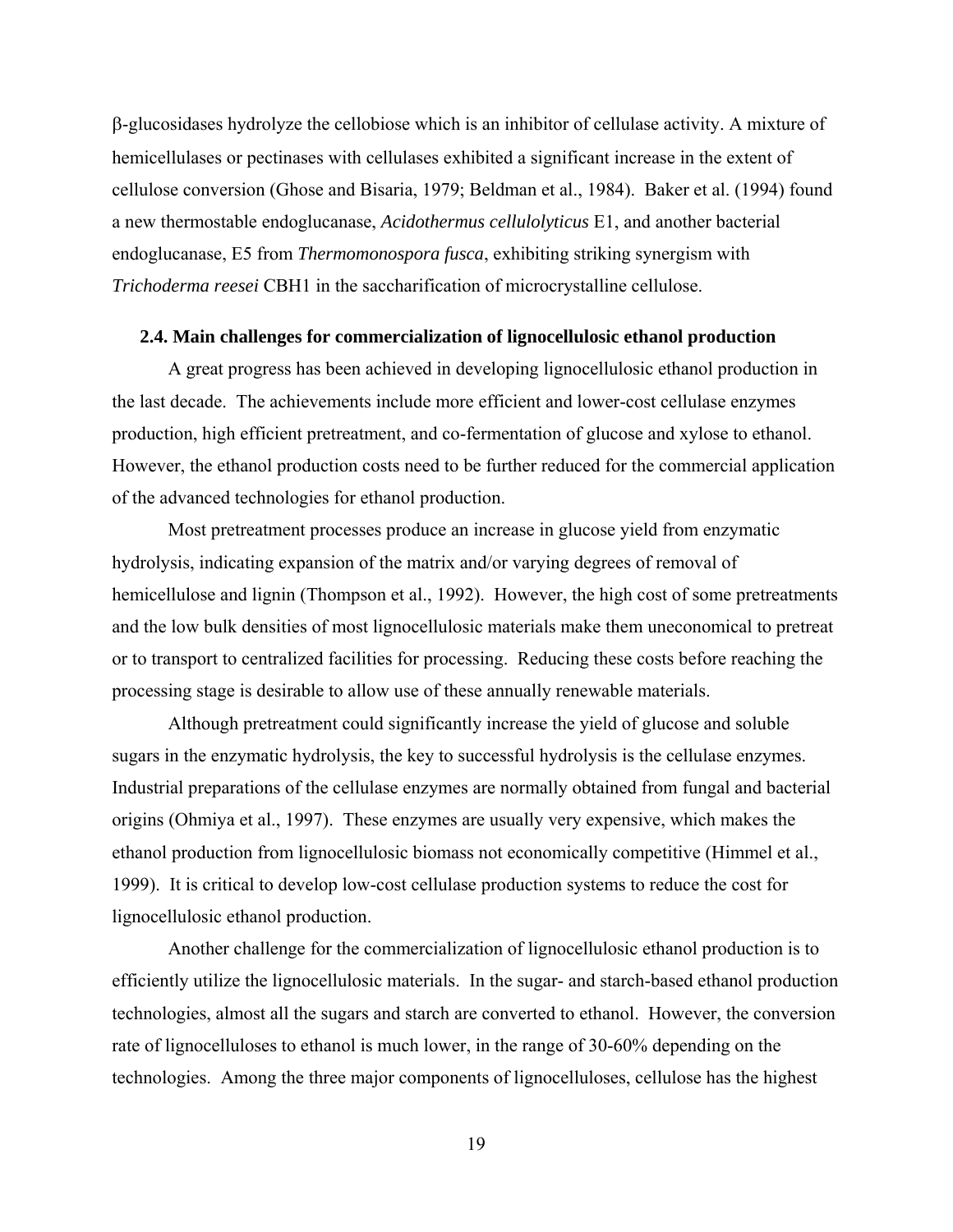conversion rate to ethanol, 85-90%; hemicelluloses 30-85%; lignin; 0%. The main products of hemicellulose hydrolysis include hexoses and pentoses. The former can be readily fermented to ethanol by yeast or bacteria, but the latter is difficult. To make the lignocellulosic ethanol production economically feasible, it is necessary to utilize the hemicelluloses, which is about one-third of the biomass. In other words, it is critical to develop cost-effective technologies to ferment both hexose and pentose into ethanol. Lignin is very tough to be converted to ethanol, but it can be used as a fuel in the fractional distillation in ethanol purification.

To overcome the barriers of lignocellulosic ethanol production, more research is needed in feedstock, pretreatment, cellulase enzyme production, and new fermentation technologies. The research in developing cost-effective technologies for the cellulosic ethanol production need to be focused on the following areas:

**(1) Feedstock Development:** Lignocellulosic materials such as corn stover, switchgrass, and poplar trees can be genetically modified for lower lignin and higher cellulose contents. Lower lignin content in the lignocellulosic materials could substantially reduce the severity of the pretreatment process or even eliminate the process. Some success has been reported in genetically reducing lignin content in aspen trees, but more research is necessary to have stable low lignin woody biomass production of the trees in the field.

**(2) Pretreatment Technology:** Current pretreatment technologies usually involve high temperature or high pressure, which result in a high cost of the process. Low-cost low-temperature pretreatment is a promising technology for the pretreatment of lignocellulosic materials and need more research and development.

**(3) Enzyme Cost Reduction:** Although the cellulase enzyme cost has been significantly reduced in the last decade, it is still high in comparison with amylases (the enzymes used in starch to ethanol process). Microorganisms that have high-efficiency in cellulase enzyme generation need to be explored to improve the enzyme fermentation process. Novel technologies may be needed to significantly reduce the cost of cellulase enzymes.

**(4) Co-Fermentation of Glucose and Xylose:** Glucose is the main product of enzymatic hydrolysis of cellulose, while xylose is a main product of hemicellulose hydrolysis. Fermentation of glucose to ethanol is a mature technology, but converting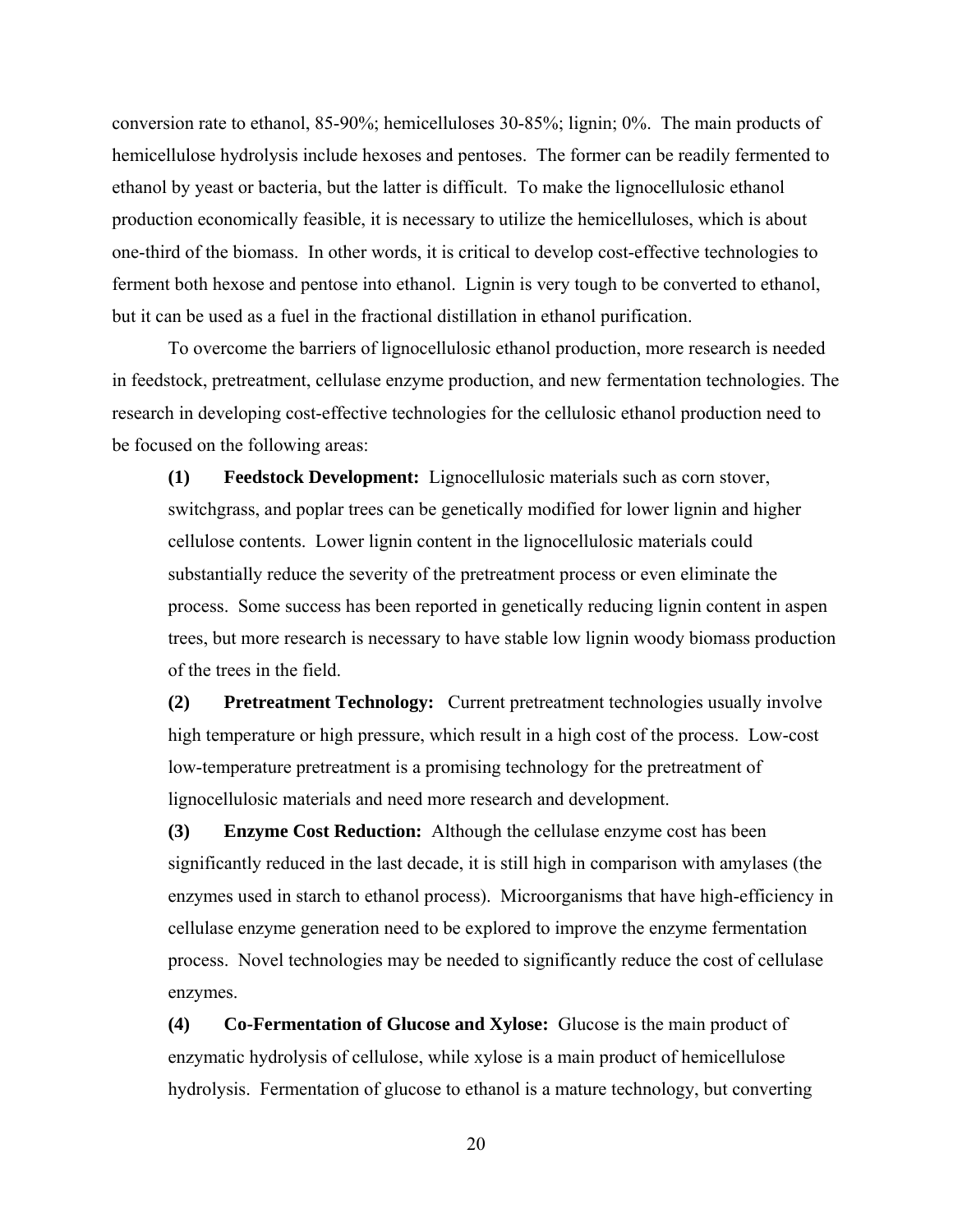xylose to ethanol is quite complicated. There have been some efforts in developing genetically engineered microorganisms (yeast and bacteria) that can efficiently convert both glucose and xylose to ethanol, but more research needs to be done in this area.

Besides, technical challenges discussed above, costs of production is another main challenge for commercialization of second generation biofuels. Currently, the cost of fuel ethanol produced from lignocellulosic materials is much higher not only than gasoline but also than corn- or sugarcane-based ethanol, mainly because of the more complicated processing associated with the lignocellulosic ethanol production. Although the main cost advantage of lignocellulose-based ethanol as compared to starch-based ethanol is the feedstock, the higher costs of capital and supplies causes lignocellulose-based ethanol production significantly expensive than the starchbased ethanol production (Sassner et al. 2008). Note that ethanol production using lignocelluloses as a feedstock needs an additional step, i.e. pretreatment, before enzymatic hydrolysis or saccharification. The pretreatment is a high cost process as it usually requires a high temperature or high pressure. In addition, cellulase enzymes used in the hydrolysis of lignocelluloses are much more expensive than the amylases used in the saccharification of starch for fermentable sugar production. Fortunately, the cost of cellulase enzyme production has substantially reduced in the last decade, but its current price is still significantly higher than that of amylases. For more details on economic analysis of second generation biofuels, please see Carriquiry et al. (2010).

#### **2.5. Pilot-scale lignocellulosic ethanol production**

Although there are still some barriers for commercial production of advanced bioethanol from lignocellulosic materials, there are a few pilot-scale lignocellulosic ethanol production facilities by pioneer industrial companies in Asia, Europe, and North America. Table 3 shows some of the pilot-scale cellulosic ethanol production facilities.

 The **SEKAB**'s pilot lignocellulosic ethanol plant in Örnsköldsvik, Sweden was established in 2004 and has been continuously operated to produce 300-400 liters of ethanol per day. Wood chips from pine trees are used as the raw material for ethanol production in the facility. Acid pretreatment is used in the process, followed by enzymatic hydrolysis and yeast fermentation. This pilot project is funded by European Union to optimize the process of converting lignocellulosic materials into fuel ethanol. Other lignocellulosic materials such as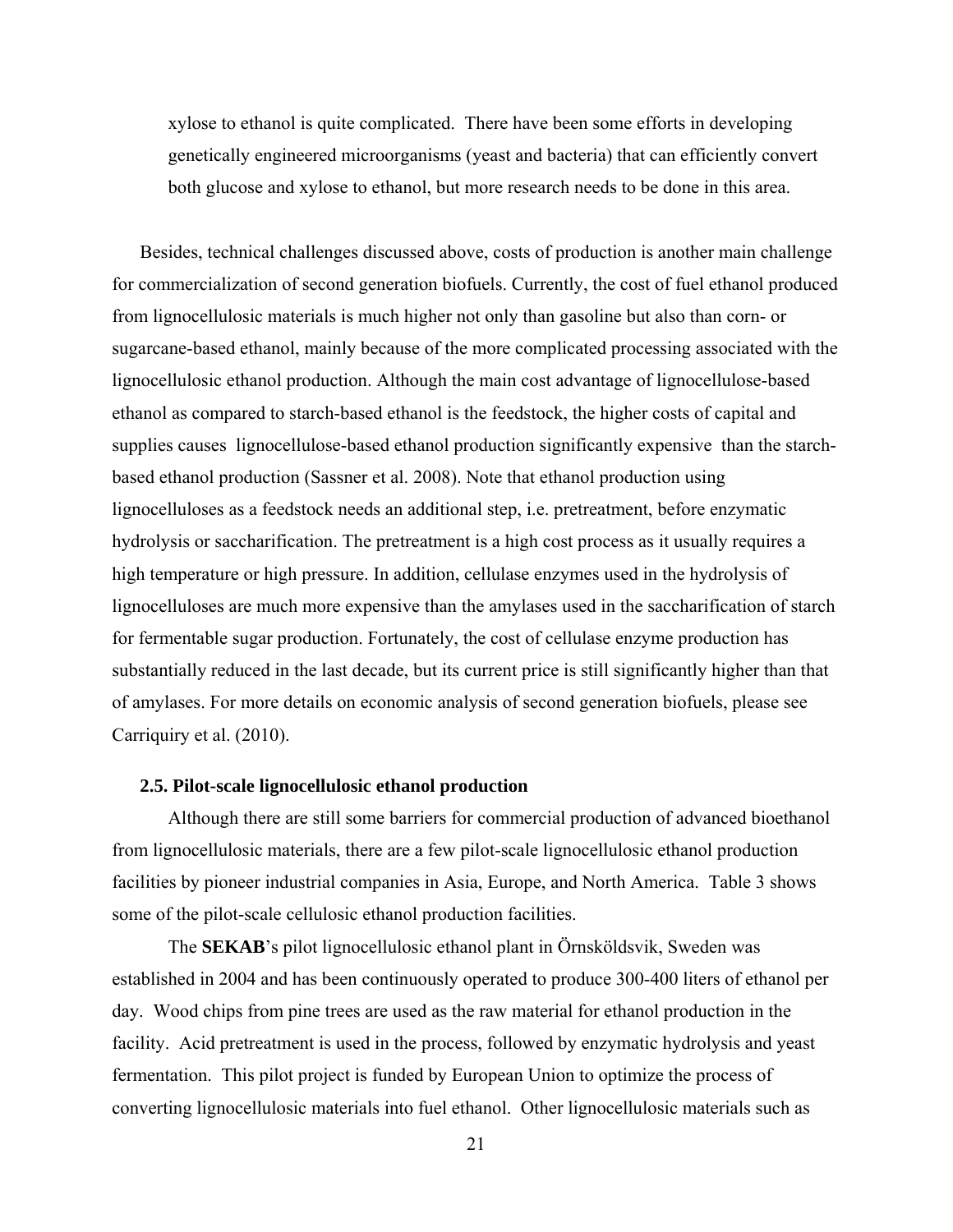bagasse from sugarcane, wheat and corn stover, energy grass and recycled waste will also be evaluated as raw materials for bioethanol production.

| Company                              | <b>Location</b>                         | <b>Raw Materials</b>                                     | Capacity                                                |
|--------------------------------------|-----------------------------------------|----------------------------------------------------------|---------------------------------------------------------|
| <b>SEKAB E-</b><br><b>TECHNOLOGY</b> | Örnsköldsvik, Sweden                    | wood chips from pine.<br>trees                           | 300-400 liters of<br>ethanol per day                    |
| Arkenol                              | Izumi, Japan<br>Irvine, California, USA | Mixed waste wood chips<br>of cedar, pine, and<br>hemlock | 100-300 liters of<br>ethanol per day                    |
| logen                                | Ottawa, Ontario, Canada                 | Wheat straw                                              | Process 40 tons of<br>wheat straw to<br>ethanol per day |

**Table 3.** Pilot-scale cellulosic ethanol production facilities using lignocellulosic materials as feedstocks in the world

**Arkenol**'s pilot cellulosic ethanol plant was established in Izumi, Japan in 2002. This facility is generating 100-300 liters of ethanol per day, using mixed waste wood chips of cedar, pine, and hemlock. This facility is unique because it uses Arkenol's concentrated sulfuric acid hydrolysis to convert the carbohydrates in the wood chips into sugars which are then fermented by bacteria or yeast to ethanol. Recombinant bacterium, *Z. mobilis* developed by National Renewable Energy Laboratory (NREL) of US Department of Energy in fixed bed and yeast, *S. cereviscae* are used in fermentation process. The pilot system involves the following operation units:

- 1. Feedstock preparation;
- 2. Sulfuric Decrystallization/Hydrolysis Reaction Vessel;
- 3. Solids/Liquid Filtration;
- 4. Separation of the acid and sugars;
- 5. Fermentation of the sugars; and,
- 6. Product purification (distillation and dehydration).

Stable cellulose conversion efficiency of 70% has been achieved, with optimization to 80%. Sulfuric acid recovery has been over 97%. Lignin combustion is conducted to provide heat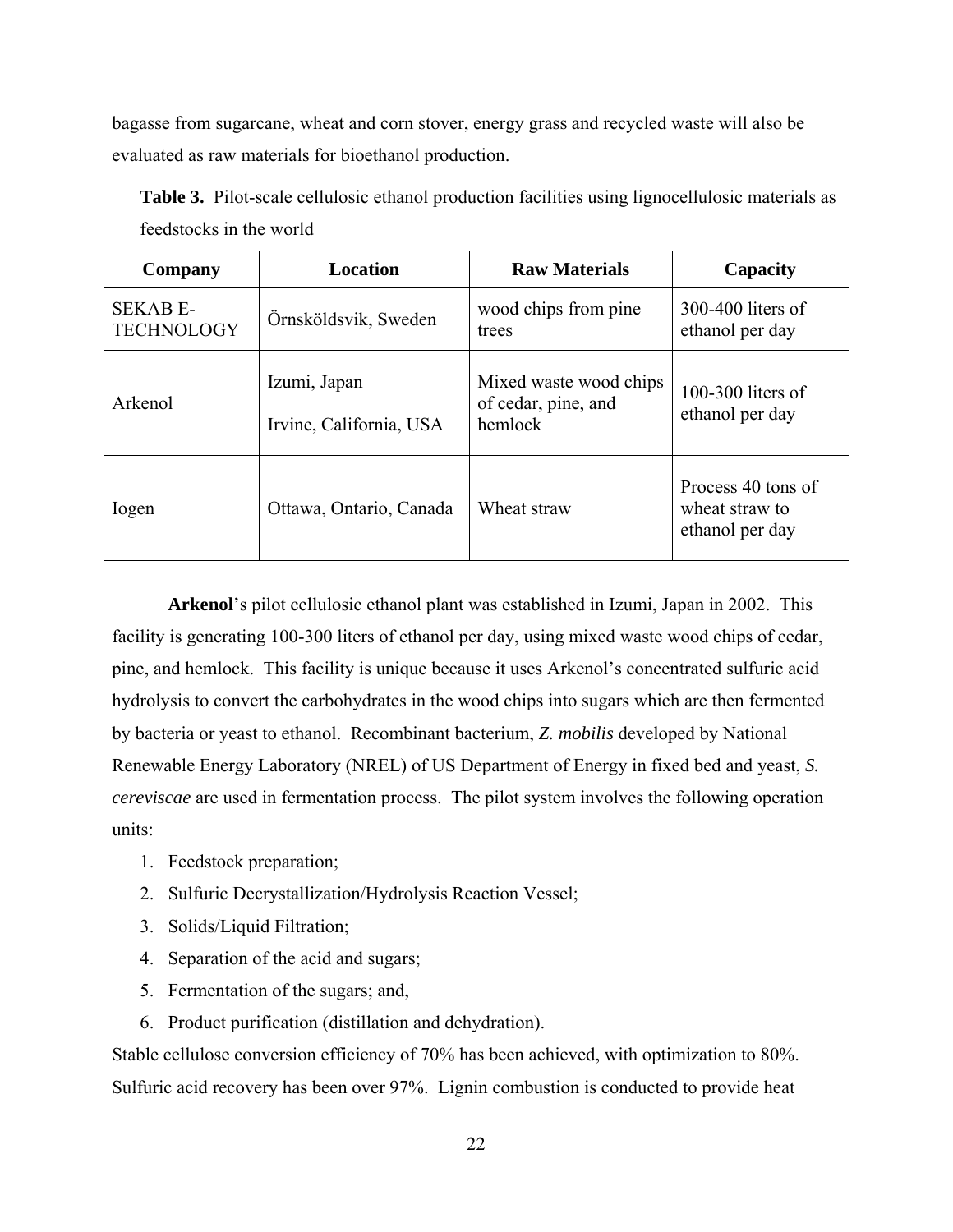during the distillation process. A membrane distillation and ethanol purification system, which has a lower operating cost than a conventional system, is used to produce fuel-grade ethanol from the fermentation beer. Another Arkenol's pilot system was demonstrated in Irvine, California, USA.

**Iogen** Corporation has developed a proprietary process to produce fuel ethanol from lignocellulosic materials. The company has established a pilot demonstration facility using wheat straw as the feedstock in Ottawa, Ontario, Canada. The facility has been designed and built to process 40 tons of wheat straw per day into ethanol using enzymes made in its adjacent enzyme manufacturing facility. The company delivered its first shipments of cellulosic ethanol into the marketplace in 2004. Iogen has produced cellulosic ethanol at this demonstration facility, for use in a variety of international demonstrations, including fueling the leaders' vehicles at the 2005 G8 Summit in Gleneagles, Scotland. The company also provides cellulosic ethanol to flexible fuel fleets within the Government of Canada. Iogen is currently working with the US and Canadian Energy Agencies to build a larger scale lignocellulosic plant using a variety of feedstocks.

Other industrial pioneers who are involved or planning to establish pilot-scale lignocellulosic ethanol plants include BlueFire Ethanol and Colusa Biomass Energy Corporation (CBEC) in California, USA, Brelsford Engineering in Montana, USA, and Masada Resource Group, LLC in Alabama, USA. The industrial companies that are involved in developing more economical cellulase enzymes and the cost-effective technologies for enzymatic hydrolysis of lignocelluloses include Novozymes, Abengoa Bioenergy, Iogen, Mascoma, Dyadic, Verenium, and Genencor.

# **3. Biodiesel Production**

Biodiesel is a mixture of fatty acid alkyl monoesters derived from vegetable oils and fats. It can be used as a replacement of petrodiesel because of their structural similarity.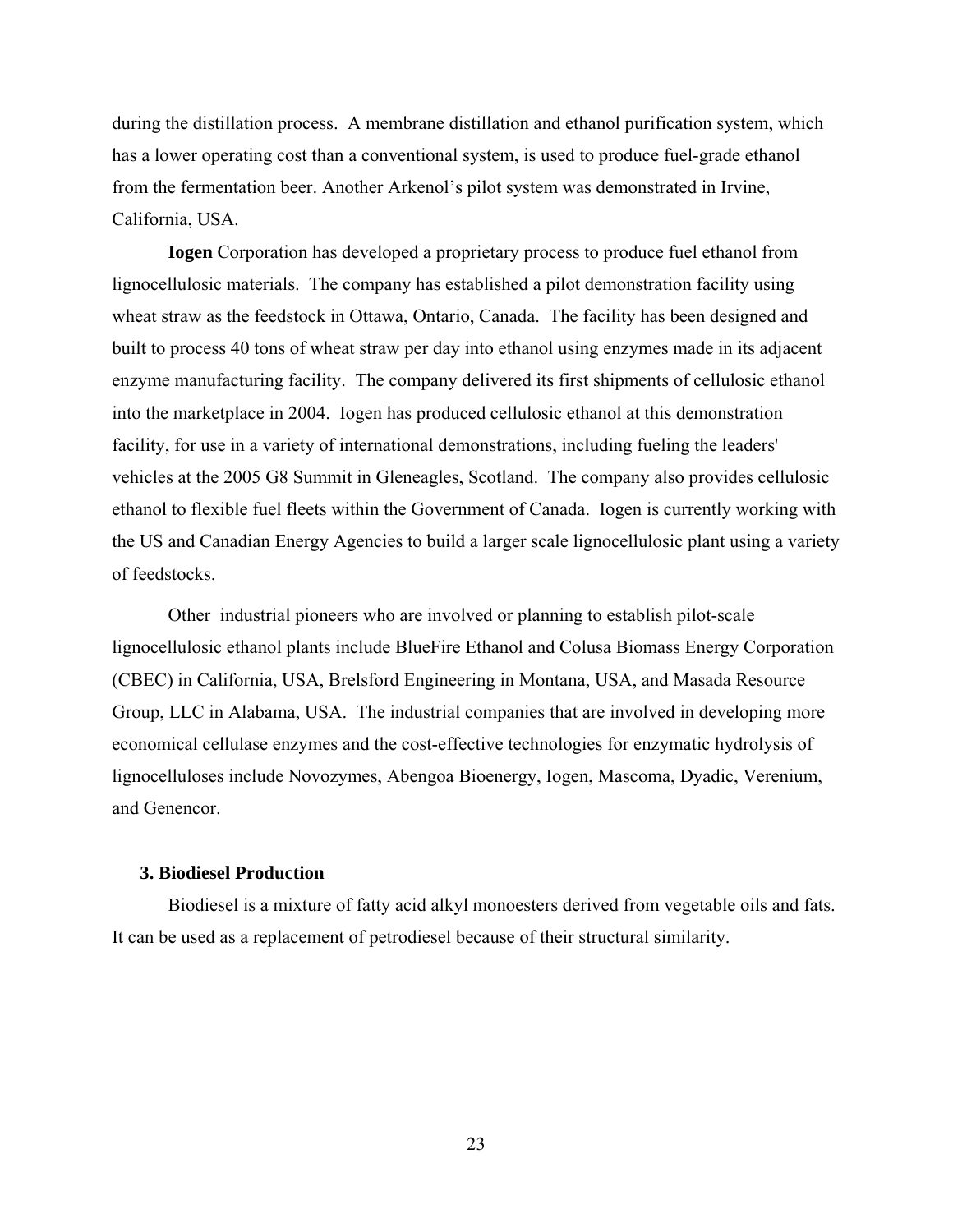#### **3.1. Biodiesel production technology**

 Biodiesel is produced through chemical transesterification of triglycerides from oils and fats with alcohol. The chemical reactions are shown in Figure 5. A general biodiesel production process is shown in Figure 6.

**Figure 5.** Chemical reactions for biodiesel production



**Figure 6.** A general process for biodiesel production.

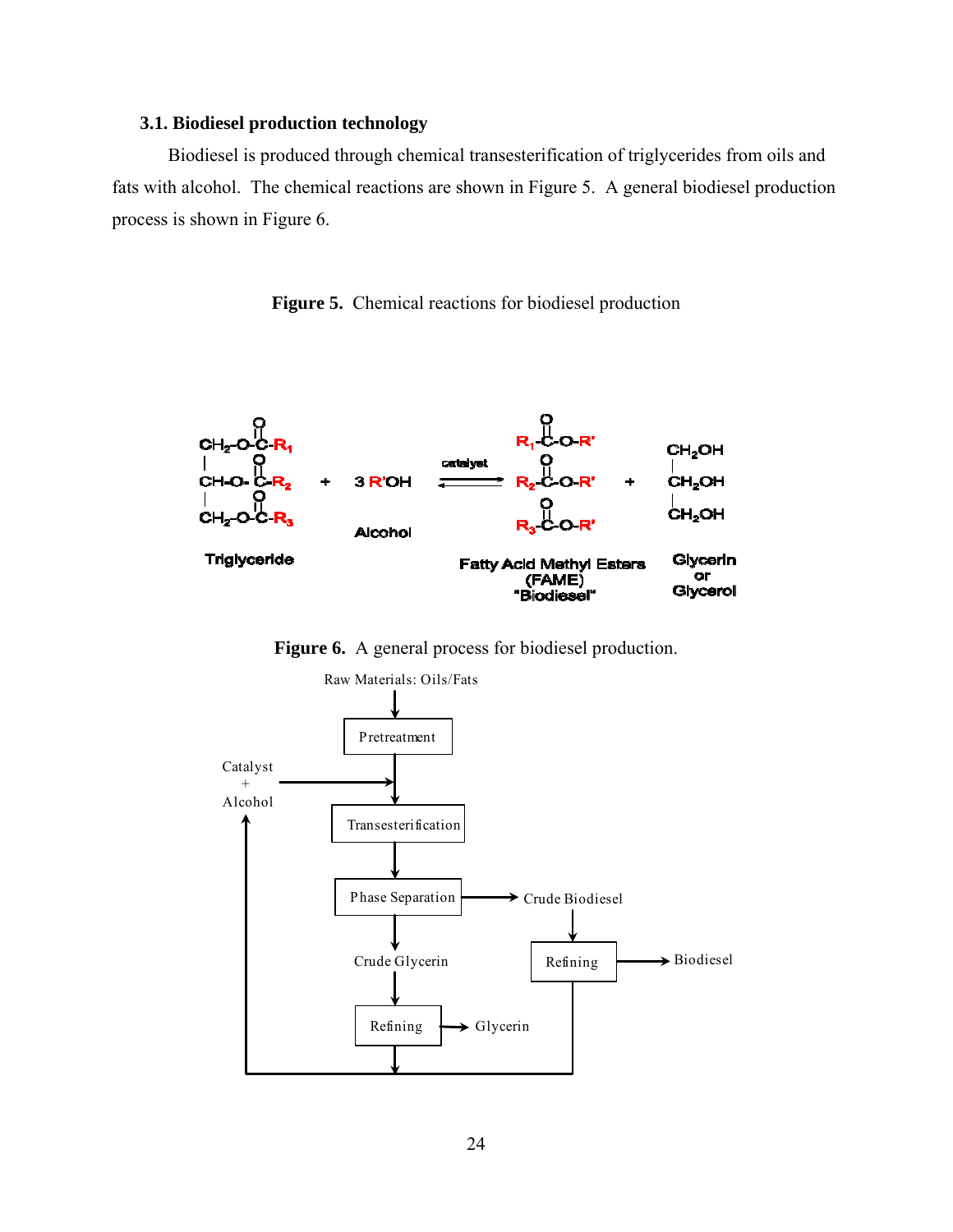The process starts with oils or fats from vegetable or animal origins. Some oil or fats may need a pretreatment for degumming, deacidification, bleaching, and dehydration, depending on the compositions of the materials. Degumming is to remove phosphatides from most feedstocks because phosphatides cause turbidity of oil during storage, promote accumulation of water in oil, and increase catalyst consumption. Deacidification is to remove free fatty acids (FFAs) which form soap with alcohols. The FFAs can also be converted to esters with alcohols with an acid as catalyst. Bleaching removes pigments and trace metals and reduce oxidation products in raw materials. Dehydration removes water from the oils or fats because water is toxic to transesterification and reduces oil to biodiesel conversion efficiency.

Alcohol is the other reactant for the transesterification to produce biodiesel. Either ethanol or methanol can be used for the transesterification, but methanol is commonly used mainly because it is cheaper. According to the stoicheometry of the chemical reaction, converting one mole of triglyceride requires three moles of alcohol. Since the chemical reaction is reversible, alcohol is usually overdosed to improve the biodiesel production efficiency.

Transesterification can be catalyzed by alkalines (NaOH), acid  $(H_2SO_4)$ , or enzymes (lipase). Alkaline is commonly used as catalyst for oils with high triglycerides content. Acid is usually used in pretreatment of the oils or fats with high FFAs which can be converted to esters. The esters are then converted to biodiesel through transesterification to improve the conversion efficiency. Lipase can convert both triglycerides and FFAs to biodiesel, but it is much more expensive than alkalines or acids.

The main products of transesterification are biodiesel and glycerin which can be separated through settling, filtration, and decantation. Centrifugation can speed up the separation process, especially when significant amount of soap is present in the products.

Refining of both biodiesel and glycerin improves the quality of the biodiesel and the glycerin. It also makes it possible to recycle the unreacted alcohol back for reuse to improve the biodiesel production rate and the economics.

#### **3.2. Feedstock for biodiesel production**

 The main feedstock for biodiesel production worldwide includes oils from soybean, rapeseed, canola, sunflower, corn, palm kernels, animal fats, and recycled oil. Jatropha has also been used for biodiesel production in tropical areas such as India and Africa. Vegetable oils from soybean, rapeseed, canola, sunflower, and corn are considered high-quality materials for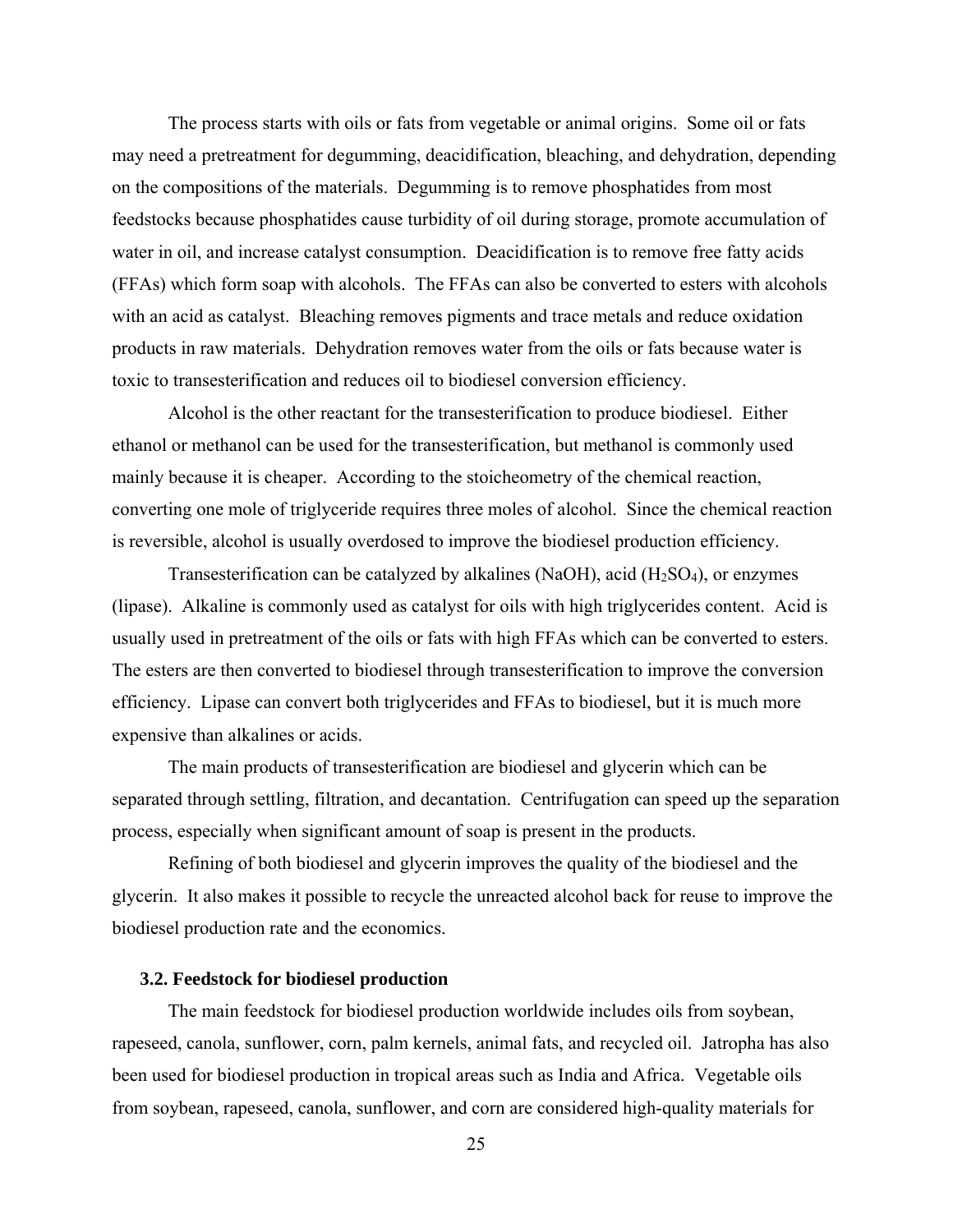biodiesel production because of their high triglyceride content (92-99%) and low FFAs  $(< 2\%$ ). Soybean and rapeseed oils are the most commonly used feedstock for biodiesel production in the United States and Europe, respectively.

**Soybean** is an annual plant that has been used as a food source for centuries. The dominance of soybean as a global oilseed resource can be attributed to its characteristics of high oil protein contents, which makes the soybean an advantageous feedstock for food, fuel, and feed production. The soybean seed contains 40% proteins, 34% carbohydrates, 21% oils, and 5% ash. Other minor components of the seed include phospholipids, sterols and minerals. The top five producers of soybean in the world and their annual production in 2007 are: the US - 70.7 million tons, Brazil – 58.2 million tons, Argentina – 45.5 million tons, China – 15.6 million tons, and India –  $9.4$  million tons (FAO, 2008).

**Rapeseed** is widely grown in Europe for animal feed and vegetable oil. It prefers a cool and moist climate. **Canola** is from the same family as the rapeseed but prefers a warm climate for growth. Rapeseed and canola together have become the third leading source of vegetable oil in the world in the last two decades. Their annual production worldwide was 49.5 million tons in 2007. China was the leading producer of canola and rapeseed with the annual production of 10.4 million tons, followed by Canada with 8.9 million tons, India with 7.1 million tons, Germany, and France in 2007 (FAO, 2008). Compared to soybeans, rapeseeds and canola contain twice as much oil (38-50%, dry basis), slightly less protein (36%), soluble carbohydrates such as sucrose (7.4%) and stachyose (2.5%), and the insoluble carbohydrates such as cellulose (4-5%), pectins (4-5%), hemicellulose (3%), and starch (1%) (Salunkhe et al., 1992).

**Oil palm** is a tropical plant widely grown in Africa, Asia, and Central and South Americas as a food oil source. Palm oil is a semi-solid at room temperature. It is composed primarily of neutral lipids with a small amount of phospholipids and glycolipids. Unlike the vegetable oils discussed earlier, palm oil contains equal amounts of saturated and unsaturated fatty acids. The major fatty acids in palm oil are oleic acid (39-40%, dry basis), palmitic acid (44-45%), linoleic acid (10-11%) and linolenic acid (small amount) (Lin, 2002). Malaysia is the largest palm oil producer in the world, followed by Indonesia, Nigeria, Colombia, Thailand, Papua New Guinea, Ivory Coast, and Ecuador (Gunstone, 2002).

**Jatropha** is a tropical plant or shrub originally from Central America. It is now widely grown in Africa, Asia, and Americas for biofuel production because of its high oil yield.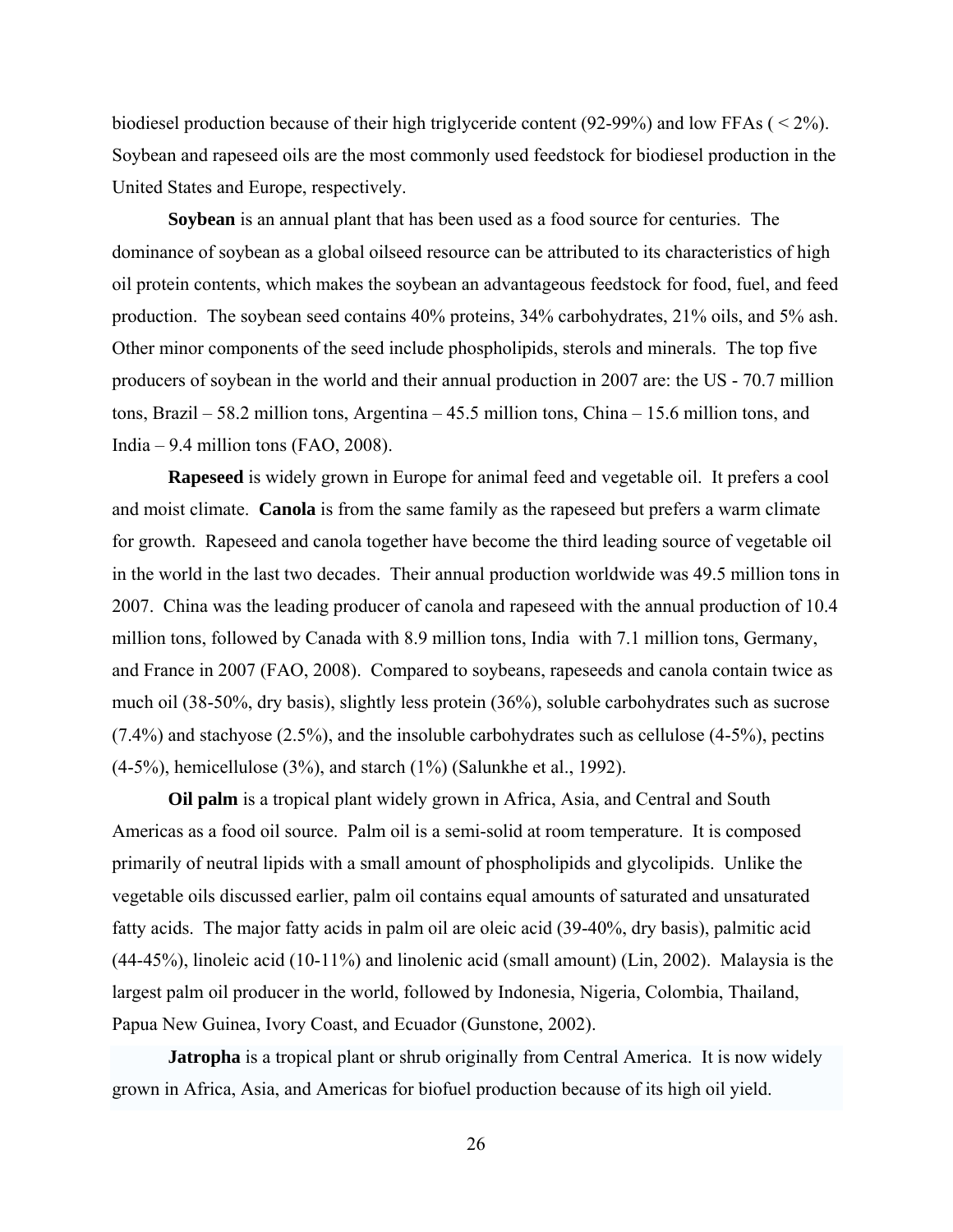Jatropha produces seeds in an annual rate of 1,500 to 2,000 kilograms per hectare and seeds contain 27-40% oil (Achten et al., 2007). It can be grown on marginal land without competition for arable land against food and feed crops. In India there are 306 million hectares of jatropha growing for biofuel production, of which 133 million hectares are classified as either eroded farmland or non-arable wasteland (Fairless, 2007). The jatropha shrubs can live up to 50 years, fruiting annually for more than 30 years. They are resistant to drought and pests and quite easy to grow. Jatropha oil can be used for biodiesel and jet fuel. The railway line between Mumbai and Delhi is planted with Jatropha and the train itself runs on 15-20% biodiesel. Air New Zealand successfully completed a two-hour test flight using a 50/50 mixture of jatropha oil and Jet A1 in one of the four Rolls-Royce RB211 engines of a 747 jumbo jet on December 30, 2008. A week later, Continental Airlines successfully completed a two-hour test flight using a 50/50 mixture of algae/jatropha oil and Jet A in one of the two CFM56 engines of a Boeing 737-800 New Generation jet. Currently, jatropha oil is also used for biodiesel production in other countries such as Brazil, China, Mali, Paraguay, Philippines, and Thailand. India is currently the leading producer of jatropha in the world. China had 2 million hectares of jatropha under cultivation in 2007 and plans to plant an additional 11 million hectares across its southern states by 2010.

**Waste oil** is a recycled used oil in restaurants, food industry, and households. It contains substantially more free fatty acids and water and less triglycerides than fresh vegetable oils. A typical fatty acid profile for waste oil from restaurants includes linoleic acid (53%), oleic acid (28%) and palmitic acid (11.73%) (Shah et al., 2007). Because of its high FFAs and water contents, waste oil usually needs a pretreatment before the transesterification for biodiesel production. During the pretreatment, water is removed and FFAs either removed or transformed to esters. Annual waste edible oil generation worldwide is significant. In 2007, more than 15 million tons of waste edible oil is generated in the world with the US accounting for 10 million tons, followed by European Union, China, Canada, Japan, and Malaysia (Gui et al., 2008).

The biggest challenge of biodiesel production from vegetable oils is the availability of crop land for oil production to produce enough biodiesel that significantly replaces the current fossil fuel consumption. Chisti (2007) estimated crop land requirement to replace 50% of the transportation fuel in the United States based on the oil production rates of various crops. The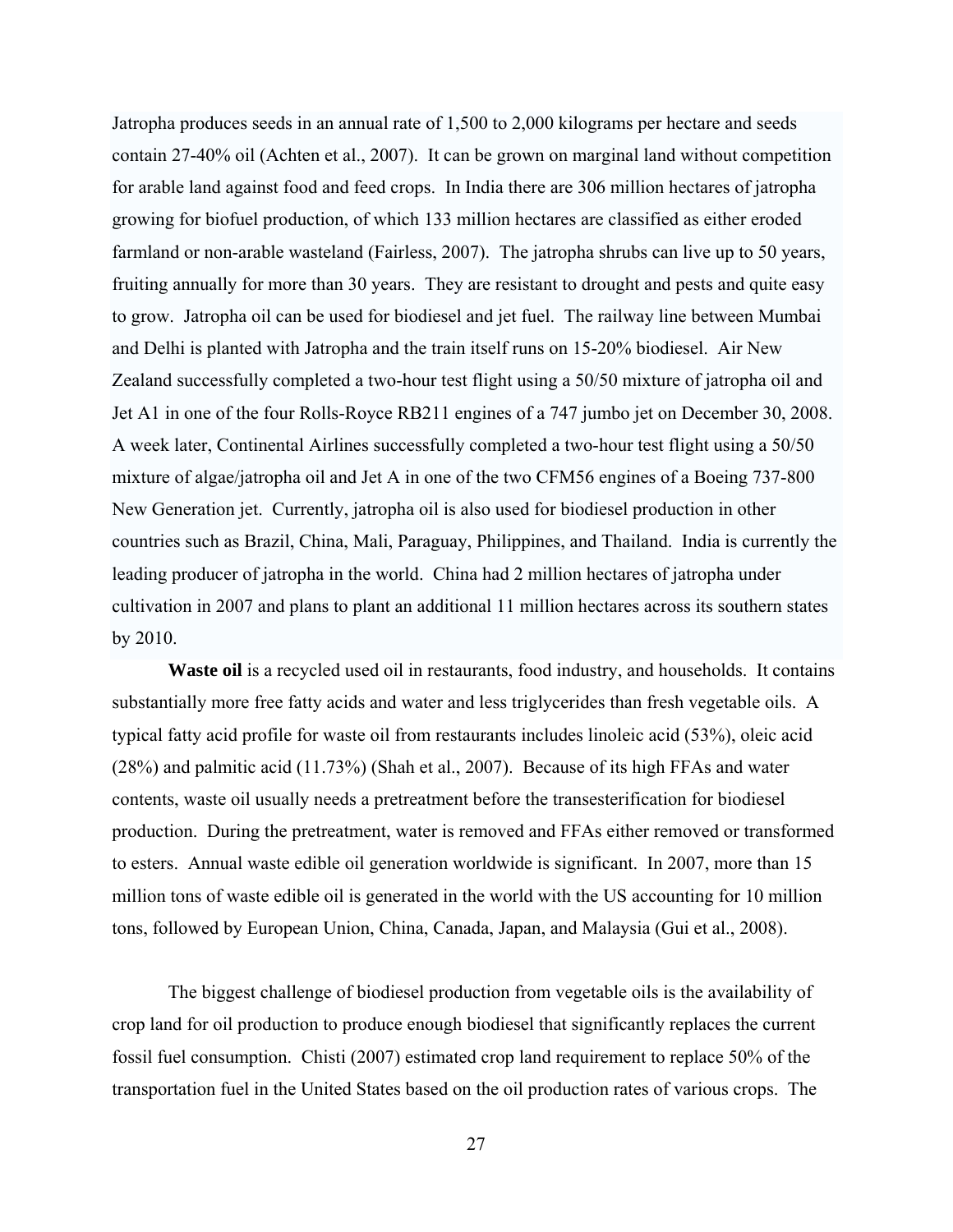conclusion was that it would take 24% of the existing crop land in the US to grow oil palm that is considered as a high-yield oil crop. If growing soybean, it would take more than 3 times of the current cropland in the US. In addition, growing oil crops for biodiesel production would compete for arable land against food and feed production. To sustainably produce biodiesel without using a huge portion of the cropland that is critically needed to produce food and feed, it is necessary to explore alternative feedstocks for biodiesel production.

# **3.3. Second-generation biodiesel production from microalgae**

### 3.3.1. Feedstock production systems

Microalgae have a great potential as a future feedstock for biodiesel production because of their high growth rates and high oil content of some species. Microalgae generally double their biomass within 24 hours under normal growing conditions. The doubling time during the exponential growth phase for microalgae can be as short as 3.5 hours. The oil content of microalgae ranges from 15 to 75% (dry weight). Other major components of microalgae include carbohydrates and proteins. Some high-oil microalgal species are listed in Table 4.

| Microalgae              | Oil Content (% dry wt) |
|-------------------------|------------------------|
| Botryococcus braunii    | $25 - 75$              |
| Cylindrotheca sp.       | $16 - 37$              |
| Isochrysis sp.          | $25 - 33$              |
| Nannochloris sp.        | $20 - 35$              |
| Nannochloropsis sp.     | $31 - 68$              |
| Neochloris oleoabundans | $35 - 54$              |
| Nitzschia sp.           | $45 - 47$              |
| Schizochytrium sp.      | $50 - 77$              |

**Table 4.** The oil content of some high-oil microalgae

Source: Source: Chisti, 2007.

Annual oil production from high-oil microalgae can be in the range of 58,700 to 136,900 liters per hectare (Chisti, 2007). If this microalgal oil is used for biodiesel production, it would take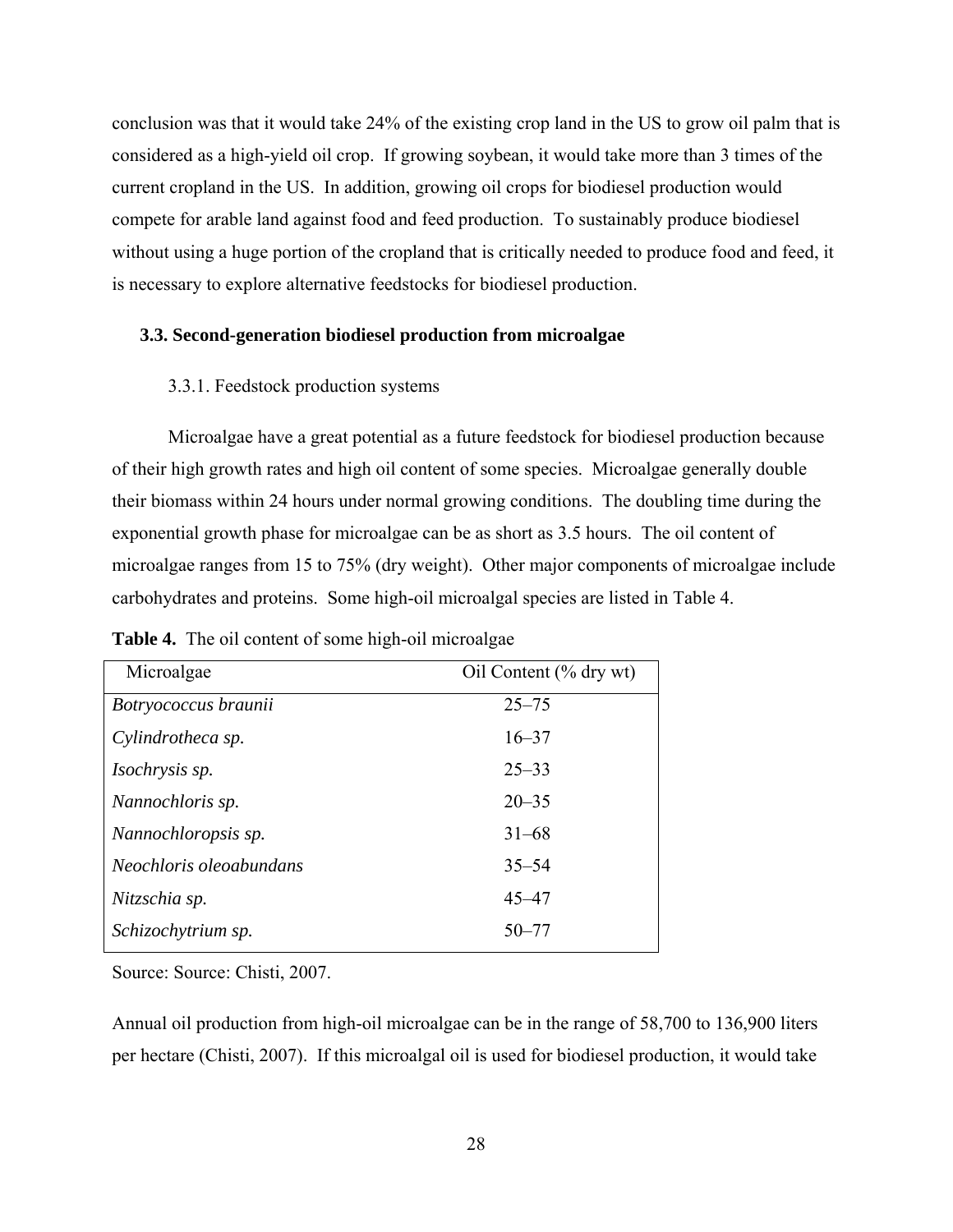approximately 1.0-2.5% of the current cropland in the US to meet 50% of the US transportation fuel needs, which looks much more feasible than the current oil crops.

Commercially growing microalgae for value-added products is usually conducted in open ponds or closed photobioreactors under autotrophic or heterotrophic conditions at relatively warm temperature  $(20-30^{\circ}C)$ . In autotrophic microalgal cultivation, the microalgae need sunlight (energy source), carbon dioxide (carbon source), and nutrients (N, P, and minerals) for their photosynthesis and generate oxygen. The main difference of growing heterotrophic microalgae from autotrophic ones is the carbon source. The former requires organic carbon such as glucose to support its growth. Normally autotrophic microalgae are grown for biodiesel production, mainly because they use carbon dioxide as their carbon source for growth. Therefore, the whole cycle of growing microalgae for biodiesel production and combustion of biodiesel as fuel would generate zero net carbon dioxide emission to the atmosphere. In addition, carbon dioxide emitted from the existing power plants can be used for growing microalgae. However, sometimes heterotrophically grown microalgae can make much more oil than autotrophic ones. Miao and Wu (2006) reported the heterotrophic growth of *Chlorella protothecoides* resulted in a significant increase of oil content of the microalgae from 14.5% under the original autotrophic growth to 55.2% (dry wt).

 In a photobioreactor microalgal growth system, pure high-oil microalgae are grown in closed plastic or glass tubular bioreactors. Nutrient water is circulated in the bioreactors for the growth of the microalgae and for keeping the microalgae from settling. Natural sun light is usually the energy source for microalgal growth. Although artificial illumination to the photobioreactors is feasible, it is much more expensive than natural illumination. Pure microalgal culture can be maintained in the photobioreactors. Heat exchanger is usually necessary to maintain an adequate temperature in the photobioreactors. A high concentration of microalgal biomass can be achieved in photobioreactors. In that case high dissolved oxygen may inhibit the microalgal growth, so degassing system is usually necessary to release oxygen from the water.

 In an open pond microalgal growth system, microalgae are usually grown in shallow ponds (0.3-0.5 m) with water containing adequate nutrients. Wastewaters from municipalities and animal operations can also be used for growing microalgae. Water recirculation or stirring is also necessary to keep the microalgae from settling. Microalgal biomass concentration in the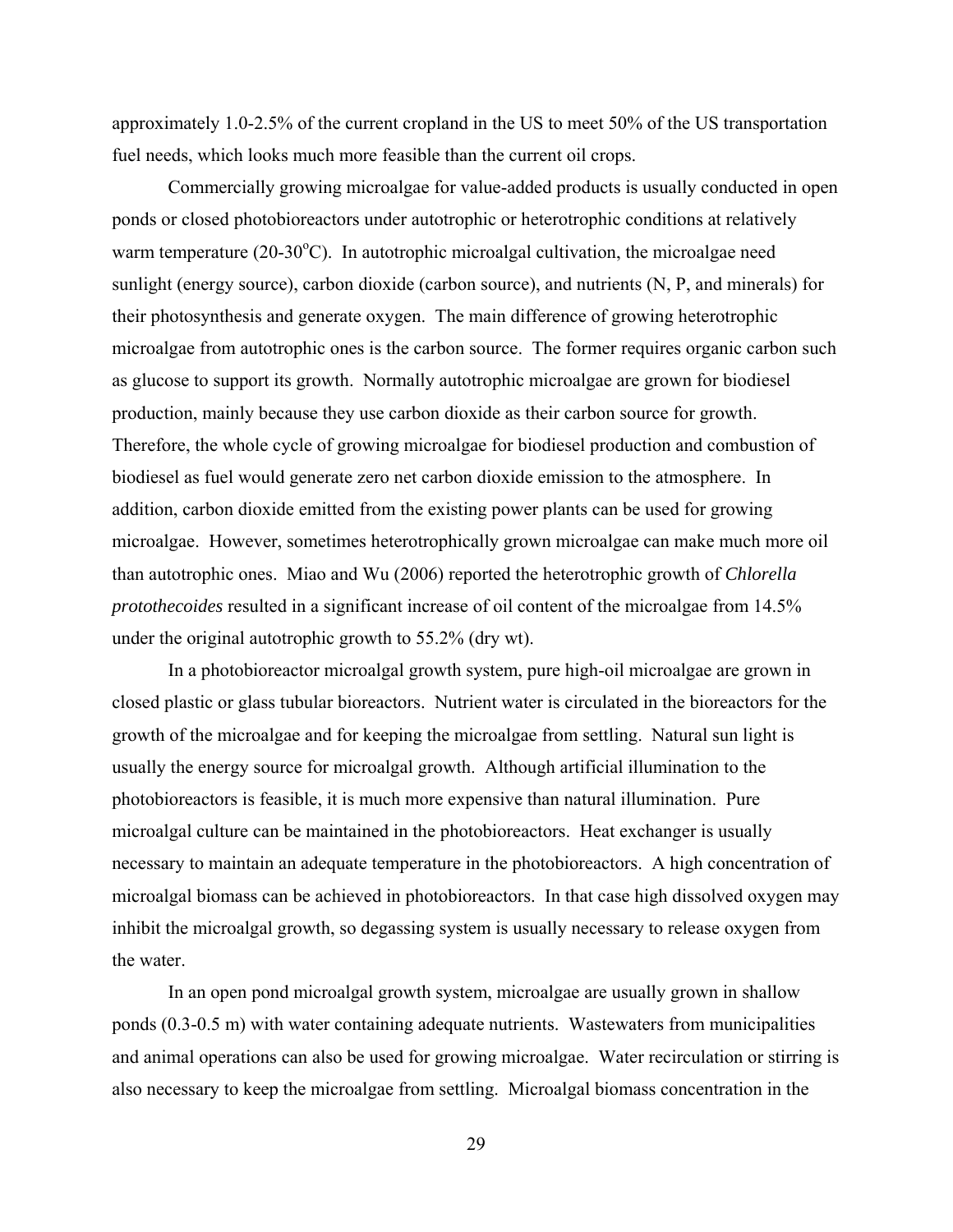ponds is normally low compared to the photobioreactors. Wild algae and/or bacterial contamination is usually challenging in the open ponds. A comparison of growing microalgae in open ponds and photobioreactors is shown in Table 5.

| Open ponds                           | <b>Photobioreactors</b>                            |
|--------------------------------------|----------------------------------------------------|
| High volumetric productivity         | Low volumetric productivity                        |
| High algal biomass concentration     | Low algal biomass concentration                    |
| Pure algal culture can be maintained | Easy contamination from wild algae and/or bacteria |
| Low area requirement                 | Higher area requirement                            |
| High equipment and operational costs | Low equipment and operational costs                |

**Table 5.** A comparison of growing microalgae in open ponds and photobioreactors

 Microalgal biomass from the open ponds or photobioreactors can be harvested through filtration and centrifugation, after which oil is extracted for biodiesel production. The residues can be either used for animal feed production or processed in anaerobic digestion for biogas production. A flow chart of biodiesel production from microalgae is shown in Figure 7.

**Figure 7.** Biodiesel production from microalgae and byproducts.

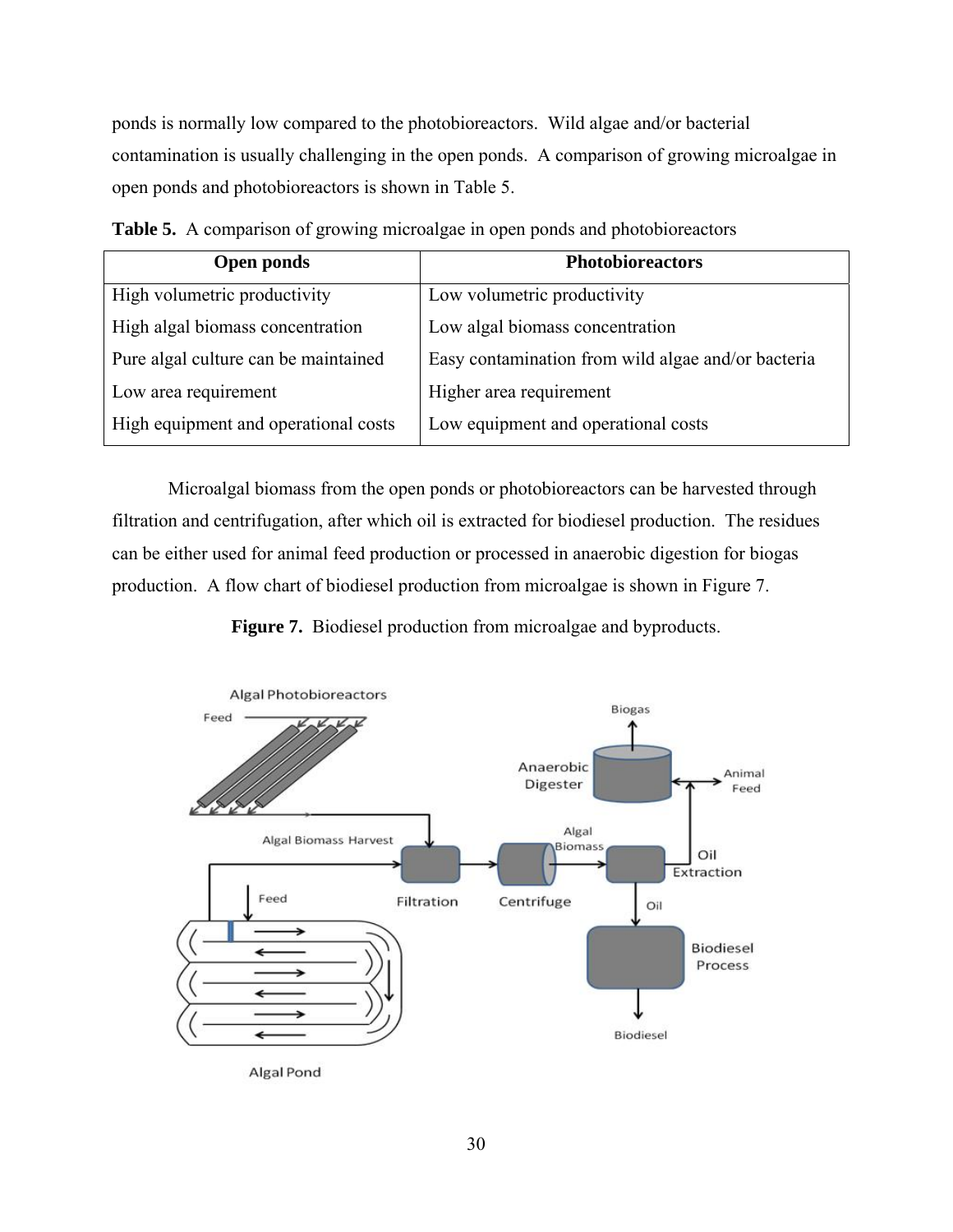#### 3.3.2. Pilot-scale production

There are several pilot-scale biodiesel production facilities using microalgal biomass in operation in the last few years. Aurora Biofuels, Inc., a bioenergy firm in California, USA, has operated a pilot microalgal biodiesel production facility in Florida, USA since 2007 (www.americanfuels.info/2009/03/aurora-biofuels-pilot-algae-plant.html**)**. In this facility, microalgae with high oil content have been grown on seawater in open ponds on non-arable land. The company has developed efficient technologies in microalgae harvesting and oil extraction.

Scientists and engineers at Old Dominion University built an algal farm to produce biodiesel in Virginia, USA in 2008. A one-acre open algal pond has been established to produce algal biomass for biodiesel production. Treated wastewater has been utilized to grow microalgae in the pond. Algal oil has been extracted from the biomass to produce 3,000 gallons of biodiesel fuel per year (www.odu.edu/ao/news/index.php?todo=details&id=12031).

Renewable Energy Group (REG), a biodiesel production company based in Iowa, USA developed a pilot-scale biodiesel production technology using the oil from a variety of microalgae in 2008. The pilot plant can produce a large amount of high-quality biodiesel from microalgae. The company has developed a pretreatment technology that cleans the crude oil from microalgae. The clean oil is then used for tranesterification to produce biodiesel (www.hydrocarbons-technology.com/projects/algae-biodiesel/).

#### 3.3.3. Challenges for commercialization

Technically, producing biodiesel from microalgae has been proven feasible. The land area required to produce the same amount of oil from microalgae is only a small portion of that for oil crops. Biodiesel production from microalgal biomass or the advanced biodiesel technology has a potential for biofuel production to replace fossil fuel without serious competition for arable land against food and feed production. However, the biggest challenge of the advanced biodiesel production is its high cost. The current microalgae production and the separation of the microalgal biomass from the growing media are too expensive. An estimated cost to produce a kilogram of microalgal biomass with an average oil content of 30% is \$2.95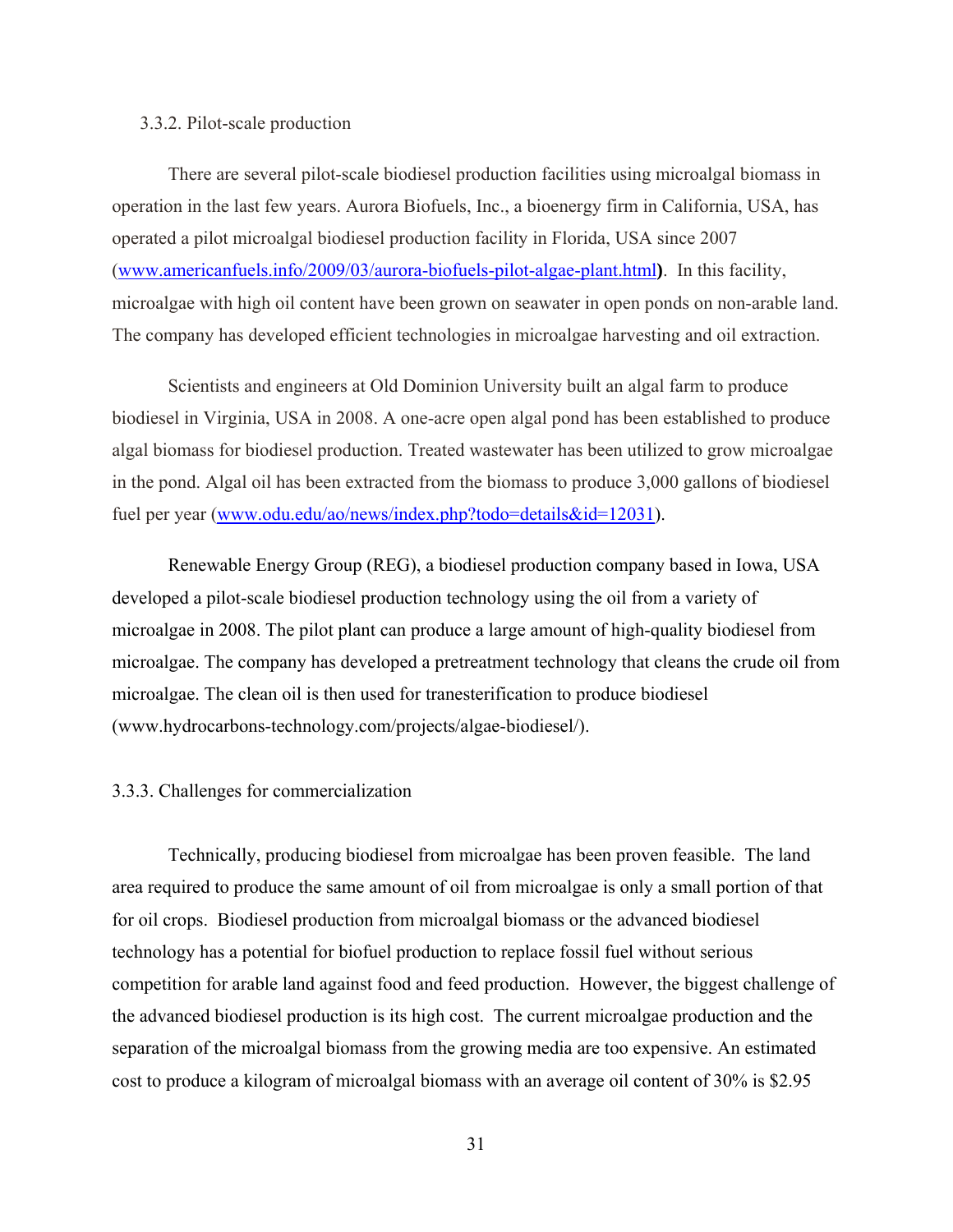and \$3.80 for photo bioreactors and open pond, respectively, assuming that carbon dioxide is available and free (Chisti, 2007). Taking account of 30% oil content in the microalgal biomass and the cost of oil extraction from the microalgae, the cost to produce a kilogram (approximately 1.14 liters) of crude microalgal oil is more than three times of that of producing a kilogram microalgal biomass. This cost is much higher than vegetable oil production, e.g. the market price for crude palm oil which is probably the cheapest vegetable oil was only \$0.52/liter in the US in 2006. It would be more discouraging if compared to petrodiesel production cost (the retail price of petrodiesel including taxes in the US in 2006 was only between \$0.66 and \$0.97 per liter). Another challenge in microalgae production in open ponds is the contamination by wild algae and bacteria.

3.3.4 Future perspectives of microalgal biodiesel production

 To improve the economics of microalgal biodiesel production, more research and development are necessary to reduce the costs of growing microalgae and the separation of microalgal biomass from the growth media, and to efficiently control culture contamination when grown in open ponds. The research and development efforts probably need to focus on the following areas (Chisti, 2007):

- (1) Selection and development of high-yield, oil-rich microalgae: Oil-rich microalgal species can be improved through cultivation and genetic engineering to increase the oil content in their biomass without compromising the biomass production rate.
- (2) Improvement of the tolerance oil-rich microalgae to high and/or low temperatures: Most microalgae prefer to grow at the temperatures of  $20\n-30^{\circ}\text{C}$ . When the temperature is higher than 30°C, which happens very often during the sunny days in photobioreactors, heat exchangers have to be operated to cool down the microalgal culture to maintain a high microalgae growth. Installation and operation of the heat exchangers significantly add cost to the whole microalgal biomass production. Selection and modification of microalgae to enable them grow fast at high temperatures would probably eliminate the heat exchangers and contribute to the cost reduction of microalgal biomass production.
- (3) Improvement of the tolerance of oil-rich microalgae to the high concentration of oxygen: When microalgae grow under autotrophic conditions, they produce oxygen that dissolves in water to result in a super saturated dissolved oxygen concentration in the media, sometimes 4-5 times of the air saturation value. A combination of high dissolved oxygen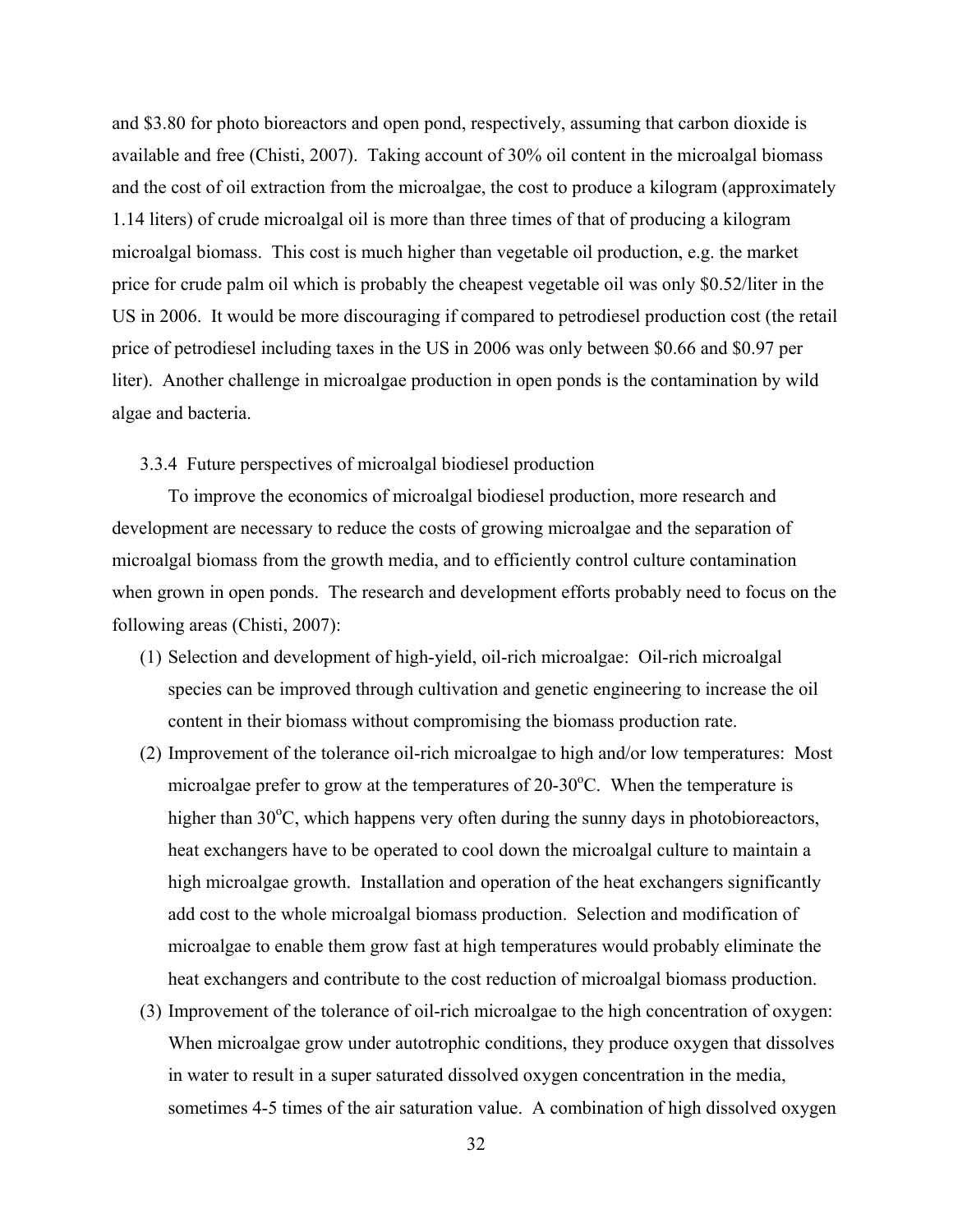with intense sunlight inhibits the growth of the microalgae and damages the microalgal cells. To prevent the inhibition and damage to the microalgae, a degassing system is necessary to keep the dissolved oxygen at an adequate level in the growth media. Increasing the tolerance of the microalgae to the high dissolved oxygen concentration in the media could also reduce the cost of microalgal biomass production.

- (4) Improvement of the competitiveness of oil-rich microalgae against wild algae and bacteria: In open pond microalgae production, the contamination of wild algae and bacteria is very challenging. If the growth media is contaminated by wild algae and/or bacteria, the wild algae and bacteria will consume the nutrients in the media and significantly reduce the yield of the desired microalgae. Improving the competitiveness of the oil-rich microalgae against the wild algae and bacteria and inhibiting the wild algal and bacterial activities in the media for growing the microalgae also has a potential to reduce the cost of microalgal biomass production.
- (5) Enhancement of the engineering of the microalgae growth systems: Both microalgae growing systems currently used for microalgal biomass production, photobioreactors and open ponds have rooms for improvement. When microalgae grow in tubular photobioreactors, some of them stick on the wall of the tubes, significantly reducing the penetration of light to the growth media and resulting in a lower yield of the microalgal biomass. Cost-effective materials which prevent the microalgae from attaching the surface should be explored to maintain a high growth rate of the microalgae. The main disadvantage of growing microalgae in open ponds is contamination. Greenhouse ponds can be an effective system to prevent contamination and to increase the microalgal density in the growth media.
- (6) Development of cost-effective microalgae harvesting systems: Harvesting microalgal biomass contributes substantially to the total costs of the biomass production. Current technologies usually involve coagulation, filtration and centrifugation, which are costly. Innovative cost-effective harvesting systems need to be explored to significantly lower the cost of microalgal biomass harvesting.
- (7) Application of the biorefinery concept to microalgal biodiesel production system: Microalgal biomass contains lipids (oil), carbohydrates, proteins, and other minor components such as minerals and vitamins. Oil is obviously used for biodiesel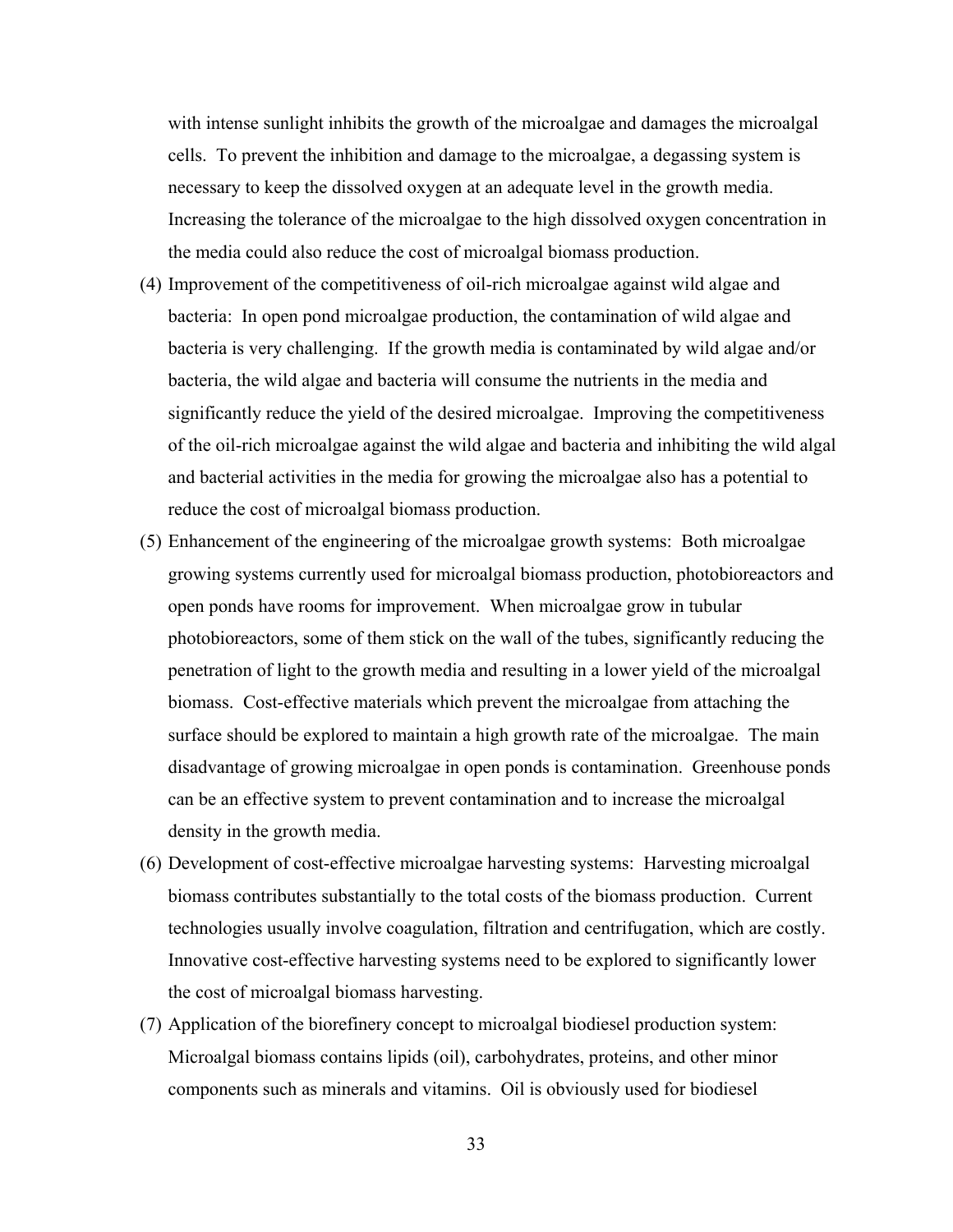production. Other components can also be processed into value-added products. After oil extraction, the residues which are rich in carbohydrates, proteins, and minor nutrients can be utilized to produce animal feed (Figure 7). They can also be utilized for biogas production through anaerobic digestion (Figure 7). Special high-value organic chemicals could be extracted from the residues and should be explored to increase the revenue of the microalgae-to-biodiesel process. All these byproducts have potentials to improve the economics of the microalgae-to-biodiesel process.

#### **4. Biomethanol and Fischer-Tropsch (FT) Fuels**

In the processes for bioethanol and biodiesel production, only a portion of the plant biomass is utilized for fuel production. For example, when switchgrass is used for bioethanol production, only cellulose and possibly hemicelluloses of the grass biomass is utilized, while lignin and other components are most probably wasted. Similarly, in biodiesel production using soybean oil as feedstock, only the oil is used in fuel generation and rest of the seeds is probably used as animal feed, by the straw is most probably wasted in the field. These solid waste materials can be converted into gaseous fuel through gasification process.

#### **4.1. Gasification**

 Gasification is a partial oxidation process that converts solid organic materials into gases usually called synthetic gases or syngas, including hydrogen  $(H_2)$ , carbon monoxide  $(CO)$ , carbon dioxide  $(CO_2)$ , and methane  $(CH_4)$ . The syngas can be directly combusted for energy production. They can also be utilized for syntheses of liquid fuels such as methanol and Fischer-Tropsch fuels.

Gasification was initially used to convert coal through partial oxidation into gases  $(H<sub>2</sub>,$ CO,  $CO_2$ , and CH<sub>4</sub>) in early 1800s. It is usually performed at high temperature (750-900°C) with limited oxygen or air. Gasification is now extensively studied for converting organic biomaterials such as wood chips, grass hales, and agricultural residues into syngas. Normally gasification takes four steps: heating and drying, pyrolysis, gas-solid reactions, and gas phase reactions.

 During the first step or heating and drying, heat is transferred to the solid particles to drive the moisture out of the biomaterials. The temperature of the solid particles increases to 100°C and remains at that temperature until all the water in the biomass has evaporated. At this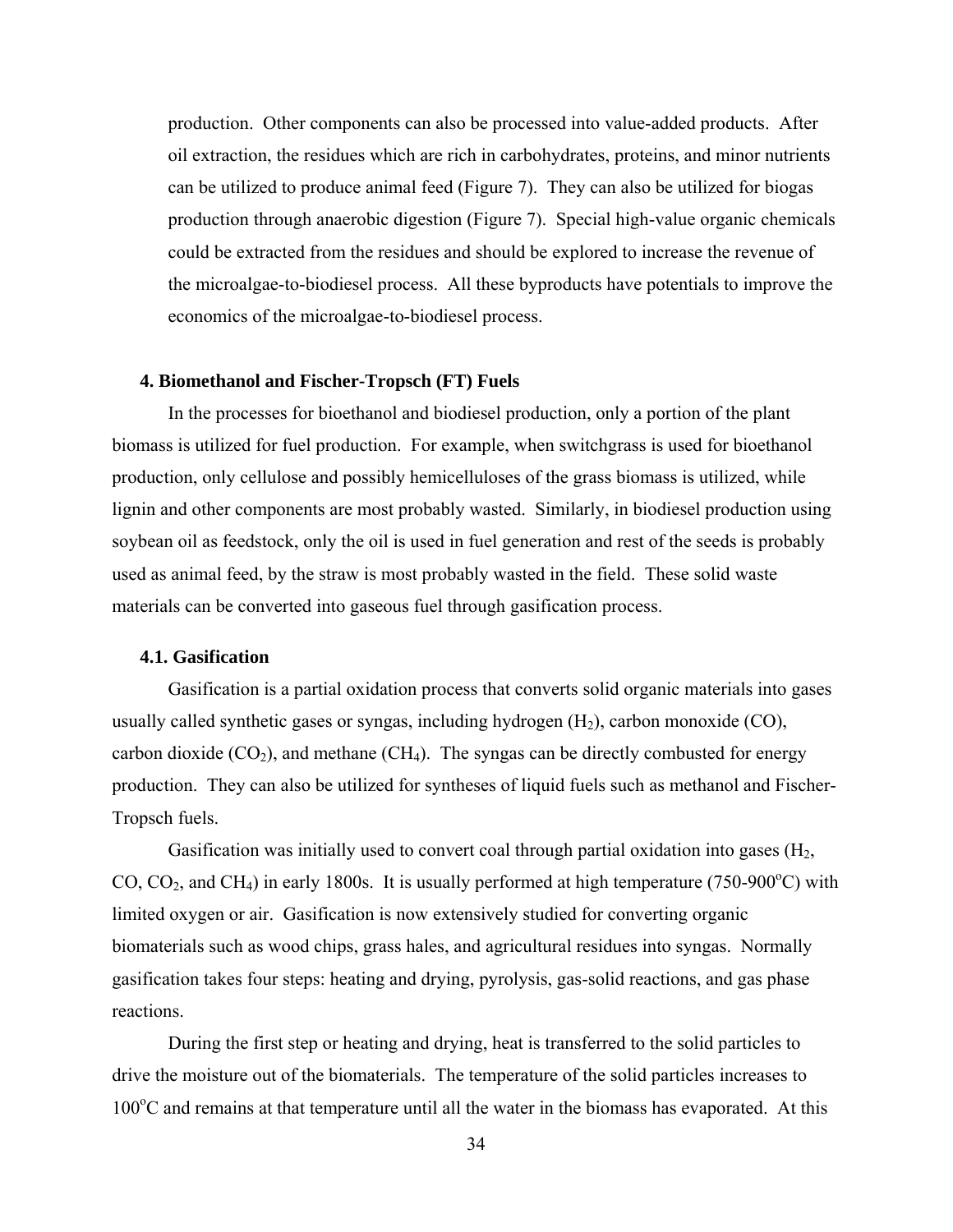step no chemical reaction occurs in the process. The heating and drying process is an endothermic one and requires energy input.

 Pyrolysis is the chemical decomposition of the organic biomass in the absence of oxygen. The various biomass components decompose at different temperatures. Hemicellulose is the easiest one to be decomposed, followed by cellulose. Lignin is the most difficult component for decomposition. The break-down temperatures for hemicellulose, cellulose, and lignin are 225-  $325^{\circ}$ C, 300-400 $^{\circ}$ C, and up to 500 $^{\circ}$ C, respectively. The main products of pyrolysis are volatile gases  $(H_2, CO, CO_2, CH_4, and other light hydrocarbons)$  and char (porous carbonaceous residue). Pyrolysis is a rapid process, taking a few seconds to a few minutes. The ratio of volatile gases to char is a complex interaction of temperature, heating rate, particle size, and catalysts.

 The volatile gases and the char generated during the pyrolysis can react with each other in the gas-solid reaction step and the reactions convert the solid carbon into gases  $(CO, CO<sub>2</sub>, H<sub>2</sub>)$ and CH4). The major chemical reactions during the gas-solid reaction step include:

$$
C + \frac{1}{2} O_2 \leftrightarrow CO \qquad \Delta H = -110 \text{ kJ}
$$
 (3)

$$
C + O_2 \leftrightarrow CO_2 \qquad \Delta H = -394 \text{ kJ}
$$
 (4)

$$
C + 2H_2 \leftrightarrow CH_4 \qquad \Delta H = -75 \text{ kJ}
$$
 (5)

$$
C + CO_2 \leftrightarrow 2CO \qquad \Delta H = 172 \text{ kJ}
$$
 (6)

$$
C + H_2O \leftrightarrow H_2 + CO \qquad \Delta H = 131 \text{ KJ} \tag{7}
$$

 As more gases are formed during the gas-solid reaction step, the gases are reacting each other in the last step, gas phase reactions. The major gas-gas chemical reactions in this step include:

$$
CO + H2O \leftrightarrow H2 + CO2 \qquad \Delta H = -41 \text{ kJ}
$$
 (8)

$$
CO + 3H_2 \leftrightarrow CH_4 + H_2O \qquad \Delta H = -206 \text{ kJ}
$$
 (9)

 The final gas composition after the gasification process will be determined by the amount of oxygen and steam added to the system, as well as the residence time and temperature in the gasifier. The reaction of the CO with water to from  $H_2$  and  $CO_2$  or water-gas shift reaction (Rxn 7) is favored at high temperatures, while methane formation or methanation (Rxn 8) is favored at low temperatures and high pressure.

In addition to major gases of CO,  $H_2$ ,  $H_2O$ ,  $CO_2$ ,  $N_2$ , and CH<sub>4</sub>, gasification also produces small quantities of higher hydrocarbons,  $NH<sub>3</sub>$ ,  $H<sub>2</sub>S$ , HCl, and tars. The components in syngas that are useful for fuel generation include  $CO, H_2, H_2O, CO_2$ , and  $CH_4$ . Before the utilization of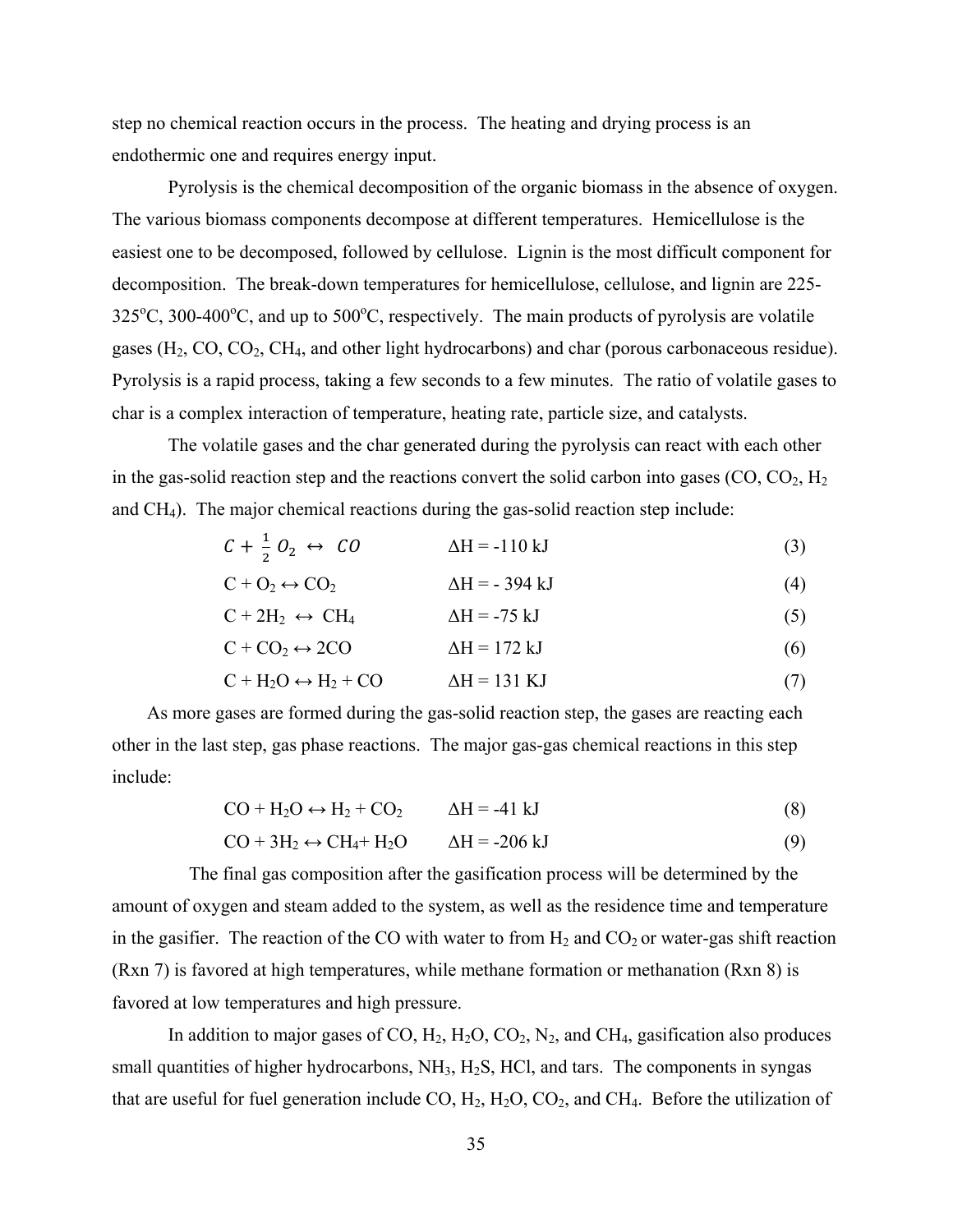the syngas for the production of biofuels such as biomethanol or Fischer-Tropsch fuels, the syngas has to be cleaned up to remove the "contaminants" such as NH<sub>3</sub>, H<sub>2</sub>S, HCl, and tars. Tars are oxidized aromatic compounds and can be removed through condensation by cooling the syngas. The dust, HCl, alkali metals, sulfur oxides and tars can be removed by spraying water into the syngas stream with a Venturi scrubber so the contaminants can be condensed on the water droplets. Particulates can be removed from the syngas with cyclones, filters, and electrostatic precipitators.

#### **4.2. Biomethanol production**

 One of the important applications of syngas is the synthesis of biomethanol which can be used directly as liquid fuel or for biodiesel production. Biomethanol can also be used for the production of dimethyl ether (DME) that can be used in diesel engines as fuel. Biomethanol is produced through synthetic reactions of CO and H2 with steam and a copper-zinc oxide as catalysts at  $260^{\circ}$ C and 100psi. The overall reaction is shown as following:

$$
2H_2 + CO \rightarrow CH_3OH \tag{9}
$$

The process actually involves two steps: water-gas shift and hydrogenation which are shown in Rxns 10 and 11, respectively:

$$
CO + H_2O \leftrightarrow H_2 + CO_2 \tag{10}
$$

$$
3H_2 + CO_2 \rightarrow CH_3OH + H_2O \tag{11}
$$

The reaction for chemical synthesis of DME is shown as follows:

$$
2CH3OH \rightarrow CH3OCH3 + H2O
$$
\n(12)

The chemical reaction takes place with aluminum oxide or silicate as catalyst at temperatures between  $200 - 300$ °C.

#### **4.3. Fischer-Tropsch (FT) fuel production**

Syngas, specifically CO and H<sub>2</sub>, can be utilized to produce fuels through Fischer-Tropsch  $(FT)$  process in which CO and  $H<sub>2</sub>$  react to form organic compounds, mainly alkanes such as methane (CH<sub>4</sub>), ethane (C<sub>2</sub>H<sub>6</sub>), propane (C<sub>3</sub>H<sub>8</sub>), etc. The synthetic chemical reactions take place at high temperature (150-300°C) and high pressure (5-50 atm) and are catalyzed by transition metals such as cobalt (Co), iron (Fe), ruthenium (Ru), and nickel (Ni). A general chemical reaction of the FT process can be expressed as follows:

$$
(2n+1) H2 + n CO \to CnH(2n+2) + n H2O
$$
\n(13)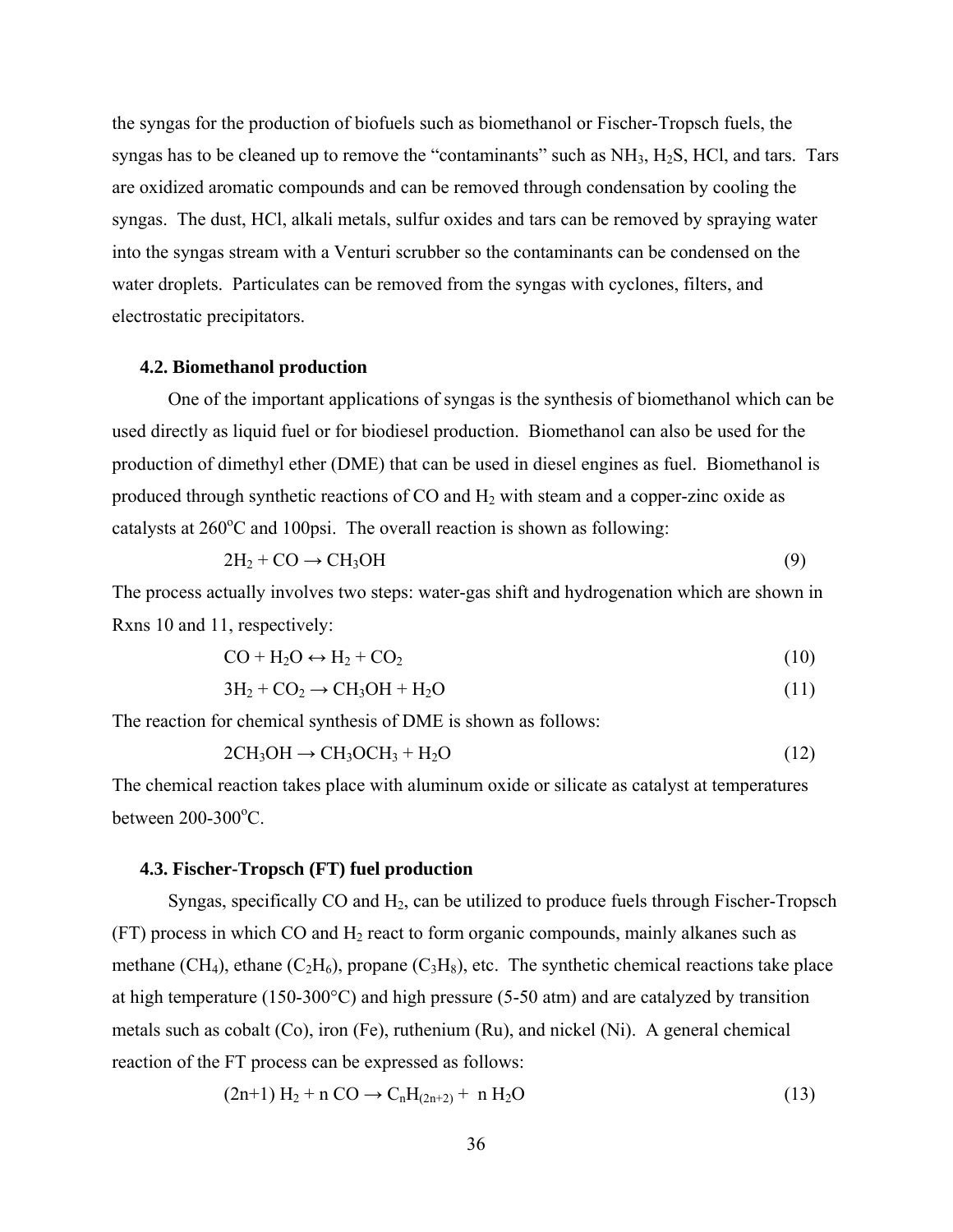Synthetic fuels such as gasoline, diesel, and jet fuel (a variety of long-chained alkanes) can be produced through the FT process. In addition to alkanes, the FT process also produces a small amount of byproducts such as alcohols and alkenes. A major product of the FT process is determined by the chemical reaction conditions (temperature and pressure) and selection of the catalyst. Higher temperatures lead to higher reaction and conversion rates, but also favor methane formation. Relatively lower temperatures favor the production of higher molecule alkanes such as gasoline, diesel, and jet fuel. High pressure also favors formation of longchained alkanes and leads to higher conversion rate. Cobalt and iron are commonly used catalysts in FT process for long-chained alkane production. Nickel, as a catalyst, usually favors the formation of methane.

 The FT process was invented by German researchers, Franz Fischer and Hans Tropsch to convert coal into liquid fuels in 1920s. It has to be refined to convert natural gas and biomass into liquid fuels.

 Currently, commercial FT fuel productions use mainly coal and natural gas to generate liquid fuel. Shell produces low-sulfur diesel from natural in Bintulu, Malaysia. Sasol in South Africa produces different synthetic petroleum products including diesel using coal and natural gas as a feedstock. Several FT fuel production plants using coal and natural gas as feedstocks are in operation in China, Germany, and the US. Recently, there are developments in using biomass as a feedstock for FT fuel production. UPM, a Finish paper company is trying to produce biodiesel through the FT process using the waste biomass from its paper and pulp manufacturing processes.

#### **4.4. Main challenges for biomethanol and FT fuel production**

 Biometahnol and FT fuel production processes are usually a combination of gasification of biomass and synthesis of the biofuels from the syngas generated in the gasification. Gasification and biomethanol and FT fuel syntheses all involve high temperature and/or high pressure, thereby implying high capital costs and high operation and maintenance costs. Improving energy efficiency, the ratio of energy output of the syngas to energy input in gasification, is critical for commercial operation of the gasification technology. Although gasification and FT fuel (including methanol) production processes are established technologies to convert coal and natural gas into liquid fuels, their applications to use biomass as a feedstock still need further research. Compared to coal, biomass has a much lower energy density, which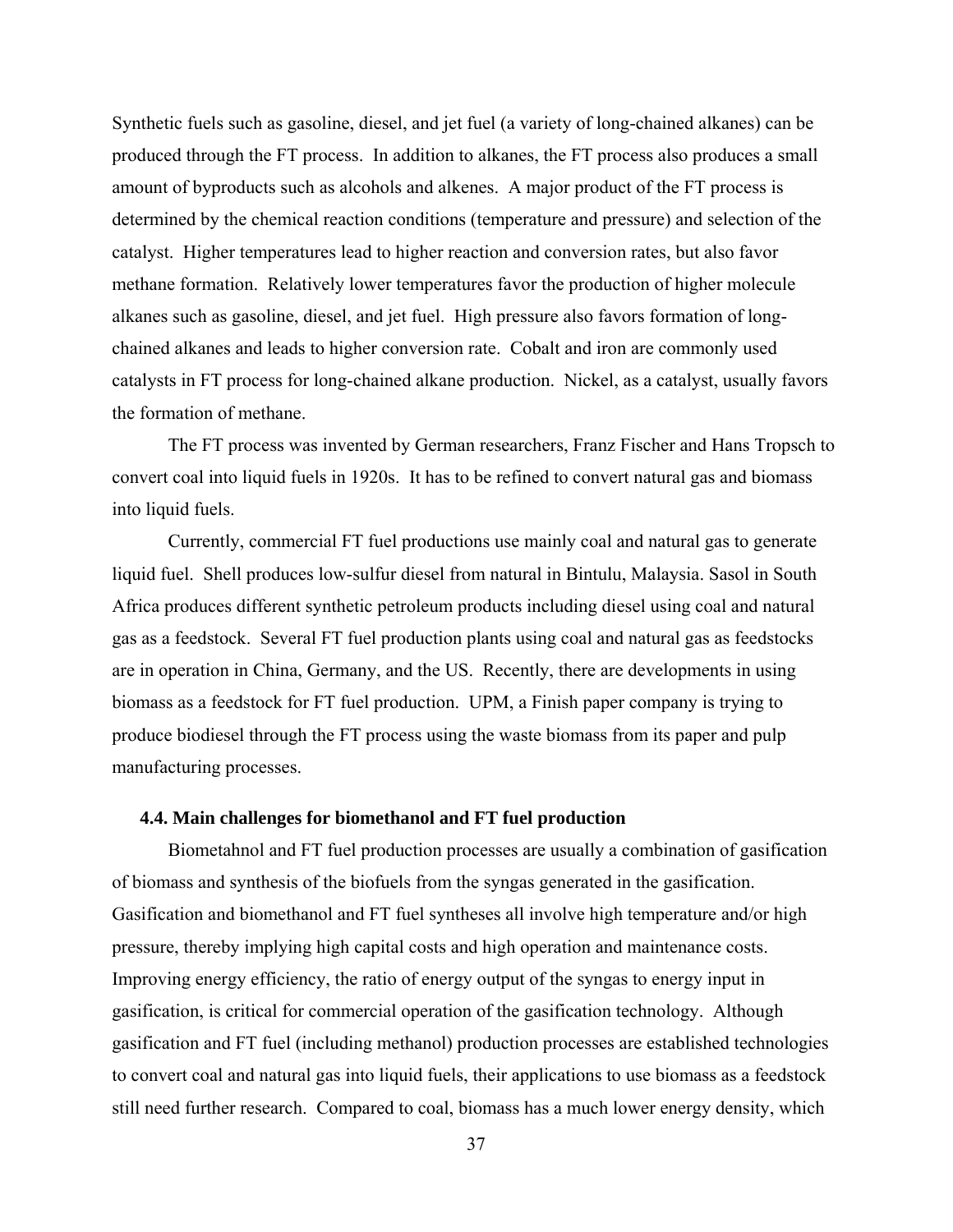means that the costs of transporting the biomass to the FT fuel plant would be significantly higher. Natural gas pipeline network has been well established and makes the transportation of natural gas quite economical in comparison with biomass transportation. Another big challenge is related to the complex compositions of the biomass which result in many impurities in the syngas after the gasfication of the biomass. These impurities include  $NH<sub>3</sub>$ ,  $H<sub>2</sub>S$ , HCl, tars, and higher hydrocarbons which need to be removed before the synthetic chemical reactions in the FT process for biofuel production, because the catalysts such as cobalt and iron for the chemical reactions are very sensitive to the impurity chemicals.

 Biomethanol and other Fischer-Tropsch (FT) fuel productions from biomass involve gasification of the biomass and catalytic syntheses of the syngas to produce the fuels.

#### **5. Conclusions**

The advanced biofuel production technologies including lignocellulosic ethanol, microalgal biodiesel, and Fischer-Tropsch (FT) fuel have a good technical potential to substantially replace fossil fuels in the future. Lignocellulosic materials such as agricultural residues, woods, and grasses are abundant in most land areas of the world and their generation does not necessarily compete for arable land against food and feed production. Microalgae can produce a huge amount of oil on a small footprint, hundreds or thousands of times higher yield than most oil plants. It is technically possible to produce a high volume of biodiesel that is equivalent or higher than the current level of diesel consumption using microalgae as a feedstock that are grown on a small portion of land areas (not necessary arable land) in the world. However, advanced biofuel technologies face serious barriers for their commercial applications. The main challenge for all the advanced biofuel technologies is their high production costs.

All advanced biofuel technologies have a number of technical constraints. For example, the commercialization of lignocellulosic ethanol production is constrained with high costs of pretreatment, enzymes used in hydrolysis, and conversion of 5-C sugars to ethanol. Research is necessary to improve the efficiencies in those areas and explore new technologies to convert lignocelluloses to ethanol. Similarly, the major challenge for microalgal biodiesel production is the high cost of producing microalgal biomass. The key issues to be solved are cost-effective algae harvesting, and protection of the high-oil microalgae from the contamination of wild algae. Another important issue for both lignocellulosic ethanol and microalgal biodiesel processes is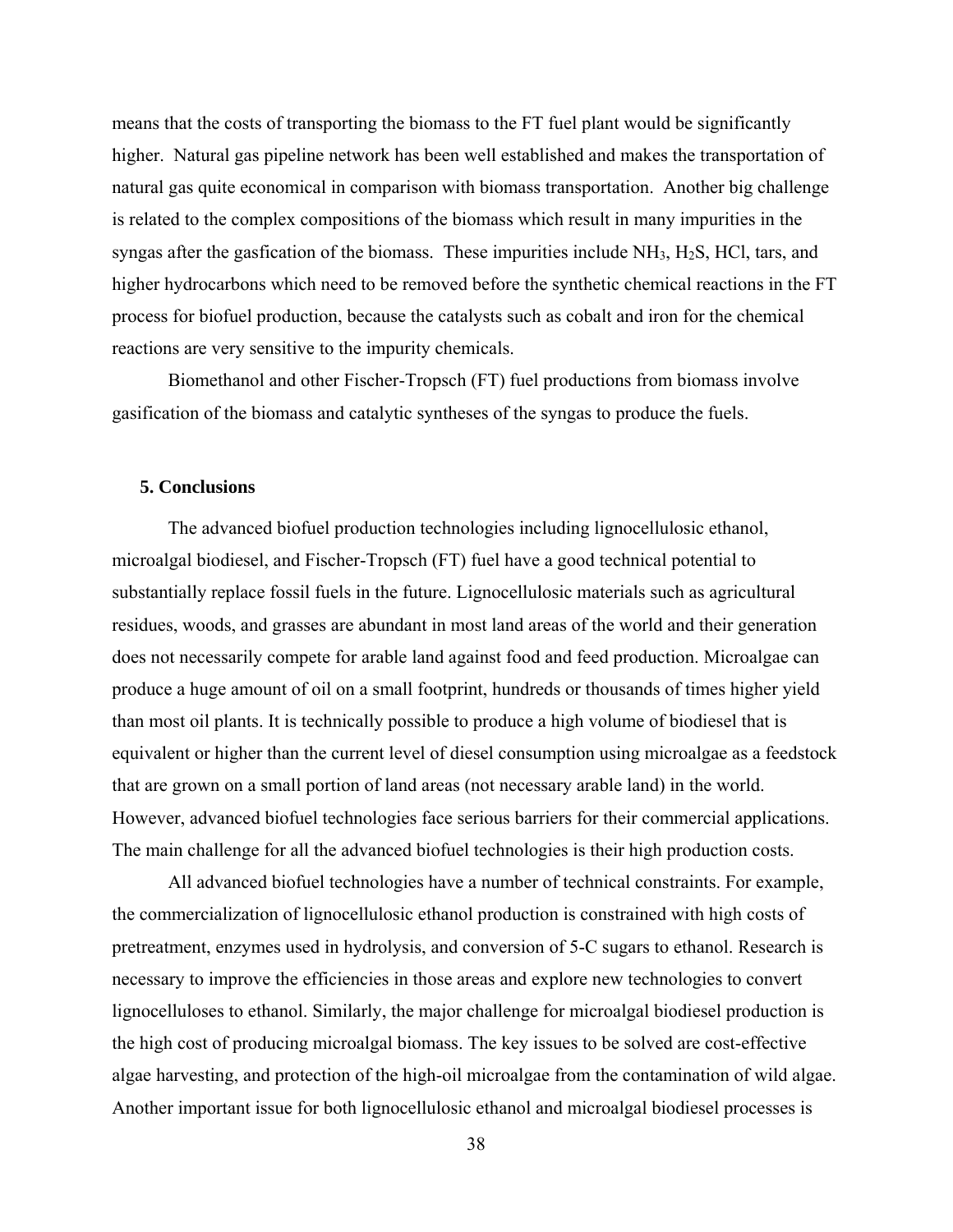byproducts development. Both processes utilize only a portion of the raw materials for biofuel generation: only cellulose and hemicelluloses are used in ethanol production, while lipids are the only materials used for biodiesel production. The residues need to be processed for byproducts through biorefinery to improve the economics of the whole process. The FT fuel technology has a big advantage of converting almost all carbons of a biomass to biofuel. However, the two main components of the technology, gasification and fuel synthesis, both require a high energy input. Unfortunately, almost all of the current FT fuel technologies have a negative net energy yield, or the energy input in the FT fuel production is higher than the energy content of the FT fuel itself. It is critical to improve the energy efficiency of FT fuel production. Research efforts should include more efficient gasification and low-cost, high-efficiency catalysts in the FT fuel syntheses.

While barriers related to economics of advanced biofuels could be addressed through financial incentives, dealing with technological barriers is not straightforward. The main policy instrument to address the technological barriers could be to provide financial supports to research and development (R&D) activities. However, R&D activities possess large uncertainties and technological breakthrough, by virtue, might take a long lead time. It is therefore commercial deployment of advanced biofuel technologies, despite having enormous technical potential, might take time.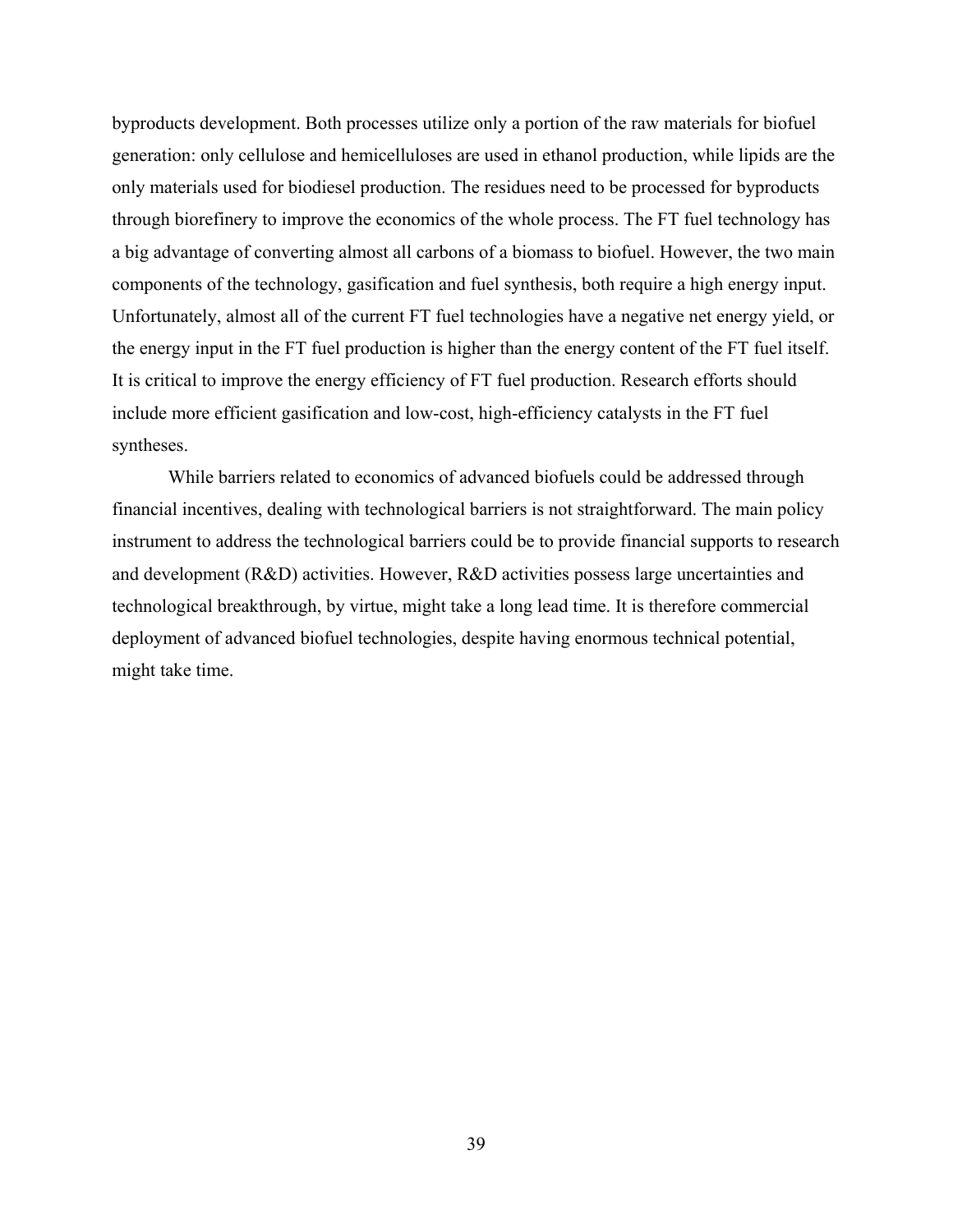#### **References**

Achten, W.M.J., Mathijs, E., Verchot, L., Singh, V.P., Aerts, R., Muys, B. 2007. Jatropha biodiesel fueling sustainability? *Biofuels, Bioproducts and Biorefining* 1(4), 283-291. Beguin, P., Aubert, J.-P., 1994. The biological degradation of cellulose. *FEMS Microbiol. Rev.*

13, 25–58.

Baker, J.O., Adney, W.S., Nieves, R.A., 1994. A new thermostable endoglucanase,

Acidothermus cellulolyticus E1: synergism with Trichoderma reesei CBH1 and comparison to Thermomonospora fusca E5. *Appl. Biochem. Biotechnol.* 45/46, 245–256.

Barbosa, M.F.S., M.J. Beck, F.E. Fein, D. Potts, and L.O. Ingram. 1992. Efficient ermentation of *Pinus* sp. acid hydrolysates by an ethanologenic strain of Escherichia coli. *Appl. Environ. Microbiol*. 58:1382-1384.

Beall, D.S., L.O. Ingram, A. Ben-Bassat, J.B. Doran, D.E. Fowler, R.G. Hall, B.E. Wood. 1992. Conversion of hydrolysates of corn cobs and hulls into ethanol by recombinant Escherichia coli B containing integrated genes for ethanol production. *Biotechnol. Lett*. 14:857-862.

Beldman, G., Rombouts, F.M., Voragen, A.G.J., Pilnik, W., 1984. Application of cellulase and pectinase from fungal origin for the liquefaction and saccharification of biomass. *Enzyme Microb. Technol.* 6, 503–507.

Beldman, G., Voragen, A.G.J., Rombouts, F.M., Pilnik, W., 1988. Synergism in cellulose hydrolysis by endoglucanases and exoglucanases purified from Trichoderma viride. *Biotechnol. Bioeng.* 31, 173–178.

Blanchette, R. A., Abad, A. R., Farrell, R. L., Leathers, T. D. 1989. Detection of lignin peroxidase and xylanase by immunocytochemical labeling in wood decayed by basidiomycetes. *Appl. Environ. Microbiol*. 55:1457.

Boateng, A. A., W. F. Anderson and J. G. Phillips. 2007. Bermudagrass for biofuels: Effect of two genotypes on pyrolysis product yield. *Energy & Fuels* 21(2): 1183-1187.

Boominathan, K. and Reddy, C.A. 1992. Fungal degradation of lignin: Biotechnological applications. In: Handbook of Applied Mycology, Volume 4, Arora, D.K., Elander, R.P., Miguel Carriquiry, A. X. Du and G.R. Timilsina, 2010. Second generation biofuels: economics and policies. World Bank Policy Research Working Paper, WPS5406, The World Bank, Washington, DC.

Mukerji, K.G. (eds.). Marcel Dekker, Inc. New York. Chapter 25, p. 763.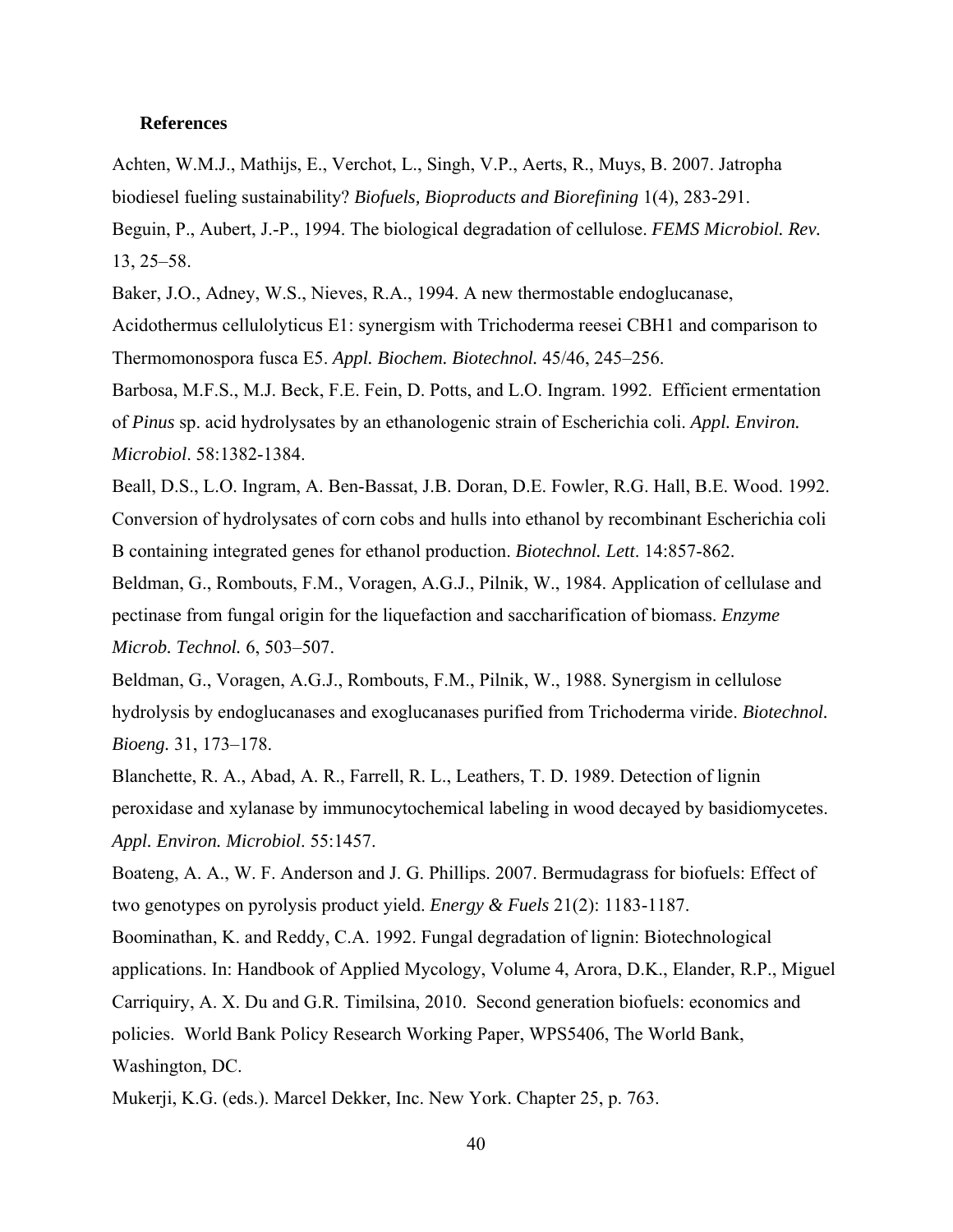Bridgwater, A.V. and M. Anders. 1991. Economics of liquid fuels production by coal gasification. FUEL, 70 (October), 1193-1207.

Carriquiry, M.A, X. Du and G.R. Timilsina. 2010. Second Generation Biofuels: Economics and Policies, World Bank Policy Research Working Paper, Forthcoming.

Castanon, M. and Wilke, C. R. 1981. Effects of the surfactant Tween 80 on enzymatic hydrolysis of newspaper. *Biotechnol. & Bioeng*., 23, 1365-72.

Chisti, Y. (2007) Biodiesel from microalgae. *Biotechnology Advances,* 25, 294-306.

Clarke, A.J. 1997. Biodegradation of cellulose. Technomic Publishing Co. Inc., Lancaster,

Pensylvania, PA. pp 1-272.Cowling, E.B. 1975. Physical and chemical constraints in the

hydrolysis of cellulose and lignocellulosic materials. *Biotechnol. Bioeng. Symp*., 5:163.

Demirbas, A. 2003. Biodiesel fuels from vegetable oils via catalytic and non-catalytic

supercritical alcohol transesterifications and other methods: a survey. Energy Conservat Manage. 2003, 44, 2093-2109.

Duff, S. J. B. and Murray, W. D. 1996. Bioconversion of forest products industry waste cellulosics to fuel ethanol: a review. *Bioresource Technol.*, 55, 1-33.

El Bassam, N. 1998. Energy plant species: their use and impact on environment and development. London: James & James Science Publishers Ltd.

Eriksson, K.E., and E.W. Goodell, 1994. Pleiotropic mutants of the wood rotting fungus Polyporus adustus lacking cellulase, mannanase and xylanase. *Canadian Journal of Microbiology.* 20:371-378.

Excoffier, G., Toussaint, B., Vignon, M.R., 1991. Saccharification of steam-exploded poplar wood. *Biotechnol. Bioeng.* 38, 1308–1317.

Fairless, D. 2007. Biofuel: The little shrub that could – maybe. *Nature* 449, 652-655.

Fan, L.T., Gharpuray, M.M., Lee, Y.-H., 1987. In: Cellulose Hydrolysis Biotechnology Monographs. Springer, Berlin, p. 57.

FAO. 2008. Crops production. Food and Agricultural Organization (FAO) Statistical Databases. http://faostat.fao.org/.

Freer, S.N., and R.W. Detroy. 1982. Direct fermentation of cellodextrins to ethanol by *Candida wickerhamii* and *Candida lusitaniae*. *Biotechnol. Lett*. 4:453-458.

Ghose, T.K., Bisaria, V.S., 1979. Studies on mechanism of enzymatic hydrolysis of cellulosic substances. *Biotechnol. Bioeng.* 21, 131–146.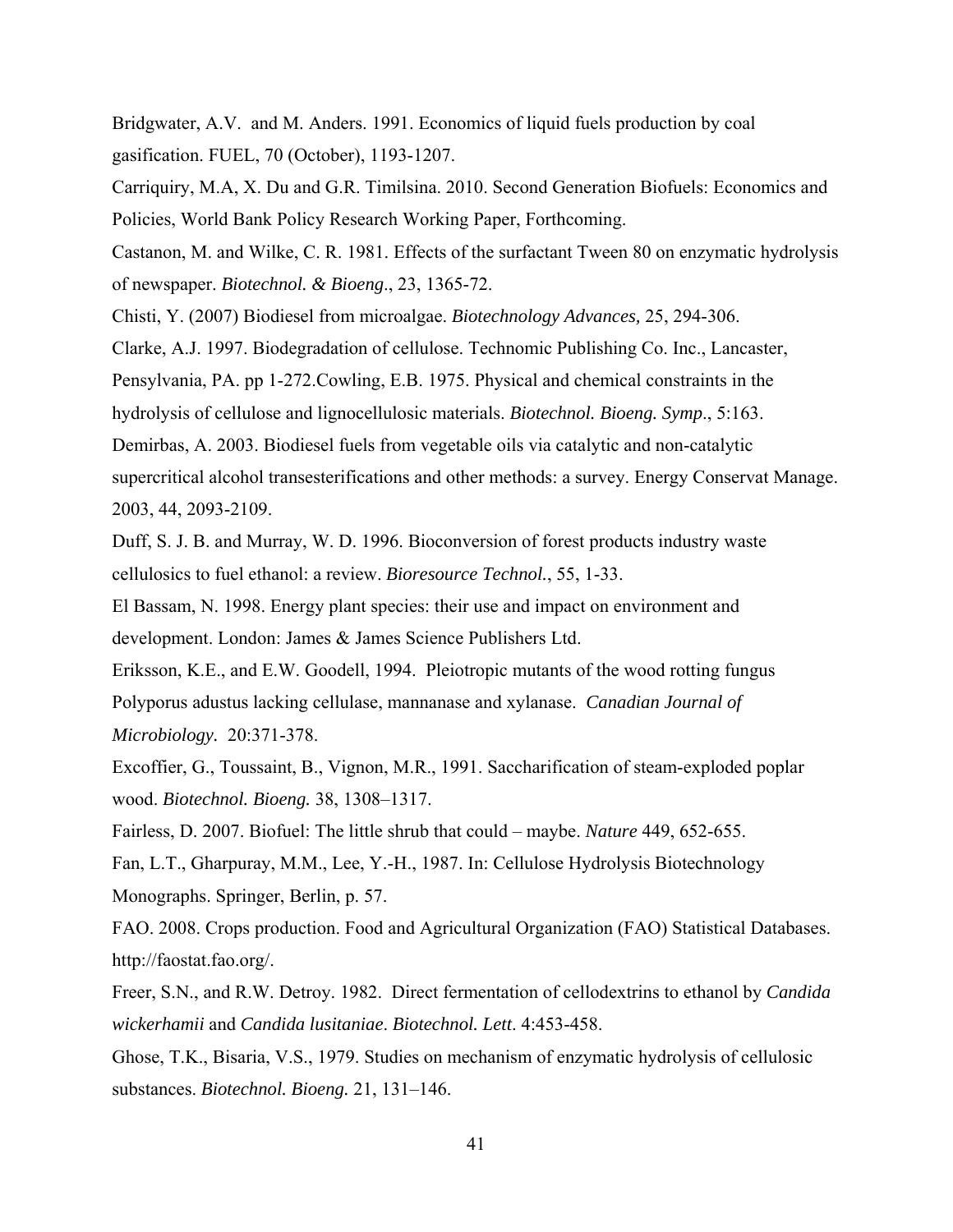Goldstein, S., Pereira, H., Pittman, J.L., Strause, B.A., Scaringelli, F.P. 1983. The hydrolysis of cellulose with superconcentrated hydrochloric acid. *Biotechnol. Bioeng. Symp*, 13:17.

Grous, W.R., Converse, A.O., and Grethlein, H.E. 1986. Effect of steam explosion pretreatment on pore size and enzymatic hydrolysis of poplar. *Enzyme Microb. Technol.*, 8, 274-280.

Gregg, D.J. and Saddler, J.N. 1996. Factors affecting cellulose hydrolysis and the potential of enzyme recycle to enhance the efficiency of an integrated wood to ethanol process. *Biotechnol. Bioeng*., 51, 375-383.

Gui, M.M., K.T. Lee, and S. Bhatia. 2008. Feasibility of edible oil vs. non-edible oil vs. waste edible oil as biodiesel feedstock. *Energy* 33(11): 1646.

Gunstone, F.D. 2002. Production and trade of vegetable oils. In Gunstone, F.D. (ed), *Vegetable Oils in Food Technology: Composition, Properties, and Uses*. Boca Raton, FL: Blackwell publishing.

Haas, M.J., McAloon, A.J., Yee, W.C., Foglia, T.A. 2006. A process model to estimate biodiesel production costs. *Bioresource Technology,* 97(4), 671-678.

Heaton, E.A., R.B. Flavell, P.N. Mascia, S.R. Thomas, F.G. Dohleman, and S.P. Long. 2008. Herbaceous energy crop development: recent progress and future prospects. *Current Opinion in Biotechnology* 19(3): 202-209.

Himmel, M., M. R., and C. Wyman, 1999. Cellulase for Commodity Products from Cellulosic Biomass. *Current Opinions in Biotechnology*. 10: 358-364.

Ingram, L.O., H.C. Aldrich, A.C.C. Borges, T.B. Causey, A. Martinez, F. Morales, A. Saleh, S.A. Underwood, L.P. Yomano, S.W. York, J. Zaldivar, and S. Zhou. 1999. Enteric bacterial catalysts for fuel ethanol production. *Biotechnolo. Prog*. 15:855-866.

Ingram, L.O., T. Conway, D.P., Clark, G.W. Sewell, J.F. Preston. 1987. Genetic engineering of ethanol production in Escherichia coli. *Appl. Environ. Microbiol*. 53:2420-2425.

IPCC. 2007. Summary for Policymakers. *Climate Change 2007: The Physical Science Basis. Contribution of Working Group I to the Fourth Assessment Report of the Intergovernmental Panel on Climate Change*. IPCC. http://ipcc-

wg1.ucar.edu/wg1/Report/AR4WG1\_Print\_SPM.pdf.

Juliano, B.O. 1985. Rice hall and rice straw. In Juliano, B. O. (ed) *Rice: Chemistry and Technology*, 2nd ed. St. Paul, Minn.: American Association of Cereal Chemists.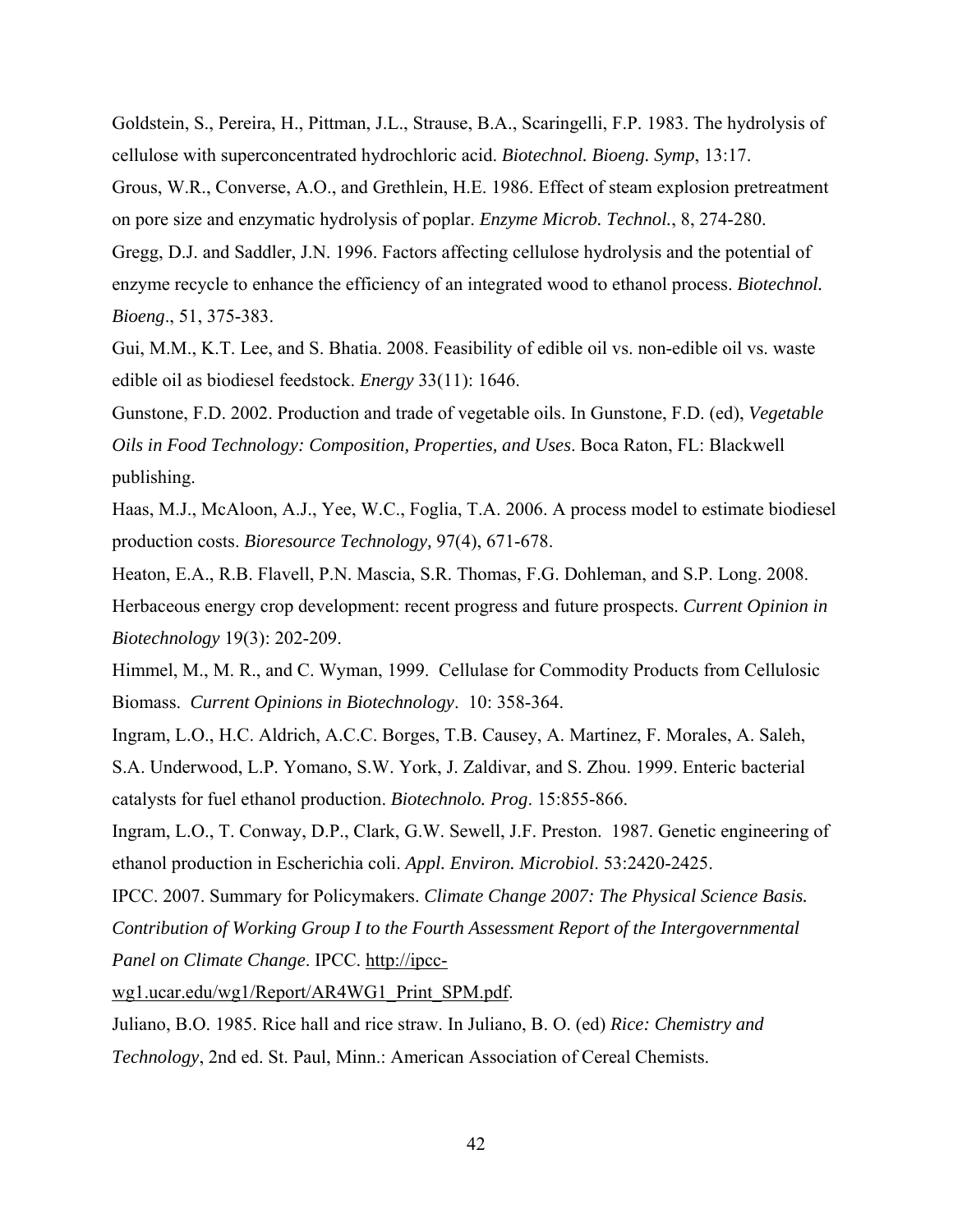Kadam, K. L., and J. D. McMillan. 2003. Availability of corn stover as a sustainable feedstock for bioethanol production. *Bioresource Technology* 88(1): 17-25.

Kim, S., and B. E. Dale. 2004. Global potential bioethanol production from wasted crops and crop residues. *Biomass and Bioenergy* 26(4): 361.

Knappert, D., Grethlein, H., Converse, A. 1980. Partial acid hydrolysis of cellulosic materials as a pretreatment for enzymatic hydrolysis. *Biotechnol. Bioeng*., 22:1449.

Lawford, H. G., and J. D. Rousseau. 1991. Fuel ethanol from hardwood-hemicellulose hydrolysate by genetically engineered Escherichia coli B carrying genes from Zymomonas mobilis. *Biotechnol. Lett*. 13:191-196.

Licht, F.O. (2009) 2008 World Fuel Ethanol Production. Renewable Fuels Association. http://www.ethanolrfa.org/resource/facts/trade/.

Lin, S.W. 2002. Palm oil. In Gunstone, F.D. (ed), *Vegetable Oils in Food Technology: Composition, Properties, and Uses*. Boca Raton, FL: Blackwell publishing.

Miao X. and Q. Wu. (2006) Biodiesel production from heterotrophic microalgal oil. *Bioresource Technology*, 97, 841-846.

Messner, K. and Srebotnik, E. 1994. Biopulping: An overview of developments in an environmentally safe paper-making technology. *FEMS Microbiol. Rev*. 13:351.

Michel, F.C. Jr, Dass, S.B., Grulke, E.A., Reddy, C.A. 1991. Role of manganese peroxidases and lignin peroxidases of *Phanerochaete chrysosporium* in the decolorization of kraft bleach plant effluent. *Appl. Environ. Microbiol*. 57:2368.

Millet, M.A., Baker, A.J., and Scatter, L.D. 1978. *Biotech. Bioeng. Symp.,* 6, 125-153.

Moyson, E. and Verachtert, H. 1991. Growth of higher fungi on wheat straw and their impact on the digestibility of the substrate. *Appl. Microbiol. Biotechnol*. 36:421.

Myers, G.C., Leatham, G.F., Wegner, T.H., Blanchette, R.A. 1988. Fungal pretreatment of aspen chips improves strength of refiner mechanical pulp. *Tappi J*., May 1988, p. 105.

Ohmiya, K., Sakka, K., Karita, S., and Kimura, T. 1997. Structure of cellulase and their applications. *Biotechnol. Genetic Engrg. Review*, 14, 365-414.

Playne, M.J. 1984. Increased digestibility of bagasse by pretreatment with alkalis and steam explosion. *Biotechnol. Bioeng*., 26:426.

Reitz, L.P. 1976. Wheat in the United States*.* Agricultural Information Bulletin 386. Washington, D.C.: USDA Agricultural Research Service.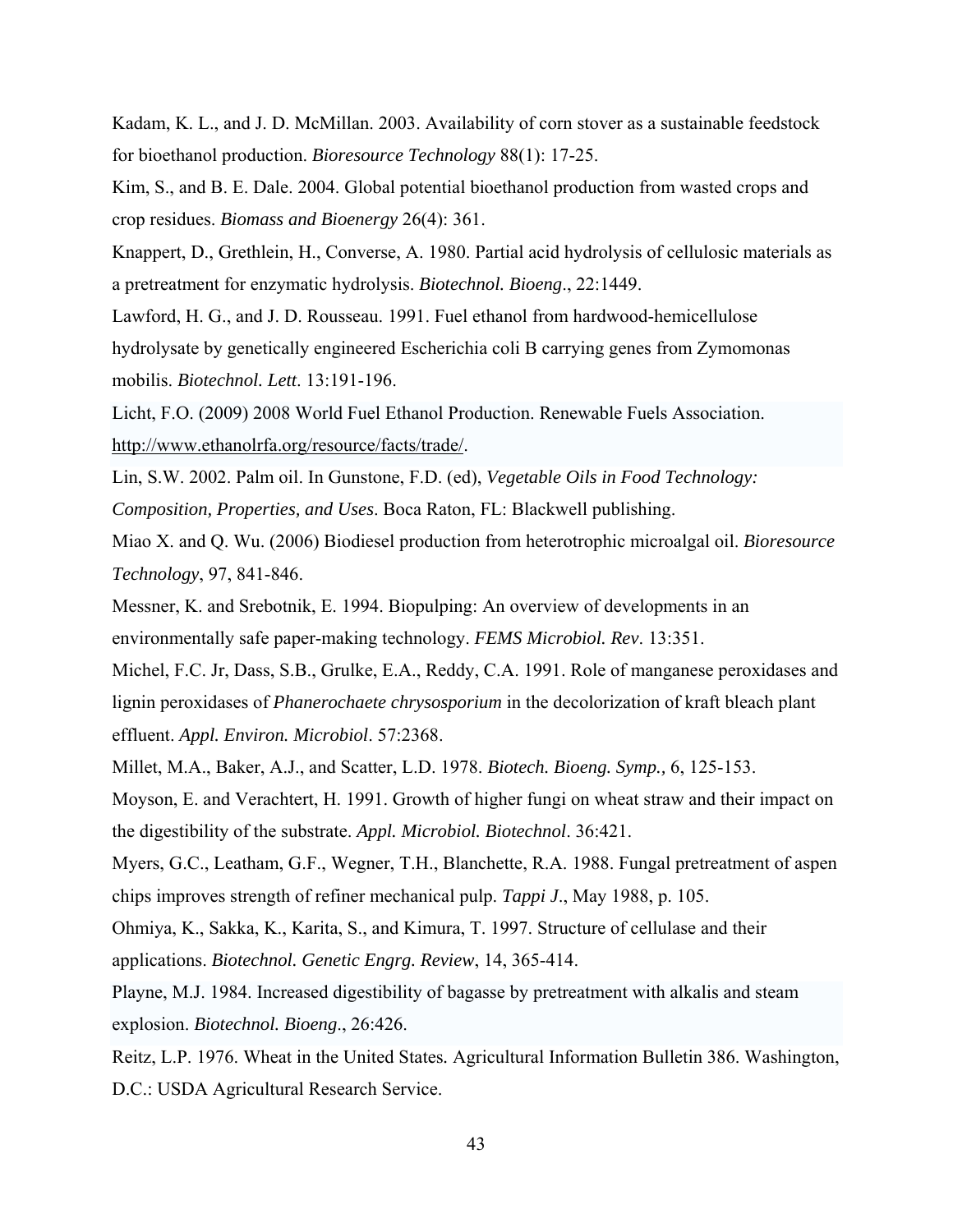Sakai, T., A. Kawashima, and T. Koshikawa. 2009. Economic assessment of batch biodiesel production processes using homogeneous and heterogeneous alkali catalysts. *Bioresource Technology*, 100 (2009) 3268–3276.

Salunkhe, D.K., J.K. Chavan, R.N. Adsule, and S.S. Kadam. 1992. *World Oilseeds: Chemistry, Technology, and Utilization.* New York: Van Nostrand Reinhold.

Sassner, P., M. Galbe, and G. Zacchi. 2008. Techno-economic evaluation of bioethanol production from three different lignocellulosic materials. *Biomass and Bioenergy*, 32 (2008) 422–430.

Schmidt, A.S., and A.B. Bjerre. 1997. Pretreatment of agricultural crop residues for conversion to high-value products. In Campbell, G. M., C. Webb and S. L. McKee (eds). *Cereals: Novel Uses and Processes*. New York: Plenum Press.

Schurz, J., 1978. In: Ghose, T.K. (Ed.), Bioconversion of Cellulosic Substances into Energy, Chemicals and Microbial Protein. *Symposium Proceedings, IIT, New Delhi,* pp. 37.

Shah, V., M. Jurjevic, and D. Badia. 2007. Utilization of restaurant waste oil as a precursor for sophorolipid production. *Biotechnology Progress* 23(2): 512-515.

Sharrock, K. R. 1988. Cellulase assay methods: a review. *J. Biochem. Biophysical Methods*, 17, 81-106.

Sheehan, J., T. Dunahay, J. Benemann, and P. Roessler. 1998. A Look Back at the U.S. Department of Energy's Aquatic Species Program—Biodiesel from Algae. National Renewable Energy Laboratory. NREL/TP-580-24190.

Stubbendieck, J. L., S. L. Hatch and C. H. Butterfield. 1997. North American range plants. 5th ed. Lincoln: University of Nebraska Press.

Sun, Y. and J. Cheng. 2002. Hydrolysis of lignocellulosic materials for ethanol production: a review*. Bioresource Technology*. 83, 1-11.

Taylor, J.D. 1981. Continuous autohydrolysis, a key step in the economic conversion of forest and crop residues into ethanol. In: Energy from Biomass. 1<sup>st</sup> E.C. Conference. Palz, W., Chartier, P., Hall, D.O. (eds.). Applied Science Publishers Ltd., London. p. 330.

Thompson, D.N., Chen, H.-C., Grethlein, H.E. 1992. Comparison of pretreatment methods on the basis of available surface area. *Biores. Technol*. 39:155.